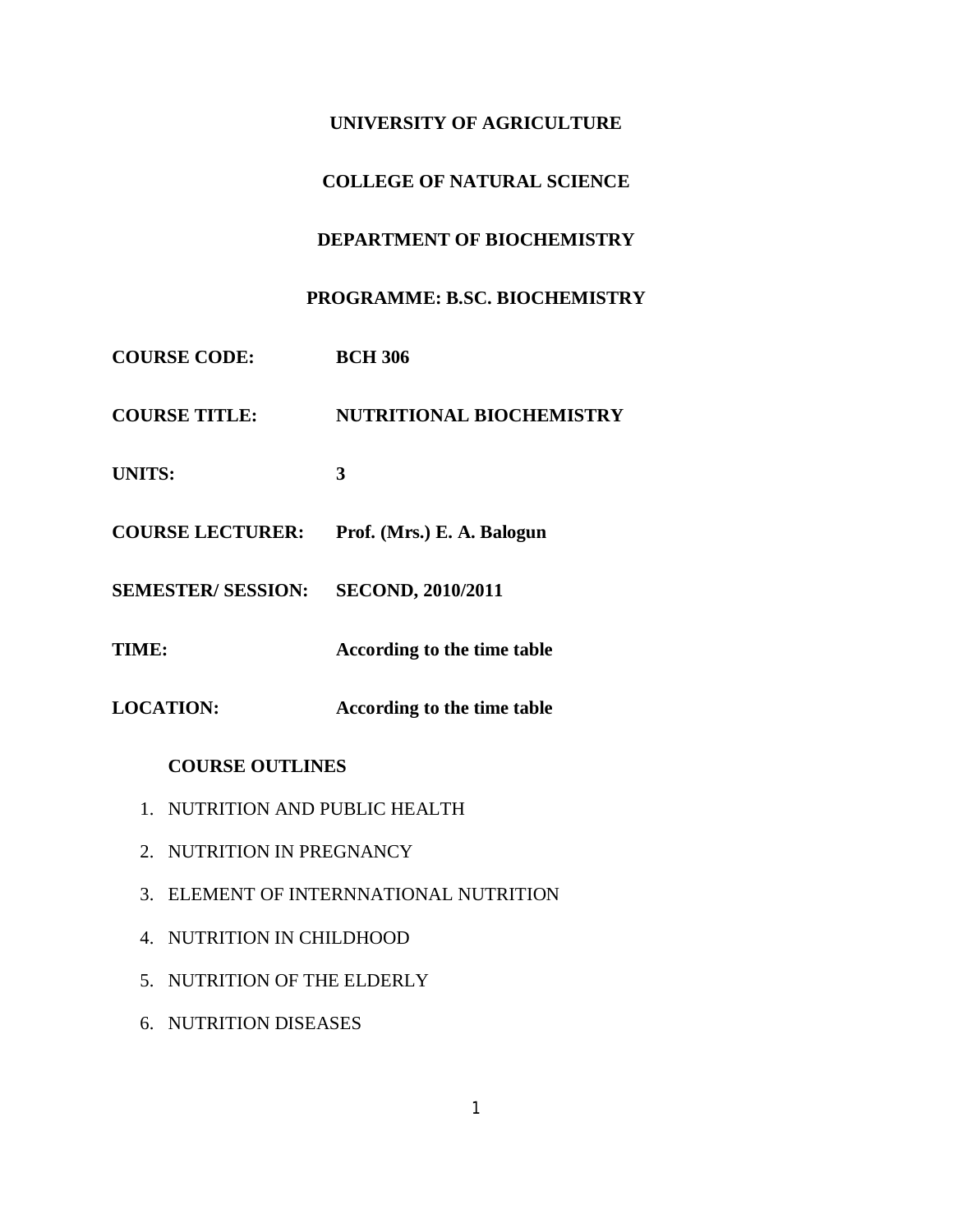### **NUTRITION AND PUBLIC HEALTH**

Lavoisier a French scientist is the father of nutrition.

Nutrition as defined by Robinson (1966) at the congress of the American Medical Association is 'a branch of science which deals with food, the nutrients and other substances therein; their action , interaction and balance in relation to health and diseases; the processes by which an organism ingests, digests, absorbs, transports utilizes and excretes food substances'.

Note that nutrition is also concerned with the social, economic, cultural and psychological factors relating to food consumption, food production and distribution'.

In a simple form, Nutrition is defined as 'the science that interprets the relationship of food to the functioning living organism'.

**Public health Nutrition** is concerned with those problems of nutrition that affect large numbers of people and which can be solved most effectively through group action. The term **COMMUNITY HEALTH** can sometimes be used for Public Health e.g. students in a hostel, soldier in a barrack etc.

**COMMUNITY NUTRITION** on the other hand is that which tends to bring about a change in the eating habits of people living within a community with a view to bringing about the prevention and cure of nutritional diseases.

Food habits vary from individual to individual with age, culture and geographical environment.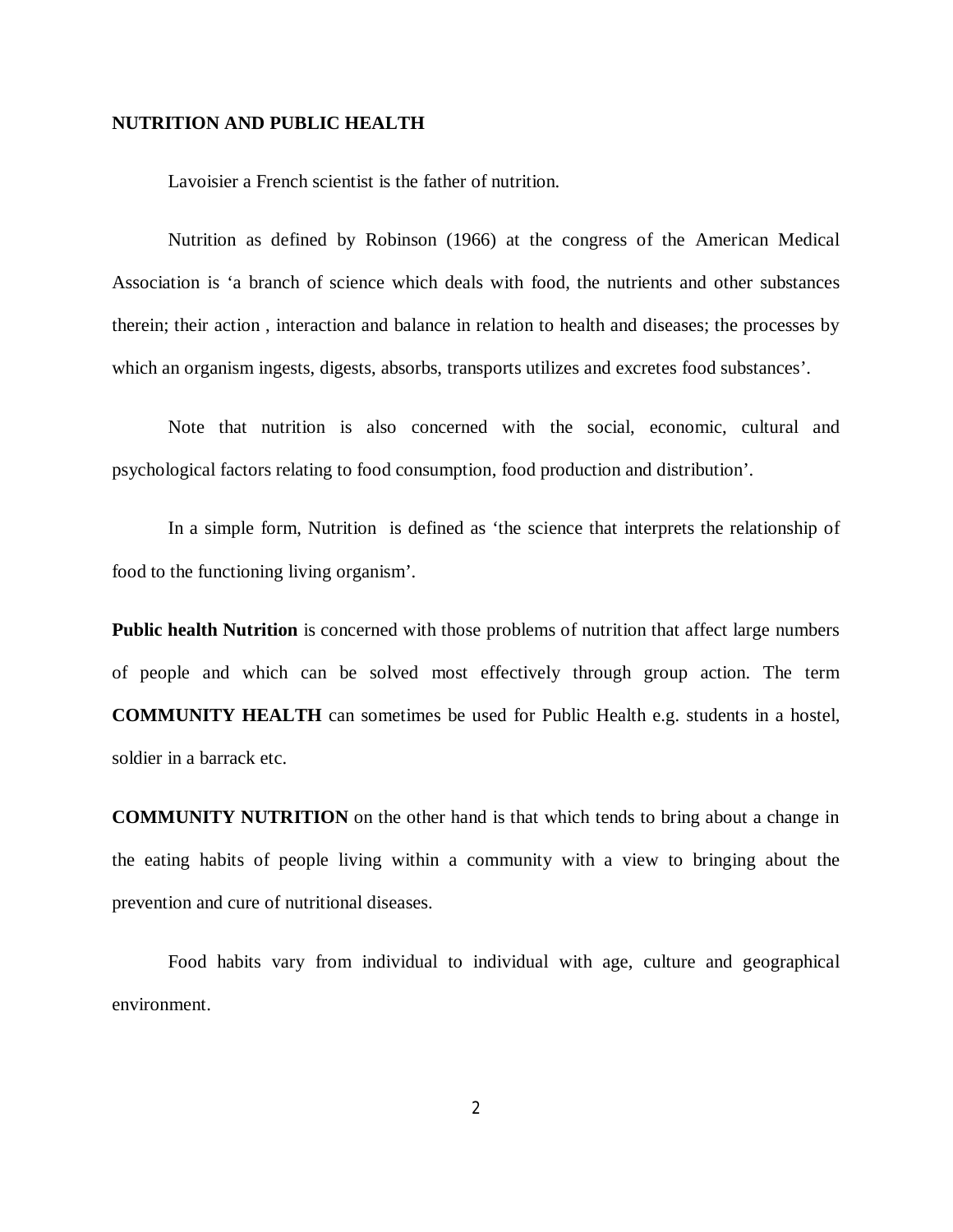The world's population increases by 180-200 million persons daily most of who engage in a struggle for food. Of the estimated 850 million children under 5 years of age in the world in 1983, 350 million of them were under nourished; 100 million were moderately or severely under nourished,  $2/3$  of them live in South Asia,  $1/5<sup>th</sup>$  in sub-Saharan Africa mainly in countries with very low average income. The % is however decreasing. These undernourished children have 20 times greater chance of dying than their normal peers while those that survive are physically and mentally retarded, sometimes irreversibly. In the last few years the prevalence had decreased but Protein-Energy deficiency disease – Marasmus and Kwashiorkor tend to be on the increase in the urban slums of the poor countries.

### **FOOD GROUPS**

The value of any food depends on its nutrient and non-nutrient constituents. They should be evaluated in terms of their total composition and not only for single nutrients for which they can be outstanding (e.g. beans- protein) therefore, one must consume all needed nutrients.

Grouping of foods is based on the functions they are supposed to perform. By grouping together foods with similar nutrient content, it is possible to choose from a wide variety of alternatives if certain food becomes scarce or money is in short supply. The groupings also reflect availability of food, food patterns and local nutritional problems.

The groups are (for tropical countries)

(1) Milk group

Made up of all dairy products – fresh, skim, condensed, powdered milk, local  $\&$  foreign cheese butter, yogurt and ice cream. Good for infants. Lactose intolerance people could take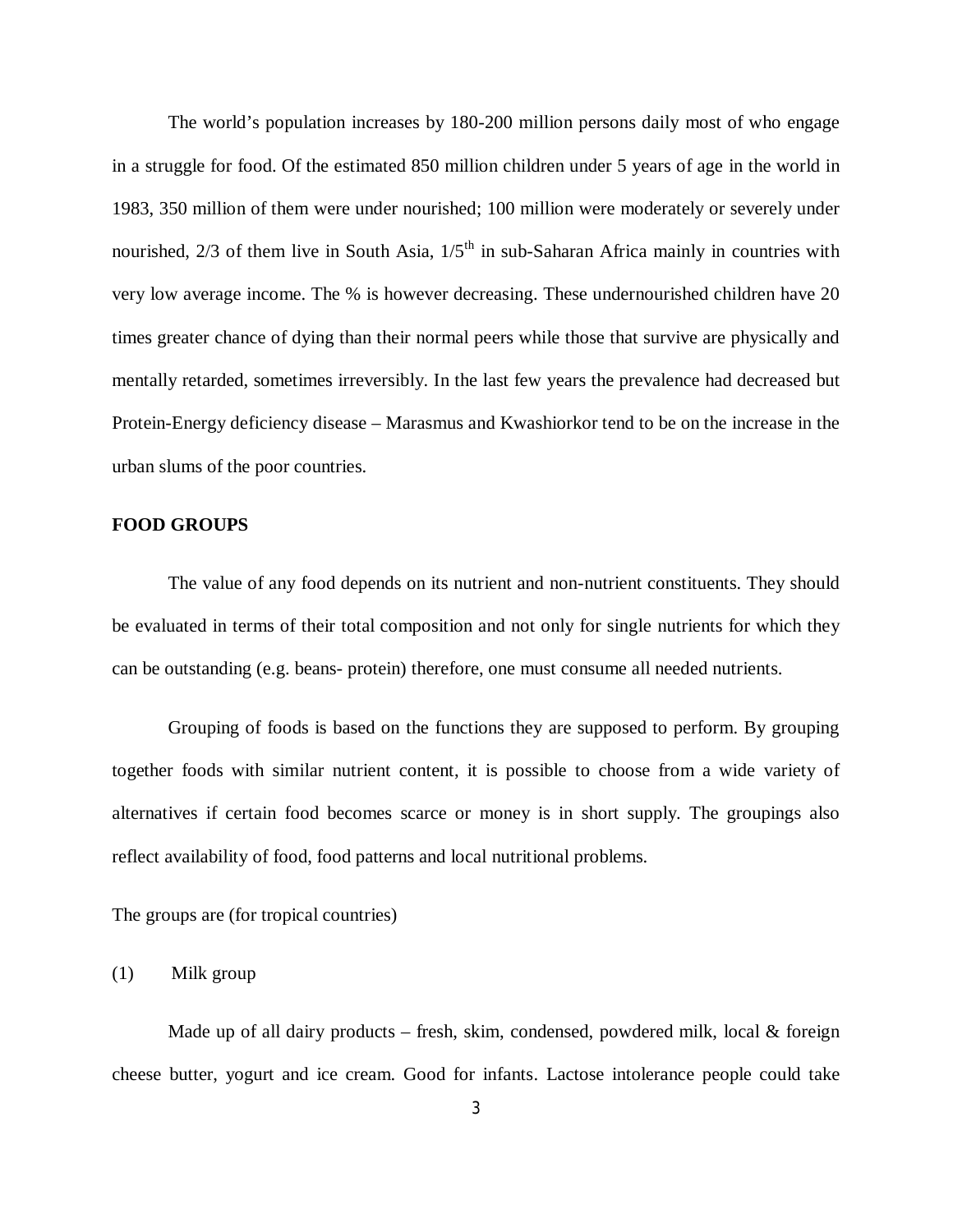cheese, yogurt etc.Contain high Ca, Mg, riboflavin, cobalamin and high quality protein but is low in iron and vitamin C.

### (2) Meat group

Meat, poultry, eggs, fish, snails, shrimps, crabs and other sea food, termites, legumes, seeds and nuts – Although the nutritional contributions of each member of the group varies, they all provide valuable amounts of energy, proteins, iron and the B-complex vitamins. Since large amounts are consumed legumes are the most inportant source of protein in many African diets because they are cheap, palatable and keep fairly well. Usage of legumes, nuts, fish and poultry also reduce the intake of saturated fat that is abundant in meat.

## (3) Cereal Group

This includes maize, guinea corn (sorghum) wheat, rice, barley, oats and teff. They contribute carbohydrates, B-complex vitamins, iron, magnesium and protein to the diets. They constitute the most important staple food for people all over the world.

### (4) STARCHY FRUIT/TUBER GROUP

Examples are yams, coco-yams, cassava, potato, sweet potato, plantain and bread fruit. They are seasonal, contain large quality of starch but are perishable – cannot be stored for long periods of time. Can supply about 385 KCal per, 100g of dry matter but with very low amounts of other nutrients. They are inferior to cereals because they consist of about  $2/3<sup>rd</sup>$  water and less proteins (about 2% compare to 8-10% in cereals) minerals and vitamins.

## (5) FRUIT/-VEGETABLE GROUP

The term vegetable is used to include some fruits (tomatoes and pumpkins), leaves (spinach and cabbage), roots (carrots) stalks (celery) and flowers (cornflower). They provide water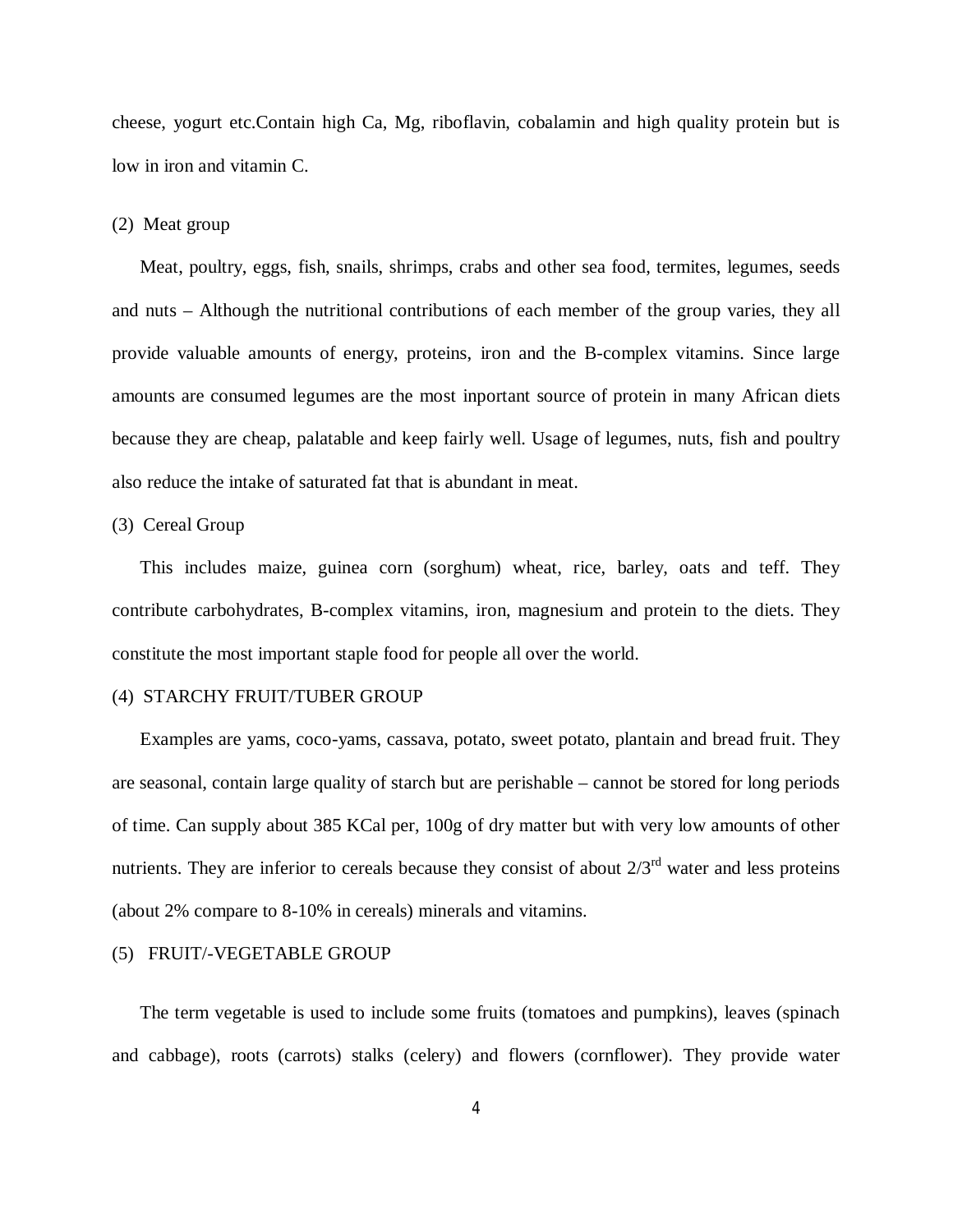soluble vitamins, carotene (vitamin A) and minerals. Contribute to roughage in the diet in the form of cellulose. But have low protein content. Fruits-Mangoes, pawpaw, guava etc. Vegetables – bitter leaves, water leaves, okra, onions, mushrooms etc.

The cereal group and the fleshy fruit/tuber group constitute the largest portion of the typical African diet. They are often taken with soup (mixture of meat, fruit, vegetable oil etc which supply proteins, vitamins and minerals of high quality.

## (6) EMPTY CALORIE FOOD

E.g. Alcohol, alcoholic beverages, carbonated drinks.

### **THE NUTRIENTS**

These are the constituents of food which must be supplied to the body in suitable amount, they are – carbohydrates, fats & oils, proteins, vitamins, minerals and water. The first 3 are referred to as macro nutrients. All of them can be divided into 3 groups.

- (a) Energy giving nutrients proteins, fats  $\&$  oils,  $\&$  carbohydrate
- (b) Body-building nutrients proteins, fats, carbohydrate, minerals & water
- (c) Body processes regulatory substances

Under laboratory condition the essentiality of a nutrient can be established when

- (1) A deficiency state occurs on a diet considered adequate in all respects except the nutrient under study
- (2) The deficiency state correlation with sub-normal levels of the nutrient in the blood or certain tissues.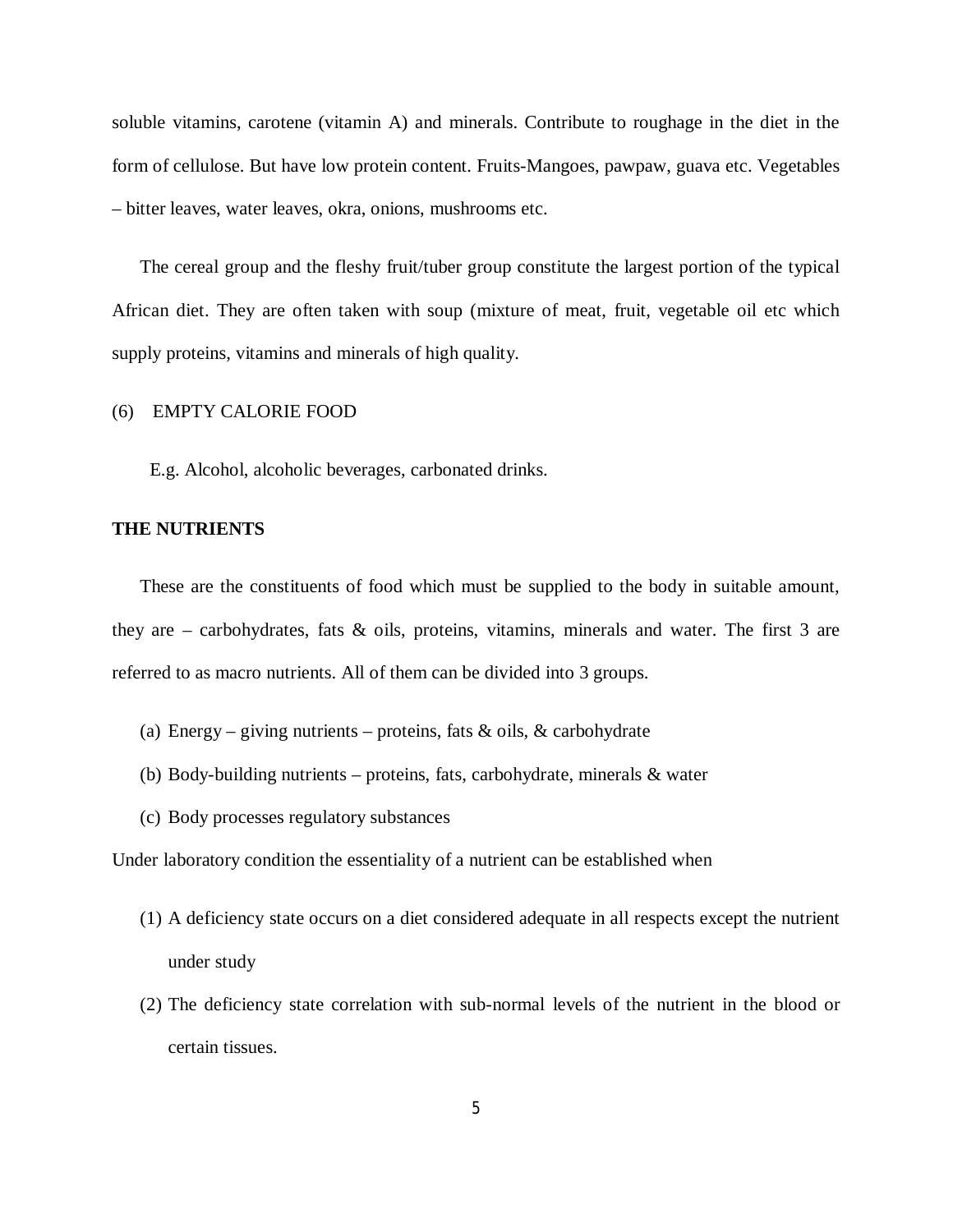(3) There is significant growth response in growing animals in repeated demonstration after supplements of the nutrient under study.

When consumed in correct amount and proportion one is placed in the best position to maintain the highest level of health. A deficiency, an excess or an unbalance in the intake of these nutrients results in an aberration in health.

## **CARBOHYDRATES**

They are classified into monosaccharide, disaccharides and polysaccharides.

Monosaccharide – simplest form of carbohydrate e.g. glucose fructose galactose etc.

Disaccharides – maltose, lactose sucrose.

Polysaccharides – the most complex therefore, must undergo digestion before they can be absorbed into the blood and utilized in the body e.g. starches, cellulose & glycogen.

# **FUNCTION:**

- 1. Source of metabolic energy. If carbohydrate intake is sufficient in the diet proteins may not be used to produce energy.
- 2. They are the starting materials for the synthesis of several compounds in the body mucopolysaccharide, glycoprotein, etc.
- 3. Cellulose, hemicelluloses & pectin provide bulk in the intestines and in the excretion of waste products.

Minimum daily carbohydrate for human adult is 100g obtain from yam, cassava, coco-yam, sweet and Irish potatoes honey, jams, vegetables wheat.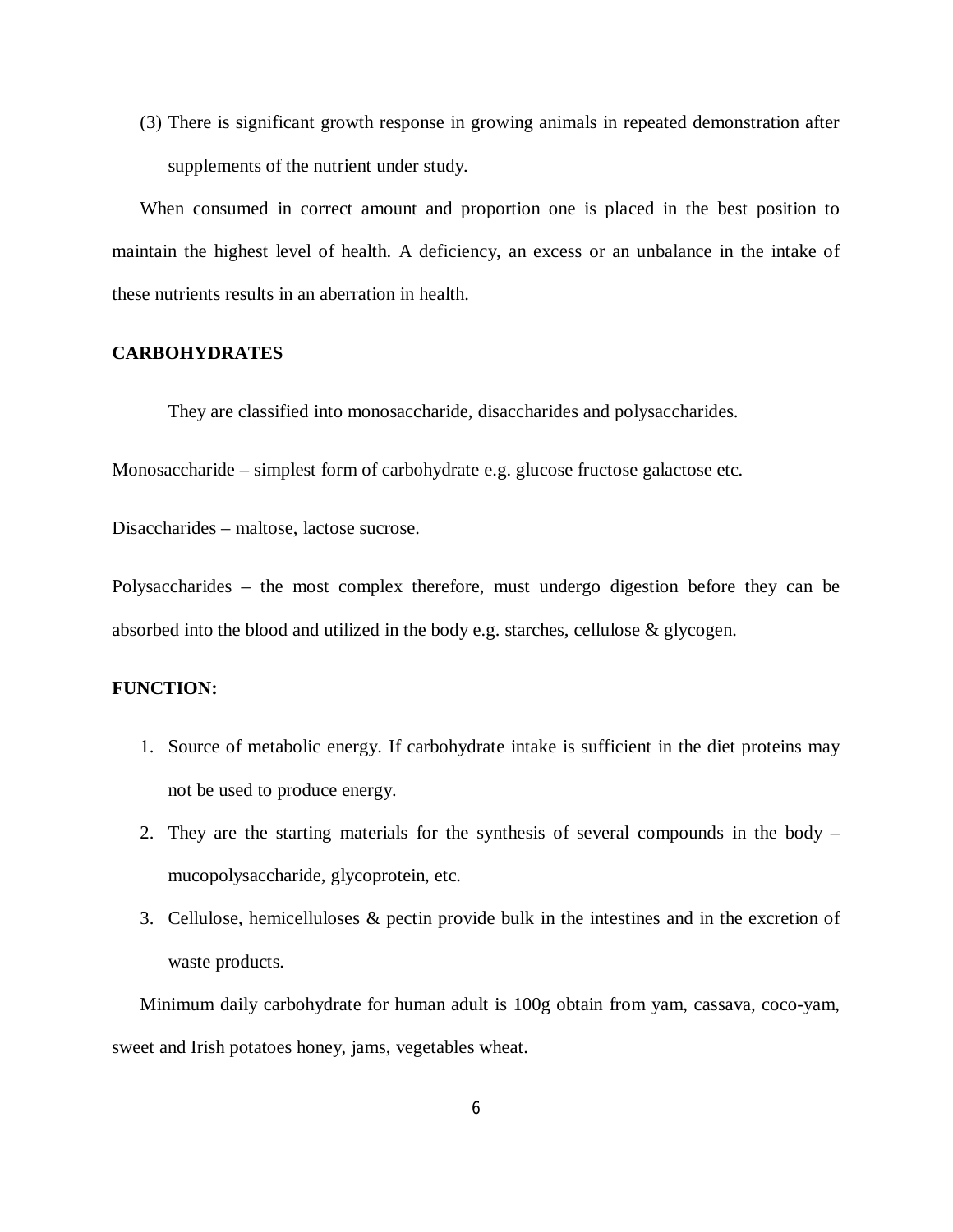## **Clinical Application**

Normally there are no specific disease caused by the deficiency or excess consumption of carbohydrate but there are some related to refined carbohydrate intakes which are:

- Dental caries resulting for excessive consumption of sugar empty calories foods
- Colon cancer
- Obesity and/overweight problems
- Diabetes mellitus
- Elevated serum TGs Cardiovascular diseases.

# **LIPIDS**

Lipids or fats are water insoluble but soluble in ether or other fat solvents such as chloroform. Classified into simple lipid, compound and derived lipid.

# **SIMPLE LIPIDS**

Also referred to as dietary lipid consist only of triglycerides – it is the most important in human nutrition.

Compound lipids – phospholipids, lipoproteins

Derived lipids – sterols,

Complex lipids -

TRIGLYCERIDES – Fatty acid of glycerol.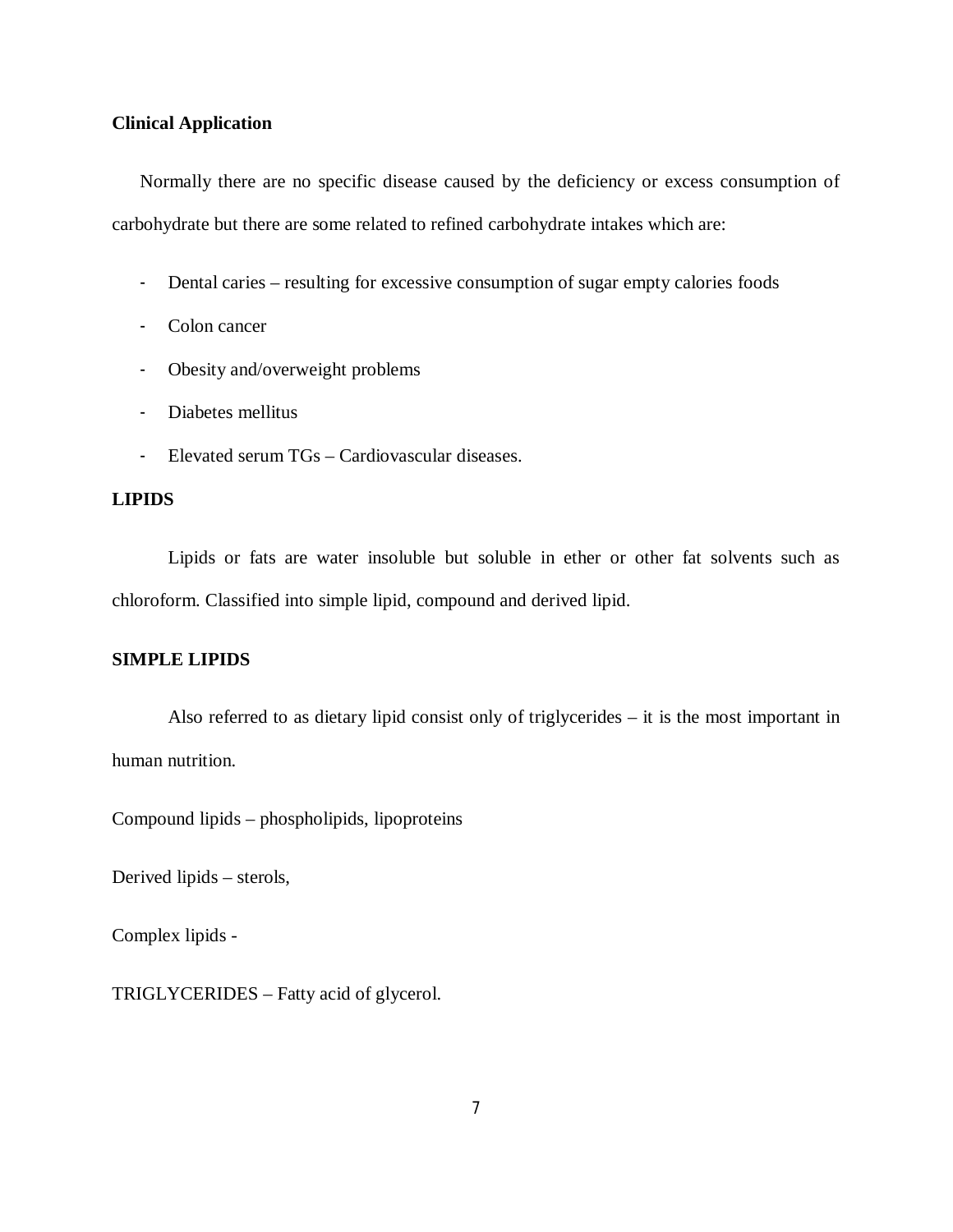Fatty acids short chained  $<$  6C, medium 6 – 12C, long 12 – 18C or extra long chained 20 or more. Long chained Fatty acid occurs in animal fats and most vegetable oils, the extra long chained are found in fishes. They can be saturated or unsaturated depending on their degree of H saturation. Unsaturated FA contain double bonds. FA containing 12C and those that are unsaturated are liquid at room temperature. While saturated FA containing 14C atoms are solid at room temperature e.g. Oleic, palmitic and stearic acid. Visible fats are those seen in butter or vegetable oils while invisible fats are those dispersed within food e.g. hidden fat in meat – marbling. PUFA – Poly-unsaturated fatty acids that cannot be synthesised in the human body and must be supplied in the diet they are also called Essential fatty acids – linoleic, linolenic and arachidonic acid. Deficiency of them may cause eczematous dermatitia, sparse hair growth, poor wound healing.

## **FUNCTION:**

- 1. To provide energy and heat. Contain 9 KCal/g compared to carbohydrate and protein which provide 4 KCal/g each.
- 2. For transport of the fat soluble vitamins.
- 3. Essential for the formation of nerve sheaths.
- 4. Act as lubricants in the intestine.
- 5. Add flavour to food.
- 6. Required for the production and secretion of bile.
- 7. Serve as packing materials in the body to prevent heat loss and to support the kidneys, eyes, and other internal organs.

# **Clinical Problems**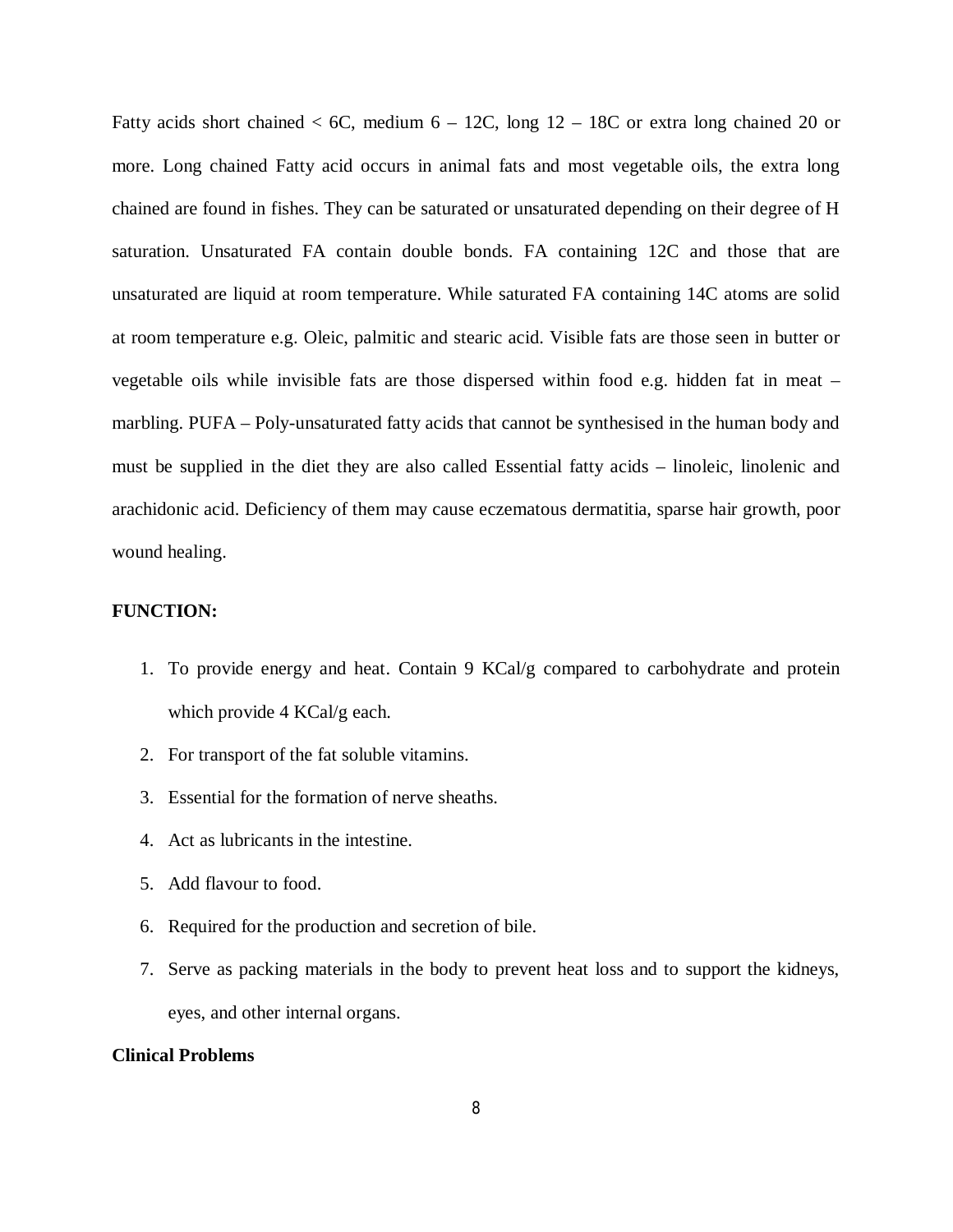Condition requiring fat metabolism or reductions are malabsorption syndromes, cystic fibrosis), fatty liver, diabetes mellitus, hyperlipidemia and obesity: such patients should select food low in fats. Those that require the addition of fat to the diet in e.g. underweight conditions. Dietary fat is a risk factor in coronary heart disease, colon and breast cancers.

### **PROTEIN:**

The most abundant compounds in the body exceeded only by water is protein. About 18- 20% of the body weights. 1/3 in the muscle, 1/5 in the bones and cartilage, 1/10th in the skin the remaining ones are in other tissues and body fluids except urine and bile.

During digestion, protein is broken down into 23 different amino acids - 8 essential for adults while in infants and children these + histidine are required. Valine, threonine, tryptophan, histidine, isoleucine, leucine, lysine, methionine and phenylalanine (VATT HILL MP). Animal foods contain greater amounts of essential amino acids than plant food.

The value or quality of a protein is determined by its amino acid composition. Biological value of a protein is an indication of the ability of that protein to support growth and repair of tissue cells in childhood and in later life. Proteins of animal origin have higher B.V. Plant foods contain insufficient amount of one or more of the following amino acids lysine, threonine, tryptophan and methionie. The correction of amino acid deficiencies in plant proteins is made through a process called Protein Complementarity. In this case two different protein of different essential amino acids which are low in one food are complemented in the other food eaten.

### **FUNCTIONS**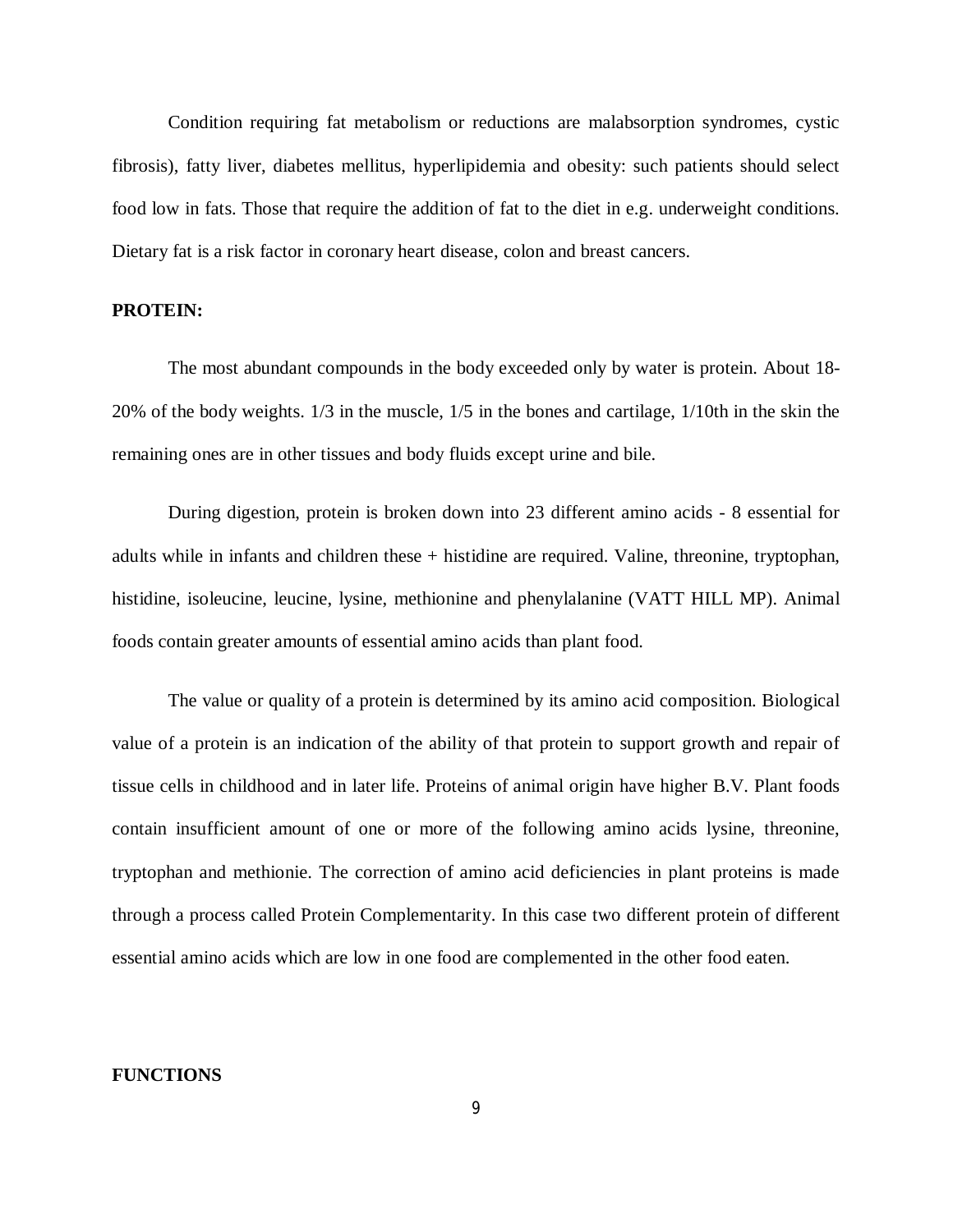- 1. For growth from birth till death for building and for maintenance of body tissues.
- 2. For synthesis of enzymes, hormones, anti bodies haemoglobin and anti-toxins
- 3. They contribute to blood osmotic pressure.
- 4. For the production of energy especially when insufficient energy is provided in the diet.

Individuals who consume no animal foods are known as vegans. Vegetarians who include eggs and dairy products are called lacto-ovo-vegetarians while those who include only dairy products are the lacto-vegetarians. Both groups are capable of maintaining perfect health. Children on such diet may have protein – energy deficiencies. They must therefor take Vitamin B<sub>12</sub> as supplement to prevent pernicious anaemia.

Requirement: - Male = 56 g/day; Female = 46 g/day; Infants = 2.2 g/Kg body weight;  $0 - 6$ months and 2.0 g/Kg. Plant protiens provide more than 50% of human protien supply.

Soures: - meat, fish, eggs, milk, cheese, snail, beans, groundnut, melon, seeds, locust beans, cereals (wheat, rice etc).

Deficiency of proteins results in such diseases as kwashorkor, marasmus and the intermediate marasmus kwashorkor.

# **VITAMINS**

They are organic compounds that are required in very small quantities to perform specific cellular functions and thus promote growth, reproduction and maintenance of life. They cannot be synthesized in sufficient amounts by the human body and has to rely on exogenous sources for its supply therefore essential but vitamin D, K and Niacin can be made within the human body. They are fat soluble vitamin A D E K and water soluble one B- Complex vitamin  $-$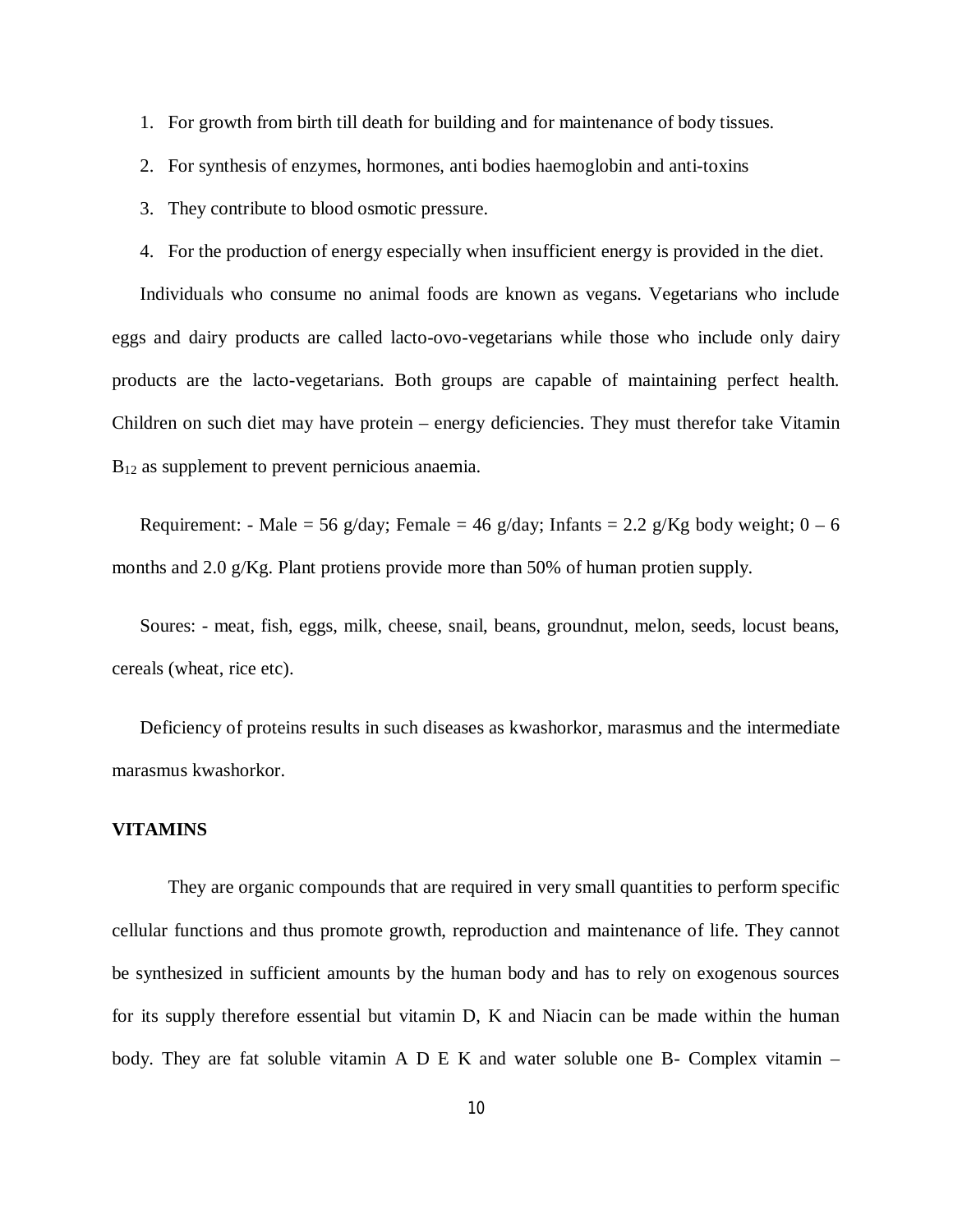thiamine, riboflavin, niacin, pyridoxine, biotin, pantothenic acid, folic acid, cyanocobalamin and ascorbic acid (vitamin C).

Primary deficiency is caused by consuming a diet that is inadequate in the vitamin concerned while in secondary deficiency the recommended allowance may be consumed but because of disease, medication or physiological state such as pregnancy, lactation and growth the actual requirement is increased. Insufficient intakes lead to deficiency symptom e.g. Vitamin A – night blindness, Xerophthalmia, Vitamin D – rickets Thamin – Beriberi, Niacin – Pellagia etc. Vitamin C – Scurvy.

# **MINERALS**

They are inorganic crystalline and homogenous chemicals which perform unique roles in the body. They control water balance;

- Regulate acid base balance,
- Are cofactors of enzymes, homones etc,
- Structural components of body tissues e.g. Ca, P
- Are necessary for nerve cell and muscle function.

Classified based on their quantity in the body as macro – nutrients (Ca, Cl, K, P, Mg, Na) , micro nutrient – Co, Cu,  $Fl_2$ ,  $I_2$ , Fe etc.

Man requires 14 minerals for optimum growth.

## **WATER**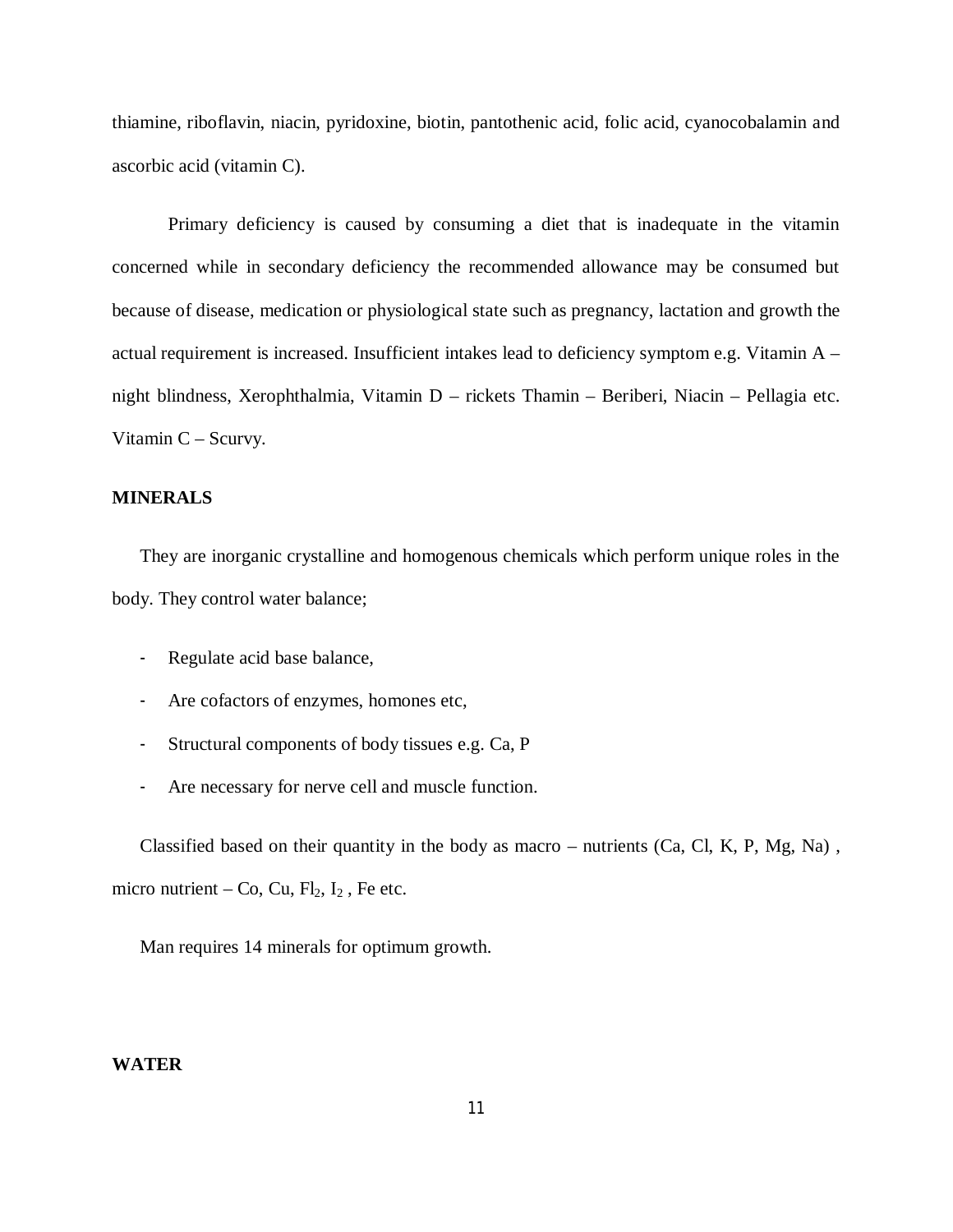Is found in every cell of the body and is the largest single component of the human body. Total body varies from 78% at birth to 60% in adult male 50% in adult female. It is distributed as ECF and ICF. ICF water **,** ECF – plasma, intersticial (lymph) and trans-cellular fluid

#### **Water balance:-**

Water intake from (water, food, drinks) metabolic  $H<sub>2</sub>0$  from oxidation of carbohydrate, fats  $\&$  proteins. H<sub>2</sub>O loss through- faeces, urine, skin and breadth (expiration). Solid foods contribute about 25-50% of water needed by the body each day e.g. l g of proteins, carbohydrate, and fats provides  $0.41g$ ,  $0.61g$ ,  $1.07g$  of water and 1 kg of body fat  $= 1$  L of water.

Water intake is determined by habit and customs, and environment e.g. hot temperature – more water is taken.

**Clinical application**: - Generally a 2% loss of body water due to dehydration produce thirst. Change in the volume of total body water can be as a result of failure of intake or abnormal loss. Dehydration is due to deficient of either water or electrolytes or both. If due to loss of electrolytes in excess of water, the result is hypotonic dehydration e.g. diarrhoea patients treated without including electrolytes.

Loss of water in excess of electrolytes leads to hypertonic dehydration. Loss of 4% of body water causes oliguria tachycardia (rapid heartbeat) and postural hypertension. Infants are more sensitive to electrolyte and fluid imbalance and prone to hypertonic dehydration because of greater evaporation losses and then immature kidney and inability to concentrate urine. If dehydration result from blood loss  $3 - 4$  times the volume of blood will be required to maintain cardiac output if replaced by electrolyte solution.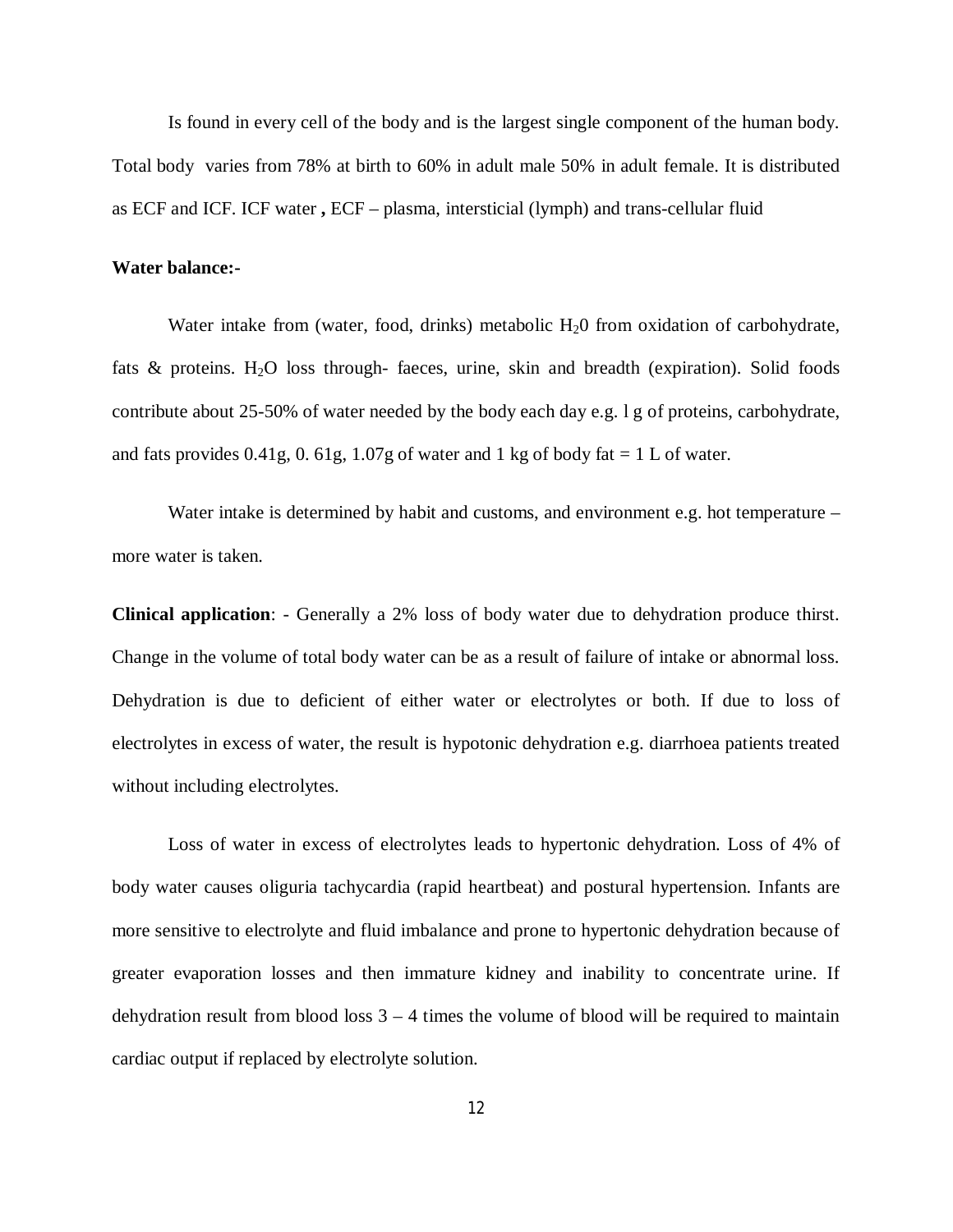NB: Decreased thirst is a sign of improvement in an alert patient.

# **Function**

As a solvent for for digestive processes, carries nutrient to the tissues and waste product away.

As a regulator controls body temperature.

- Facilitates conversion of food into tissue and energy
- Serves as lubricants in the GIT, joints, eyes etc.
- Structural component of the body, blood, lymph
- As an end product of fat, carbohydrate, protein catabolism(Kreb's cycle).

# **FOOD ENERGY**

Food energy is the first nutritional priority of the human body system. It is required for all metabolic processes, contraction of the heart, and movement of diaphragm in breathing. Physical activities - daily work, exercise, maintenance of body temperature; biosynthesis, maintenance and repair of new and old tissues.

Energy is derived from carbohydrate, proteins, fat and oil - 4 KCal, 9 and 4 KCal/g. A typical human diet should provide

50-56% of its Energy from carbohydrate

30 – 35% of its energy from fats and oil

12 – 18% of its energy from proteins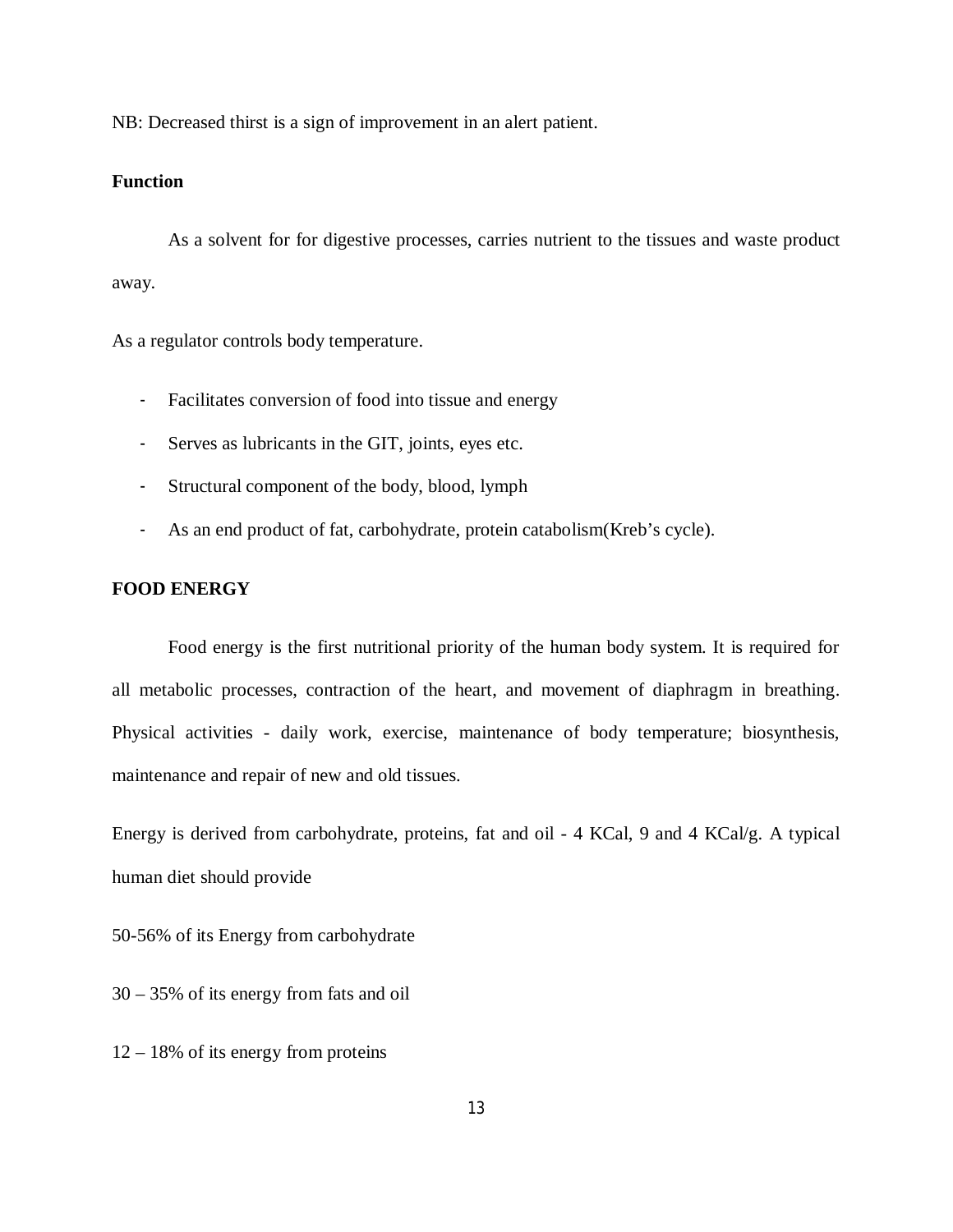Cellulose and water do not provide energy.

### **BASAL METABOLIC RATE:**

It's the energy required for the basic maintenance of the cells of the body and body temperature. It is influenced by such factors as;

Age, Sex (women BMR lower than man) Weight (size and shape) Rate of growth, Endocrine activity -hyperthyoidism increases it while hypothyoidism decreases it. Sleep (it is 10% lower than waking). Body temperature:  $1^{\circ}$ F rise in body temperature increases BMR by 7%

#### **State of Nutrition**

Physiological state e.g. last trimester of pregnancy it is increases by 15 - 25%. For an average individual ranges between 1300 – 1700 KCal/day.

**FAO declaration:** Individuals of the same size, living in the same environment and with the same mode of life have a similar energy requirement whatsoever the ethnic origin.

### **BIOCHEMICAL ASPECTS OF NUTRITION AND ENERGY REQUIREMENT**

Nutrition is the science that deals with food requirements and utilization. It also deals with the elimination of waste products resulting from ingested foods.

Dietetics deals with the design of diets to suit different conditions. It involves the interpretation and application of the principles of nutrition in health and disease.

Food can be defined as anything solid or liquid possessing a chemical composition which enables it when swallowed to do one or more of the following: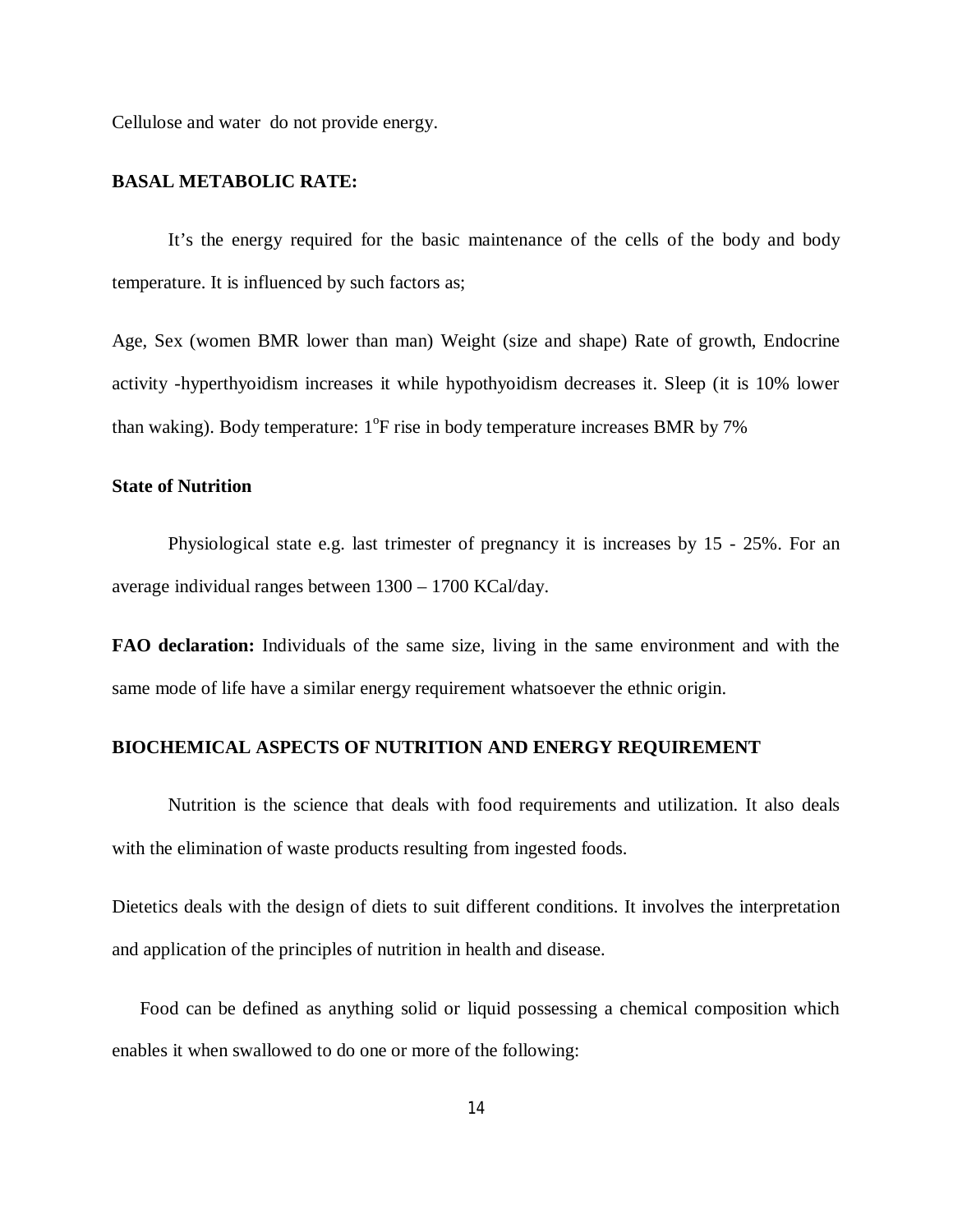- (i) To provide the body with the materials from which it can produce work, heat and other forms of energy.
- (ii) Provide materials for growth, maintenance repair and reproduction.
- (iii)Supply substances which normally regulate the production of energy or process of growth repair and reproduction e.g. homones and enzymes.

This definition of food encompasses all recorganised foodstuffs from which the nutrients carbohydrates, fats, proteins, vitamins and minerals are derived as well as other groups of substances such as alcohols, and some plant production like organic acids and hemicelluloses compounds.

The energy requirements of man are met by 3 classes of organic foodstuffs: carbohydrate, proteins and fats. The metabolism of carbohydrate supplies more than half of the energy required for the day. For example, a sedentary woman requires 2000 Kcal per day. Her carbohydrate intake must be designed to contribute more than half of this requirement, otherwise fat and proteins may be called upon to supply it.. This impairs other specifically attributed functions of proteins, viz: repair and growth.

The main conversion factor of the energy values of food may be summarized as follow

Protein 4.1 Carbohydrate 4.1 Fat 9.3

Energy expenditure may be classified as follows: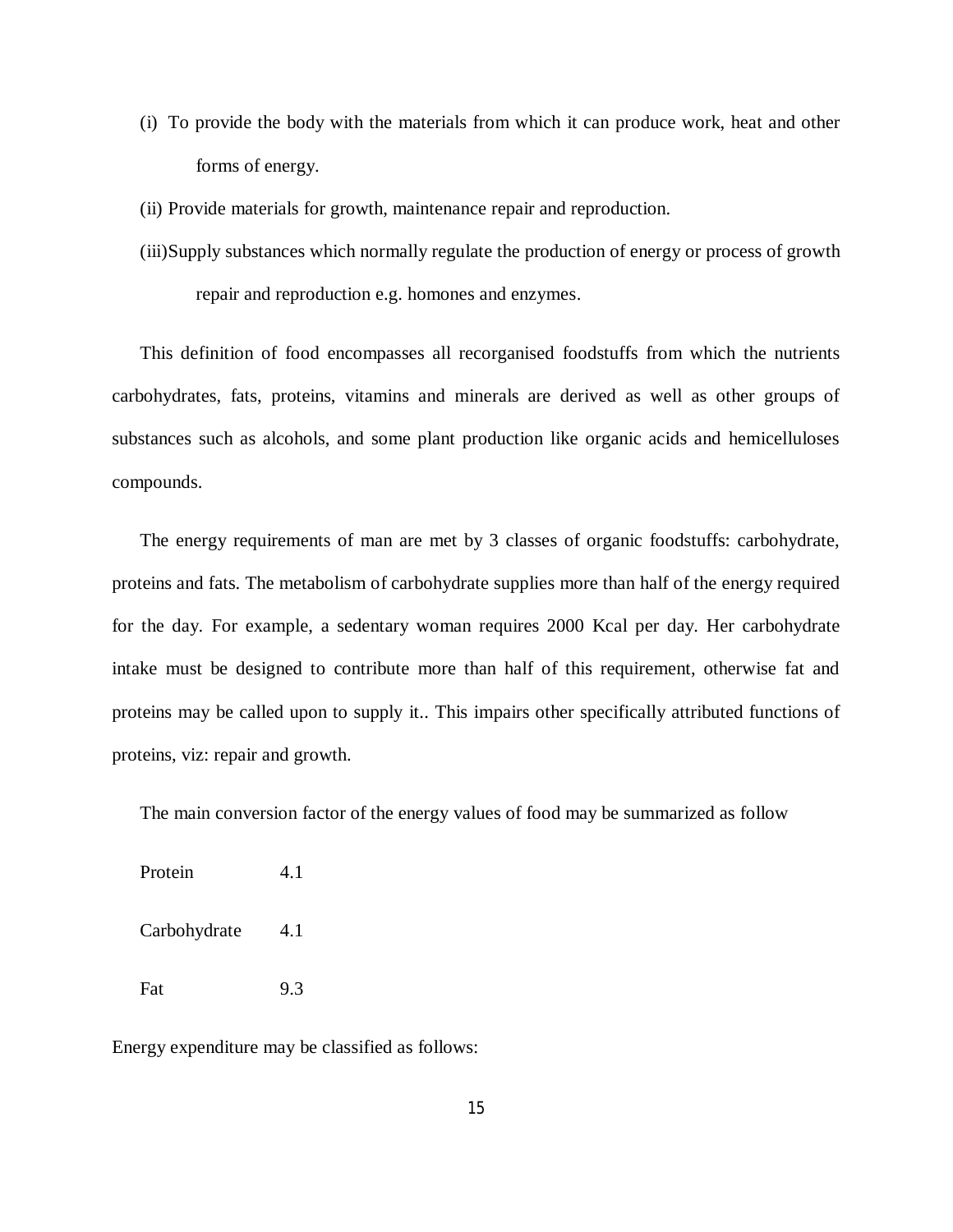(a) Based metabolism:

When a subject is at complete rest and no physical work is being carried out, energy is required for the activity of the internal organs and to maintain body temperature. This is referred to as basal or resting metabolism and it is estimated by measuring the basal metabolic rate (BMR). It is fairly constant for a given individual and is influenced by age, sex, body sex, environmental temperature, barometric pressure and such physiological state as lactation and pregnancy.

(b) Specific Dynamic Action (SDA):

Some food terms usually generate heat when consumed i.e. they are calorigenic. The effect of such food substances is raising the metabolic rate above the basal rate is referred to as Specific Dynamic Action. It has been shown that metabolism might increase by as much as 30% during protein ingestion. The heat produced by the SDA of protein contributes to the maintenance of body temperature.

(c) Muscular Activity:

This is the most important variable under normal condition. It depends on the type of work the individual engages in e.g.

Energy requirement per day (in KCal)

| Adult                    | Male  | Female |
|--------------------------|-------|--------|
| Sedentary                | 2,400 | 2,000  |
| <b>Moderately Active</b> | 3,000 | 2,400  |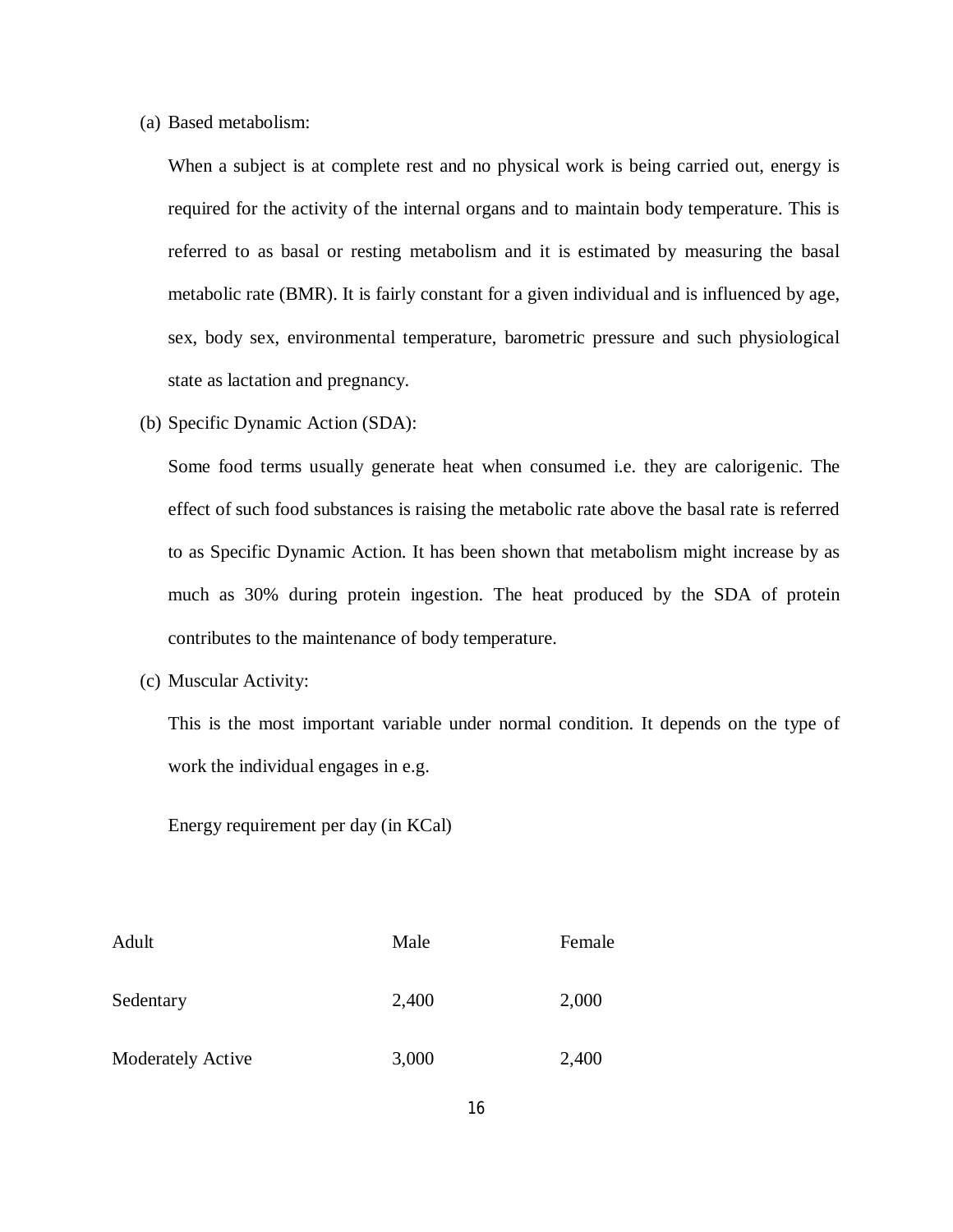| <b>Strongly Active</b> | 4,500 | 3,000  |
|------------------------|-------|--------|
| During lactation       |       | 3,000  |
| During Pregnancy       |       | 2,400  |
| Children:              | Male  | Female |
| $16-20$ years          | 3,180 | 2,400  |
| $10-12$ years          | 2,500 | 2,000  |
| 4-6years               | 1,600 | 1,600  |
| Under 1 years          | 110   | 110    |

If energy provision is not sufficient to meet the demand, the body tissues will be called upon. In prolonged starvation, the adequate tissue is depleted and ketosis results. The body will become emanciated and this leads to a condition known as marasmus. When a child is overfed with carbohydrate, with little or no protein, the needed protein will be drawn for the blood. This results in a reduction in osmotic pressure and consequently oedema.

Proteins contribute between 10 and 15 percent of the total energy value of most balanced diets. They are very important because every cell in the body is partly composed of protein which as constantly being broken down and replaced. They also contain nitrogen and sulphur which are not found in other food compounds such as carbohydrates and lipids. Furthermore, while fats can be synthesized from dietary carbohydrate and carbohydrates from amino acids in proteins, the proteins required by the body are usually derived for dietary sources.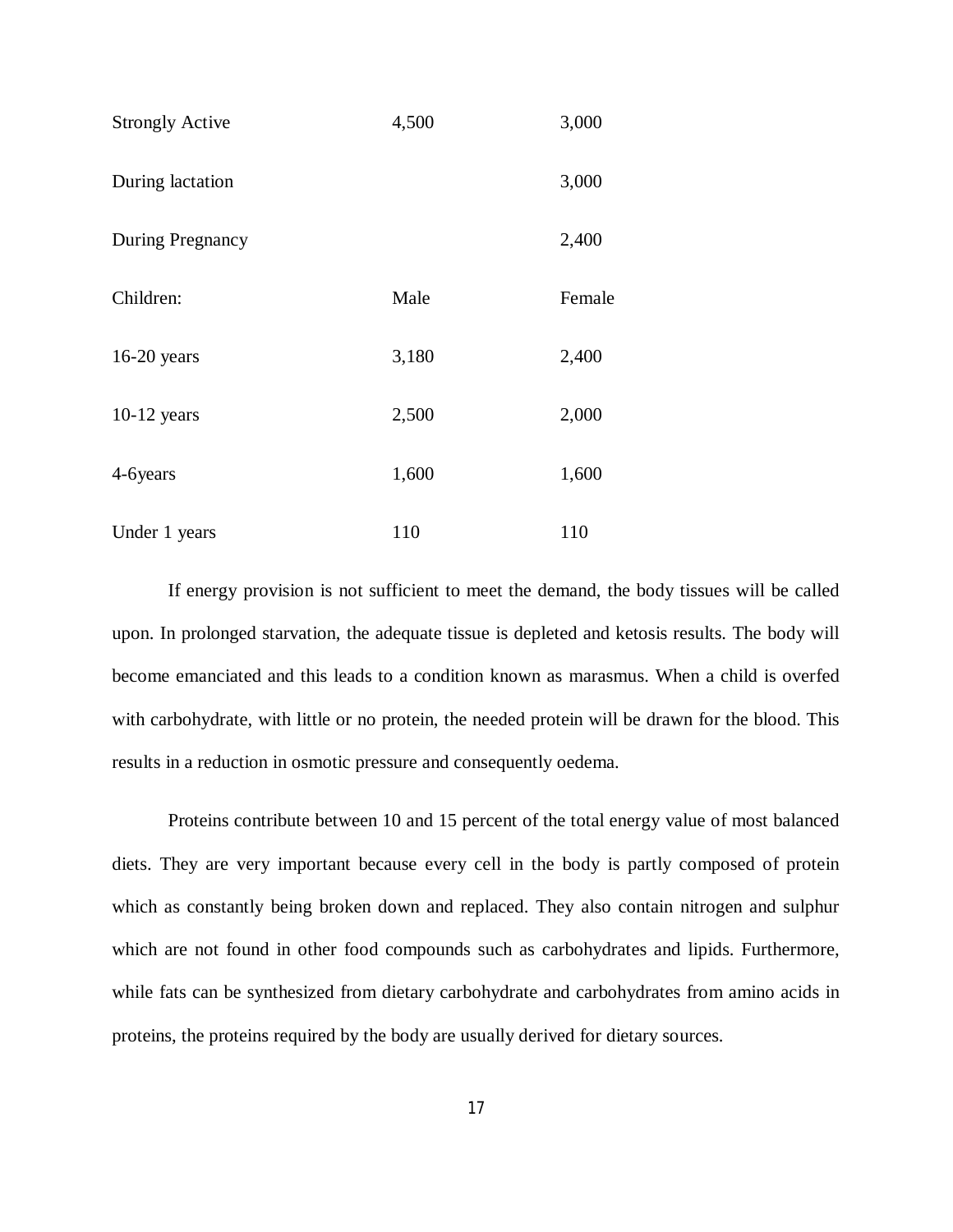Therefore the function of dietary proteins can be summarized as follows:

- (1) Supply of energy
- (2) As constituents of tissue in the form of enzyme and hormones which require chemical processes with the cell.
- (3) As blood proteins which aid in controlling the distribution of fluid in the body and in providing antibodies (i.e. plasma gamma globins). To combat infection as well as haemoglobin in erythrocyte which serve to transport oxygen from lungs to tissues.
- (4) Growth and tissue repair

Quality of food protein:

Food proteins vary in the efficiency of their utilization for the synthesis of tissues protein. The efficiency of dietary protein is usually measured by any of the following:

- (1) Protein Efficiency Ratio (PER)
- (2) Biological Value (BV)
- (3) Net Protein Utilization (NPU)

PER: is the amount of body weight gained per gram of protein consumed.

BV: of a protein is the amount of protein incorporated into the body tissue.

| It is calculated as                                                              | N Retained X |  | 100 |  |  |  |
|----------------------------------------------------------------------------------|--------------|--|-----|--|--|--|
|                                                                                  | N Absorbed   |  |     |  |  |  |
| NPU: is the amount of dietary protein that has actually become part of the body. |              |  |     |  |  |  |
|                                                                                  |              |  |     |  |  |  |

Calculated as N Retained X 100 N intake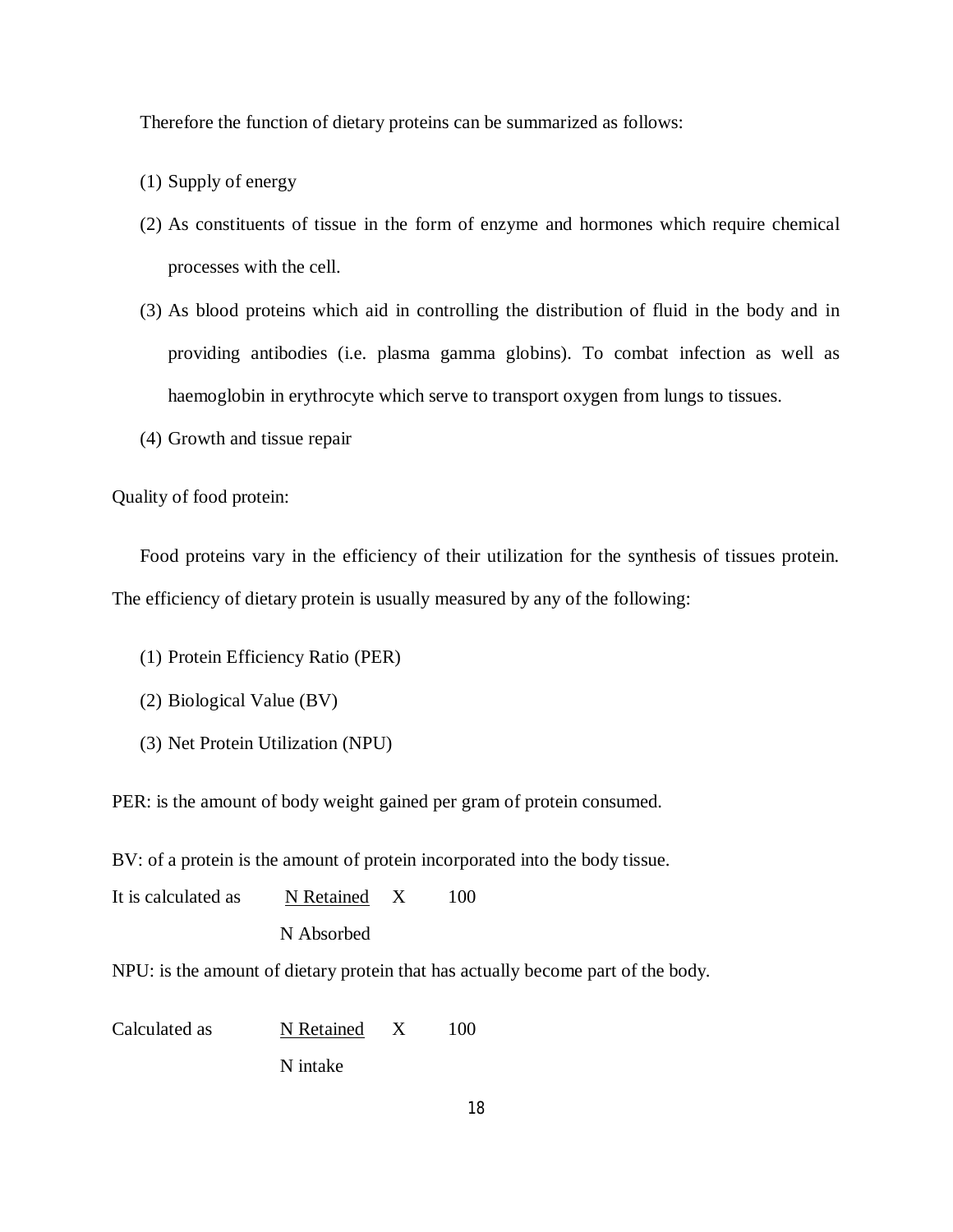BV makes no allowance for losses of N during digestion.

The most important single fact that influences the quality of a protein is the quantity of the essential amino acid in the protein. There are those that cannot be synthesised in adequate amount to meet body requirement. They have to be supplied in the diet for adult human. They are Valine, Isoleucine Leucine, Methionine, Phenylalanine, Tryptophan and Lycine. Histidine is added for infant. Histidine and Arginine are added for Rats.

## **Consequences of protein deficiency**

- (1) Retarded growth in children and low of body in adult
- (2) Delayed wound healing in adults and children.
- (3) Impaired haemoglobin synthesis resulting in anaemia
- (4) In extreme cases, excess amount of fat may accumulate in the liver resulting fibrosis of the liver
- (5) Inadequate synthesis of plasma protein leading to oedema
- (6) Resistance to infection because of lower antibody production
- (7) Certain hormones or enzymes may be absent or produced in little quantities leading to impaired function of the tissues.

# **2. ASSESSMENT OF NUTRITIONAL STATUS**

Nutritional status is the physical health of a person as it results from consuption and utilization of food in the body. Defined by Christakis 1973 as health condition of an individual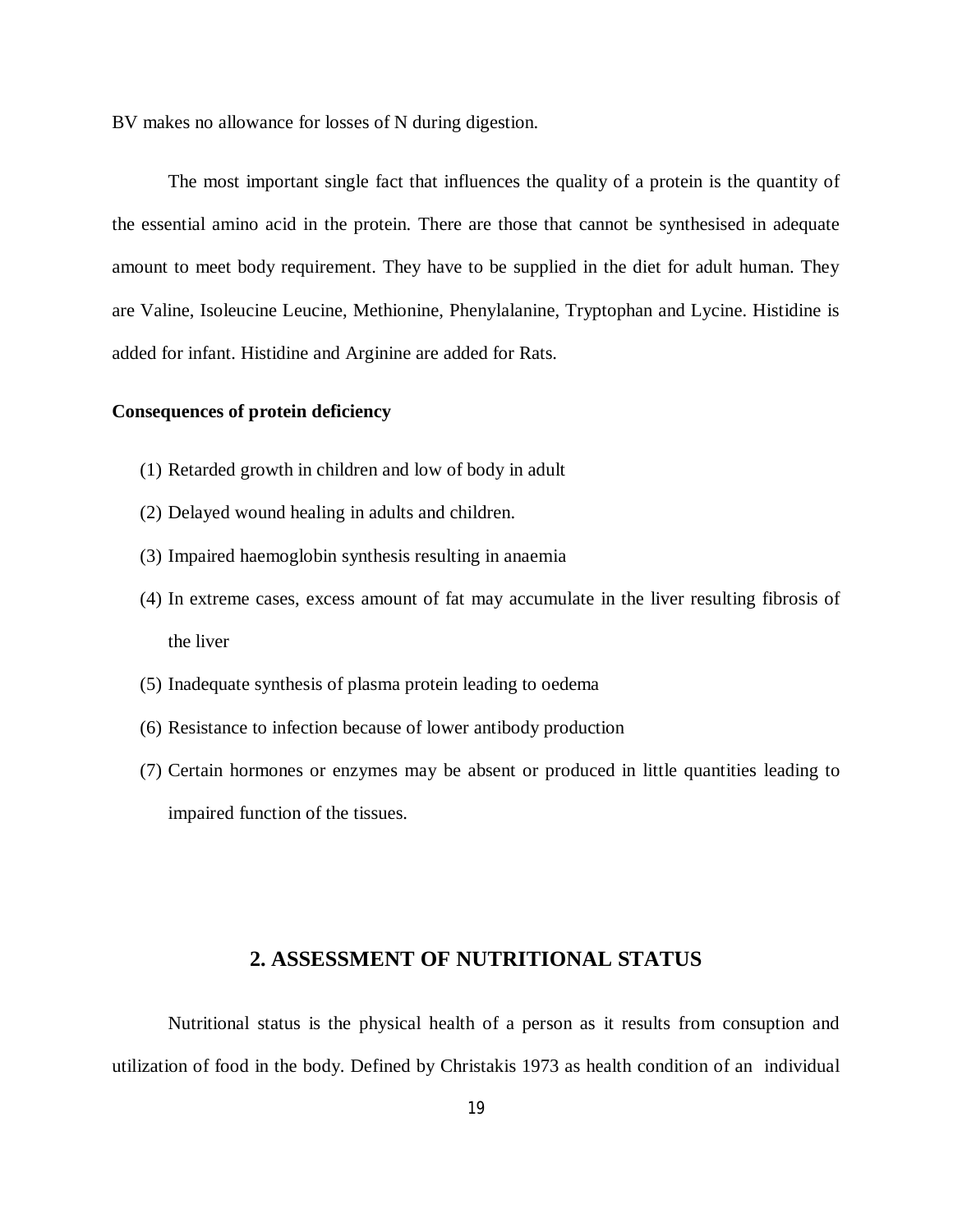as influenced by his intake and utilization of nutrients determined by physical (anthropometric), biological, clinical and dietary studies

The effect of diet on health is measured by an assessment of nutritional status. Nutritional assessment procedures were used as early as in 1932 in survey designs to describe the nutritional status of population on a national basis. Nutritional assessment has become an essential component of nutritional care of hospitalized patient.

Nutritional assessment can be defined as the interpretation of information obtained from anthropometric, dietary, biochemical and chemical studies. The information obtained is needed to determine the health status or population groups as influenced by their intake and utilization of nutrients.

Nutritional assessment is done for survey, surveillance screening and monitoring.

### **Nutritional Survey:-**

The nutritional status of a selected population may be assessed in cross sectional survey. The cross sectional data can be used for baseline nutritional data or can ascertain the overall nutritional status of a population. It can also identify the population at risk, so that there could be allocation of resource to the much needed population and also to form policies to improve the overall nutrition.

#### **Nutritional surveillance:**

Surveillance means continuous monitoring of nutritional status of a selected population group. Here the data is collected analysed and utilized for an extended period of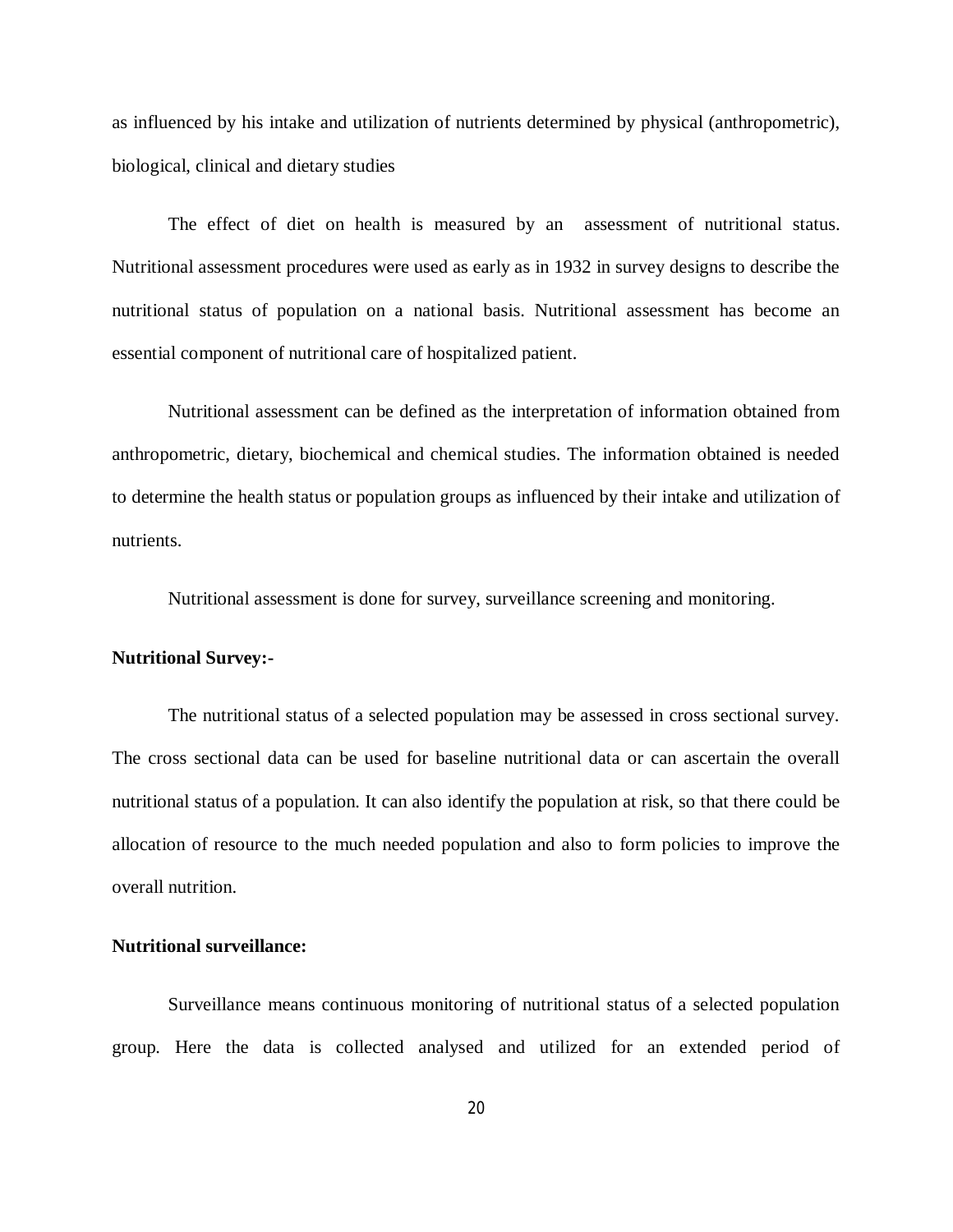time.Surveillance studies identify the possible causes of malnutrition and hence can be used to formulate and initiate intervention measures as population or sub population level.

#### **Nutritional screening:-**

The identification of malnourished individuals requiring intervention can be accomplished by nutritional screening. This involves a comparison of an individual's measurement with predetermined risk levels or cut off points. Screening can be carried out at the individual level or at a specific sub population considered to be at risk.

## **Nutritional Monitoring: -**

This is required during the nutritional management of the patients. Base line parameters are compared during and after the nutritional intervention.

### **METHODS USED IN NUTRITIONAL ASSESSMENT**

Nutritional assessment systems utilize 4 types of methods which are used with alone or in combination. They are;

- (1) Anthropometric assessment
- (2) Biochemical assessment
- (3) Clinical assessment
- (4) Dietary methods

For the assessment of nutritional status in a community basically Dietary and Anthropometric measurements are used.

: The methods are simple, less time consuming and do not require sophisticated instruments.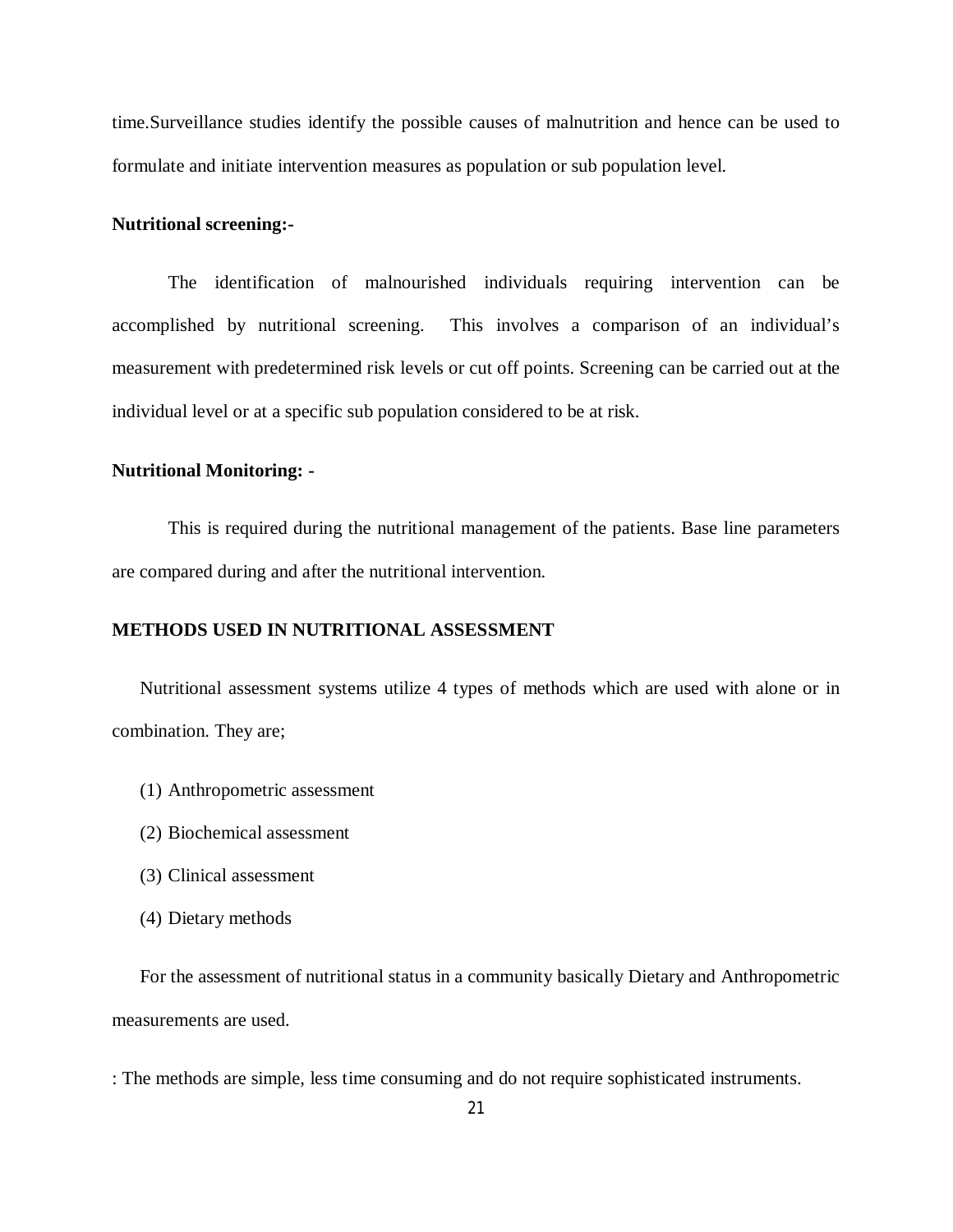### **ANTHROPOMETRIC ASSESSMENT:**

This involves physical measurements of body and dimensions. Body composition maybe estimated from anthropometric measurements. The measurements vary with age and degree of nutrition and as a result are useful in assessing imbalances of protein and energy. They can be used to defect moderate as well as severe degree of malnutrition. The technique also provides information on past nutritional history which cannot be obtained in other assessment techniques. Anthropometric measurements are of 2 types – growth and body composition measurement. Anthropometric indices are wieght for age, hieght for age, head circumference for age, or from combination of raw measurement such as wieght and hieght, skinfold thickness at various sites.

# **Advantage of Anthropology Assessment**

- (1) The procedure is simple, safe and non-invasive and can be used for large population
- (2) Equipment required is inexpensive
- (3) The methods are precise and accurate
- (4) An unskilled person can also perform the measurement procedure
- (5) Mild to moderate malnutrition can be detected
- (6) Information on past long term nutritional history can be retained
- (7) Changes in nutritional status over time or over generation changes can be absorbed.

# **Techniques**

# **Weight for age**

The development of a child is determined by the increase in weight over a given time. This in turn is determined by weight measurements over regular intervals. Here the child weight is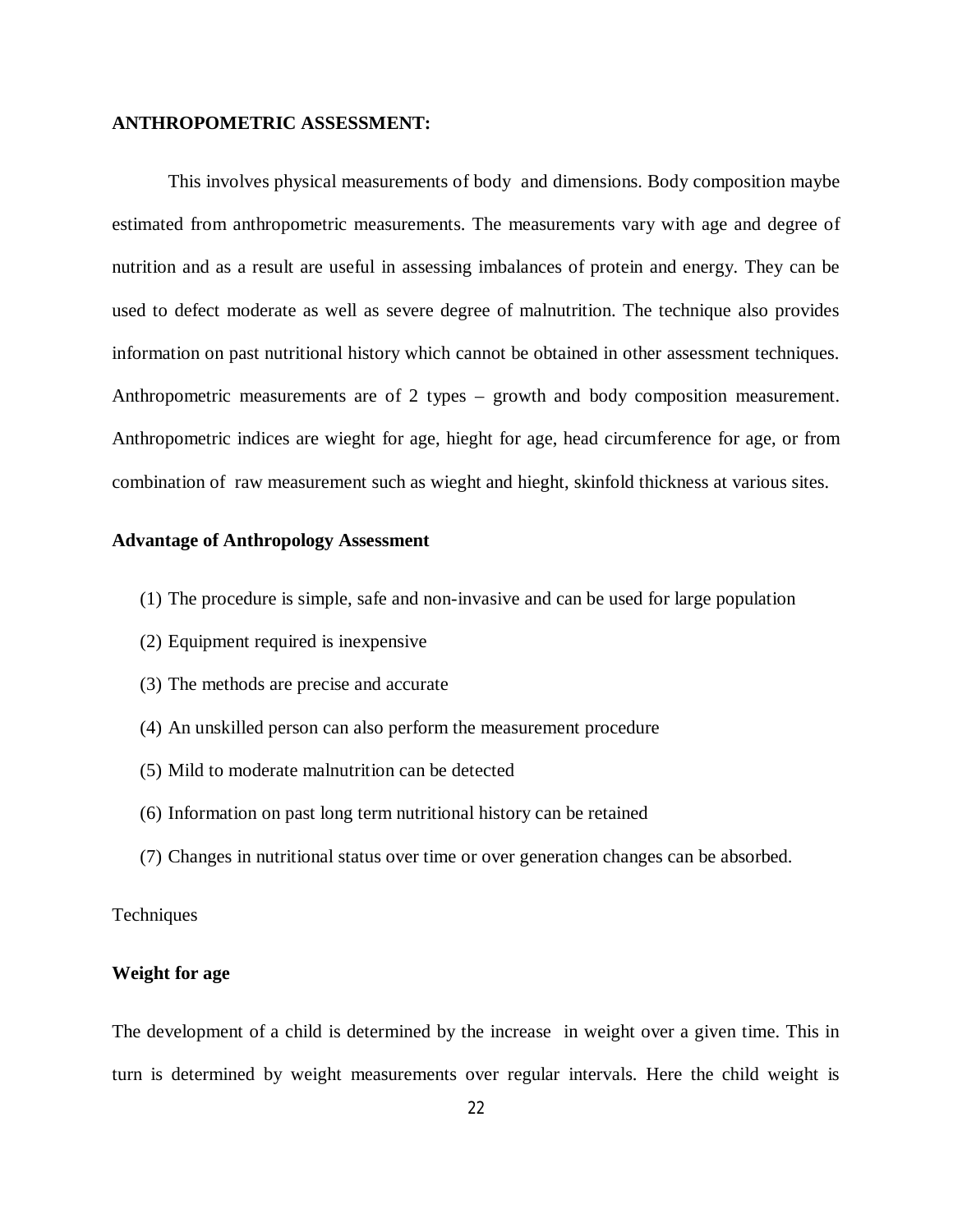compared with reference weight value for his age. The most widely used method is that of Gomez and Co-workers (1956). The observed weight of a child is expressed as a % of expected weight of a child of that age using the  $50<sup>th</sup>$  percentile (medium) of Havard Standards.

# Gomez Classification

| % expected weight for age | Classification        | Category of nutritional status |
|---------------------------|-----------------------|--------------------------------|
| $>90\%$                   | Normal                | Normal                         |
| 76-90%                    | Mild malnutrition     | $1st$ degree malnutrition      |
| 61-75%                    | Moderate malnutrition | $2nd$ degree malnutrition      |
| $<60\%$                   | Severe Malnutrition   | $3rd$ degree malnutrition      |

In 1972 nutrition sub-committee of Indian Academy of Paediatrics (IAP) proposed another classification.

| % of expected water | classification                |
|---------------------|-------------------------------|
| $>80\%$             | Normal                        |
| $71 - 80\%$         | Grade I                       |
| $61 - 70\%$         | Grade II                      |
| $51 - 50\%$         | Grade III severe malnutrition |
| $< 50\%$            | Grade I severe malnutrition   |

# **Disadvantage for the 2 classifications**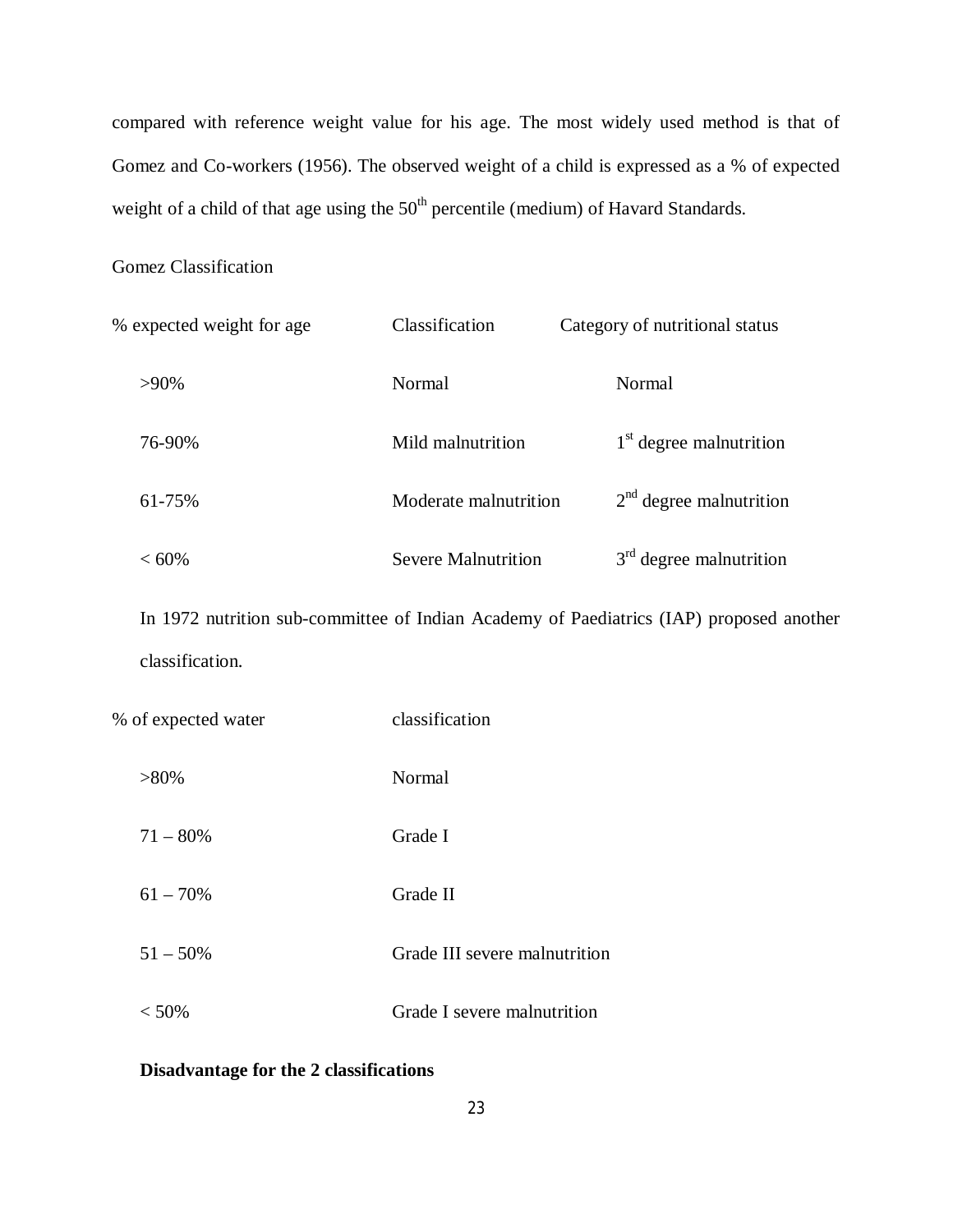- (1) It takes no account of other measurements
- (2) It assumes that children are of the same height
- (3) Single measurement of weight does not indicate definite malnutrition when former weight measurement are not known
- (4) Harvard references are not easily available

## **Advantages:**

- (1) It is very simple to measure.
- (2) It is widely used.

## **Height for age:**

It is used as an indication of nutritional status of groups of population for estimating past and chronic malnutrition but not necessarily the present nutritional status. The disadvantage is that the deficiency in height takes some time to occur and it may not be manifested in malnourished infants. Also genetical differences are partly responsible for the variation in height in any group in any population.

#### **Weight for height**

This can be expressed as a % of the reference median weight for median height at any age. The advantage for using weight for height as an index of nutritional status is its apparent age independence, this allows its use in populations where ages are uncertain or unknown. Marked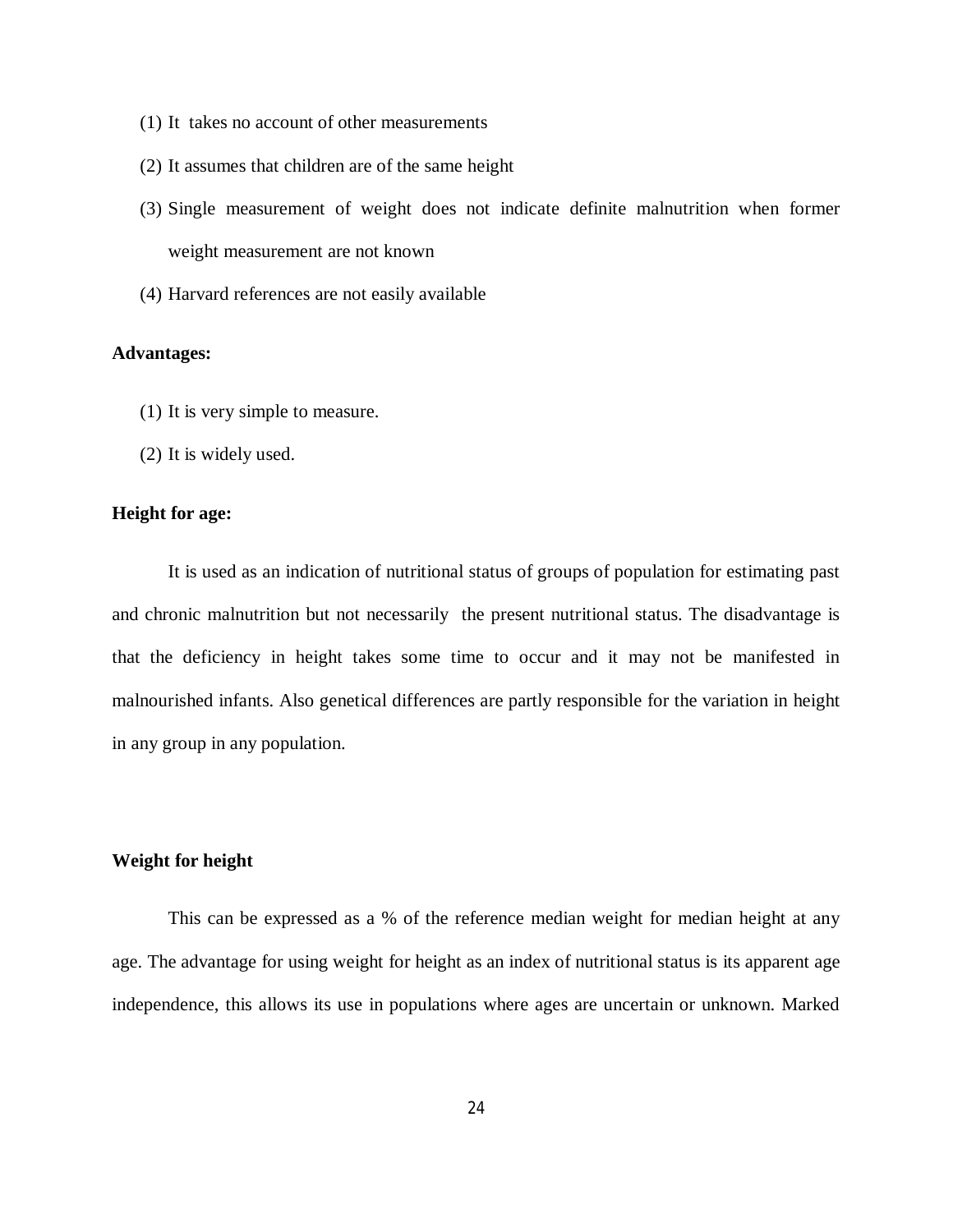decrease in weight for height is a more reliable finding in the determination of PEM in all age groups.

Disadvantages: The difficulty in measuring body length in young infants which may make it difficult to obtain adequate data in this age group.

#### **MID ARM CIRCUMFERENCE (MAC)**

One of the most widely used indices for the assessment of nutritional status especially during childhood because the tape used is inexpensive and portable.

Advantage: measurement is easy and simple, takes less time to perform. It involves only a simple measurement, can be taught to lay people, equipment is inexpensive. MAC correlates well with weight and weight for height. It indicates state of muscle protein. MAC should be measured only when weighing scale, cannot be supplied.

| Cut oft points: | AC > 14cm      | normal nutritional state   |  |
|-----------------|----------------|----------------------------|--|
|                 | $AC 14 - 12.5$ | mild/modest undernutrition |  |
|                 | AC < 12.5      | severe underrutrition      |  |

### **ASSESSMENT OF DURATION OF MALNUTRITION**

Children with poor linear growth but adequate weight for height may be classified as normal but the condition is not justifiable, but if height for age is also taken into consideration then it may be okay. Seone and Lytham 1971 further made thier own classification.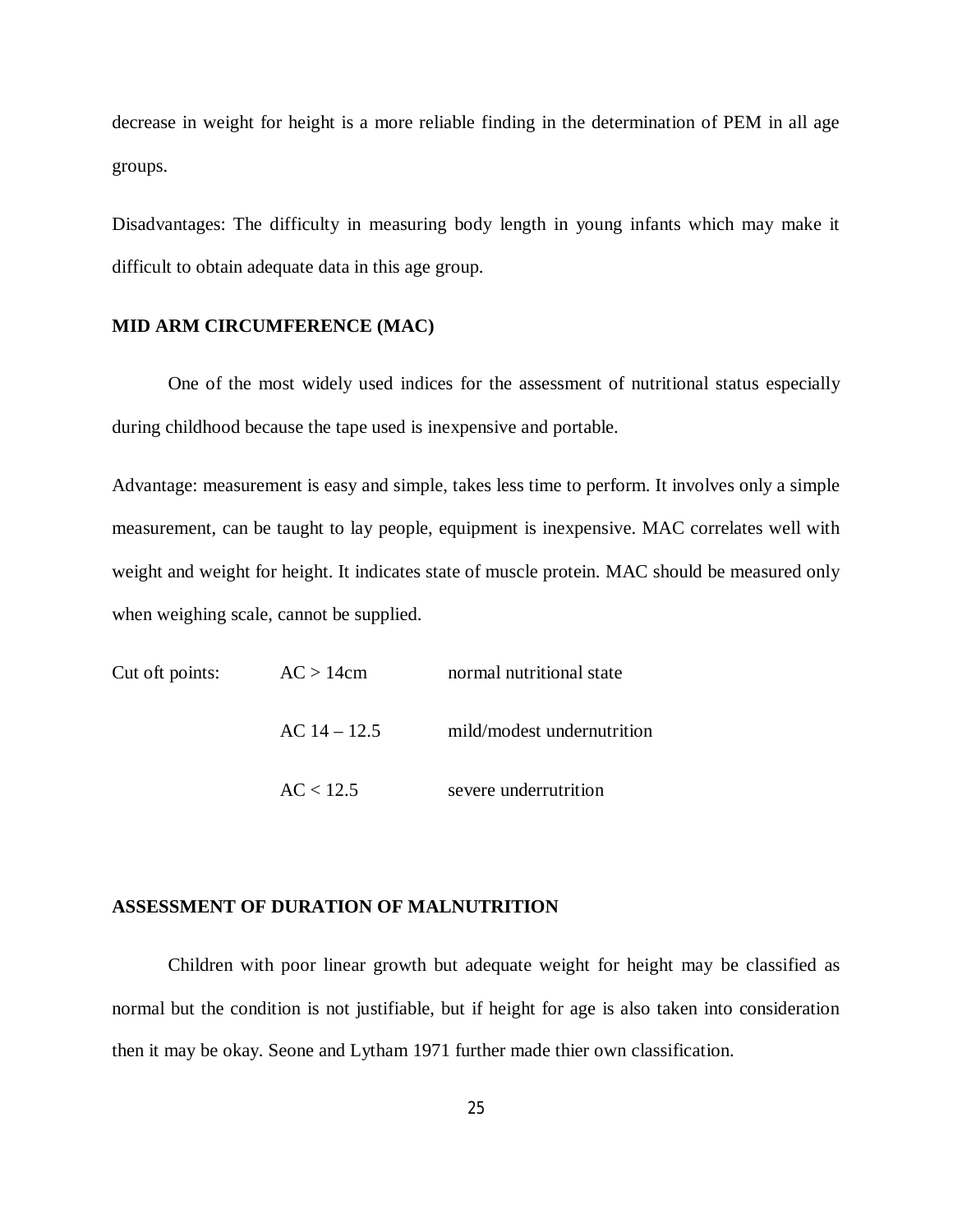| <b>Nutritional Status</b>        | Height for age | Weight for age | Weight for ht |
|----------------------------------|----------------|----------------|---------------|
| Normal                           | Normal         | Normal         | Normal        |
| <b>Past Chronic Malnutrition</b> | low            | low            | low           |
| (Nutritionally dwarf)            |                |                |               |
| Current short duration           | Normal         | Low            | Low           |
| Malnutrition                     |                |                |               |
| Current long duration            | Low            | Low            | Low           |
| Malnutrition                     |                |                |               |

# **Body Mass Index**

In adults low weight for height may indicate inadequate nutrition whereas high weight for height may indicate overweight and obesity. In recent years BMI is used. It is the best simple and quantitative anthropometric indicator of body composition and thus nutritional status.

$$
BMI = \underline{Body weight (Kg)}
$$

Height<sup>2</sup> (m<sup>2</sup>)

Normal range =  $18.5 - 25$ kg/m<sup>2</sup>, below it = underweight, above it = overweight and obesity.

 $17 - 18.5$  $1<sup>st</sup>$  degree malnutrition

 $16 - 17$  2<sup>nd</sup> degree malnutrition

Below 16  $3<sup>rd</sup>$  degree malnutrition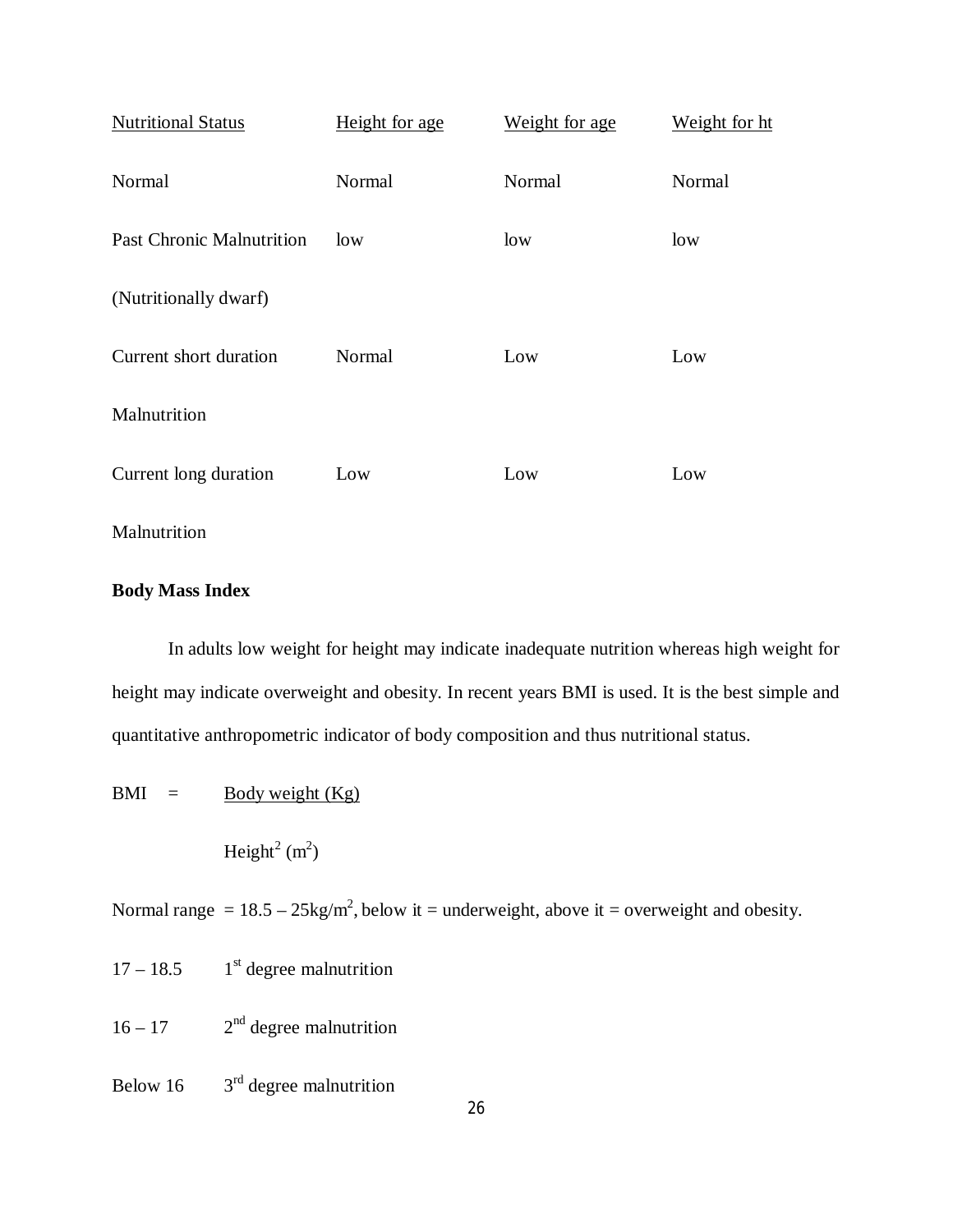18.5 – 25 Normal

 $> 25$  Obese

# **SKINFOLD THICKNESS**

The most direct measure of fatness in people is measurement of skinfold thickness using skinfold calliper. These springs loaded callipers exert a constant pressure on a fold of skin, the thickness of skin is indicated in a meter. The thickness depends in the amount of fat stored subcutaneously in the region of the skinfold. It is measured at several sites and it is still the representative of the total amount of body fat. Typically, it is determine at 4 sites (i) over the triceps muscle (ii) over the biceps (iii) in the subscapular region (iv) in the supra-iliac region. The single triceps muscle is sometimes used in nutritional survey because it can be measured quickly.

#### **BIOCHEMICAL ANALYSIS**

The biochemical evaluation of nutritional status in when quantitative determination of nutrients or related metabolites in such tissues as blood and urine. Low blood levels of a nutrient may reflect a low dietary intake, defective absorption, or increased utilisation, destruction in excretion. The data serves to confirm findings from clinical observations and dietary studies or to identify subclinical deficiencies before clinical symptoms are evident. They can be used for some nutrients to assess the range for frank deficiency levels through adequate optimal and excessive levels of nutrition intake.

**CLINICAL OBSERVATIONS:-** Clinical observations, the least sensitive approach lend themselves to use in nutritional surveys of population groups because they involve an assessment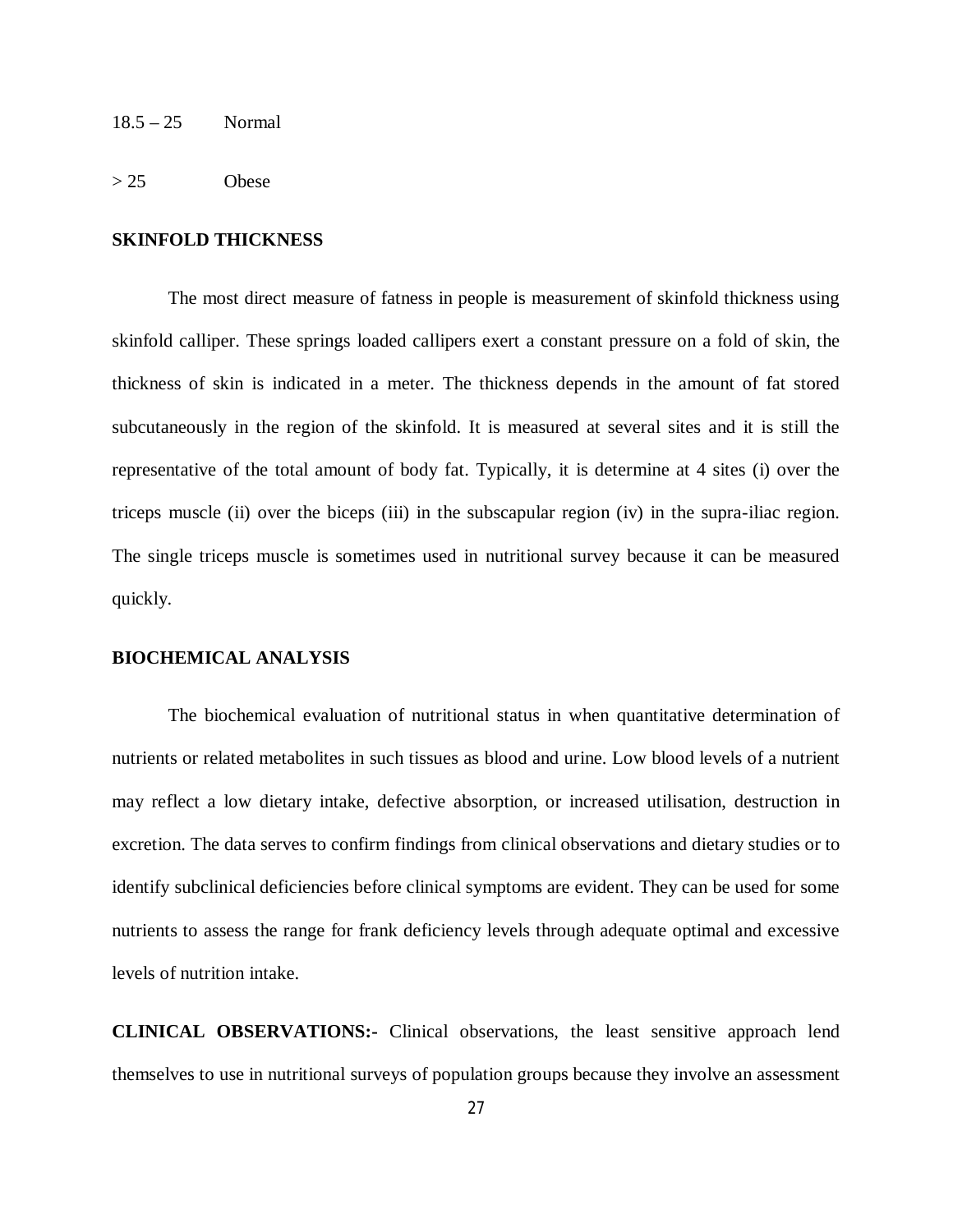of the health of those part of the body that can be readily observed in a routine physical examination and do not involve obtaining blood, urine or tissue samples. The most commonly observed are eyes, skin, mucous membranes, hair, mouth teeth, tongue, thyroid gland, and lower extremities.

Although clinical observation are of limited value in the early diagnosis of a deficiency state or in identifying marginal changes that prevail for that periods, they are widely used to confirm biochemical and dietary data. Because of the subjective nature of the judgement in a clinical evaluation, the method is quite unreliable even when used by highly skilled observers.

# **Observed symptoms**

**Eyes** 

Dryness of the cornea and conjunctiva – associated with lack of vitamin A.

#### **Membranes**

Colour of mucous membranes (underside of the eyelid) to observe the pigmentation of the blood – if pale = anaemia, if highly colored =adequate Hemoglobin level

# **Skin**

Is often a reflection of nutritional state of an individual. Deficiency of some vitamin manifest in varying forms and degrees of dermatitis.

## **Mouth and teeth**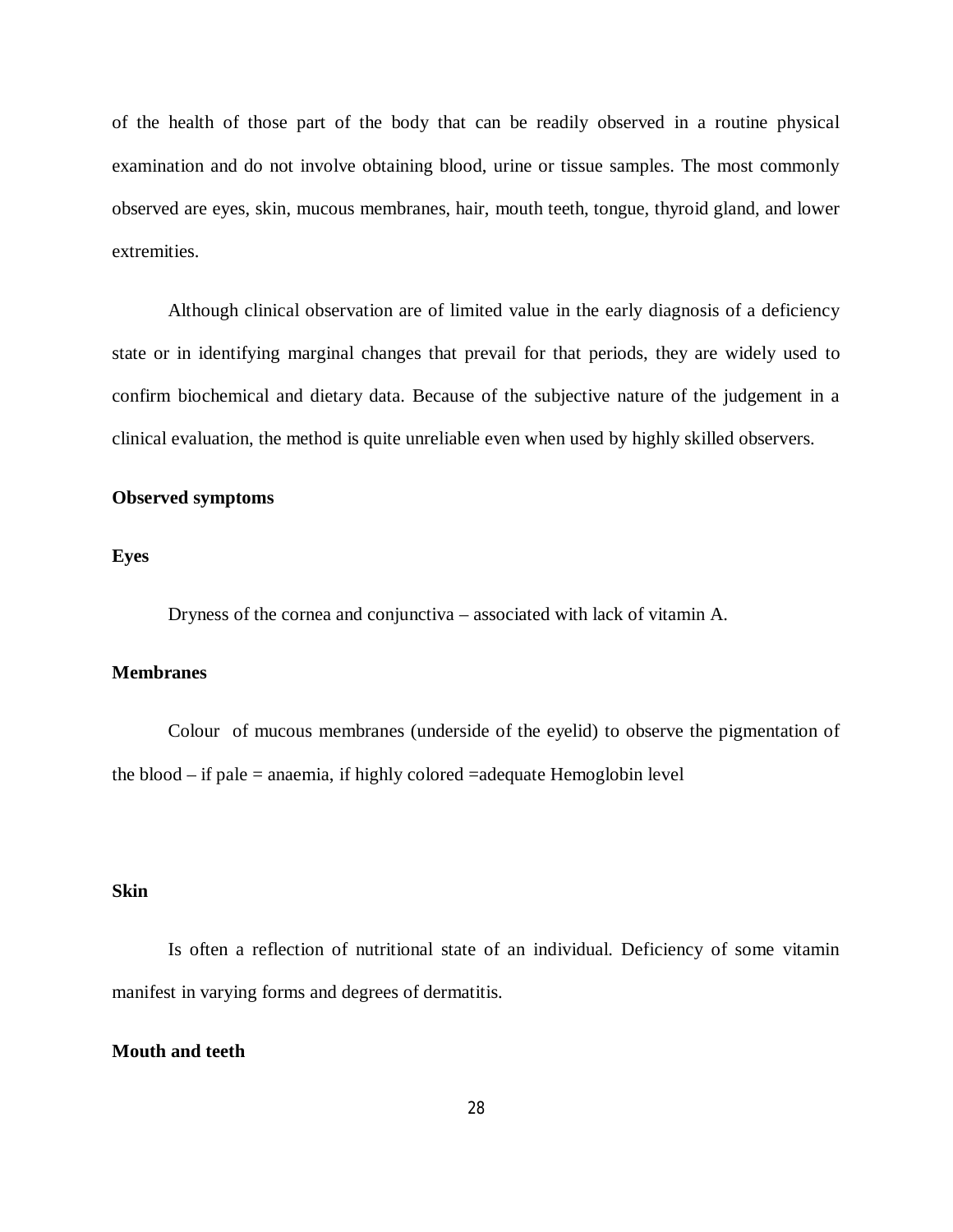Cracks at the corners of the mouth (angular stomatis) vertical cracks followed by redness, smelling ulcerations reflect lack of riboflavin. Loss of papillae on the tongue and flavin and scarlet and raw appearance of the tongue are associated with niacin deficiency. Soft spongy and bleeding gums in vitamin C deficiency. The presence of mottling in the tooth enamel results from a high intake of fluorine. The incidence of dental caries reflects deficient diets during the teeth forming years of life.

# **Other tissues**

Enlargement of the thyroid gland – associated with iodine deficiency or intake of food **goitrogen** or iodine excess. Oedema of the lower extremities, depigmentation, lack of lustre.. Bowed and beading of ribs – vitamin D deficiency. Neurological abnormalities associated with thiamin and vitamin  $B_{12}$  deficiency (identified by testing reflexes in the lower extremities).

# DIETARY ASSESSMENT METHODS

#### Two Methods

 $1<sup>st</sup>$  is a group method,  $2<sup>nd</sup>$  is based on dietary intake of an individual. It is determined by record or recall of all foods consumed over a specified period of time. This is the most commonly used method for the field surveys.

#### Group Method

# 1 Food Balance sheet

On the basis of food availability food balance sheet from the entire population is prepared. The mean annual amount per person is obtained by dividing the total amount of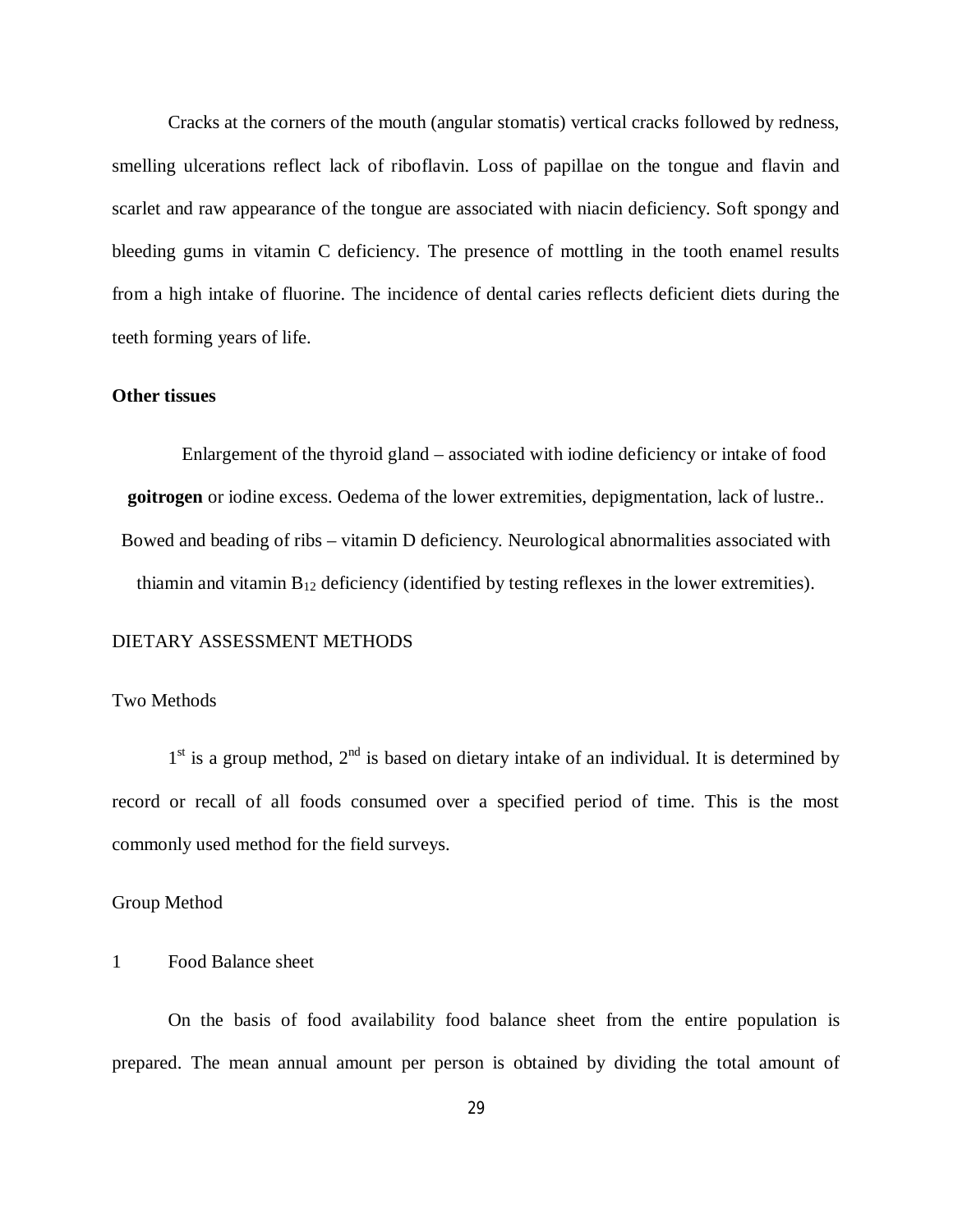different foods with the total population of the area. The mean intake of different nutrients is an essential part of food balance sheets.

#### Advantage

1 The food balance sheet gives view of the total food supplies of a community. It indicates whether food consumed by the population is inadequate, adequate or more than adequate.

2. It seems as a basis for planning of food programme and for emergency rationing of food

3. Valuable in inferring general food habits of the people

#### Disadvantage:

1. The reliability of such data depends on the statistics used for calculation and level of development of the country.

2. The data shows the total amount of food available and not the actual amounts consumed

3. Longtitudinal differences in food consumption are not reflected for mean total consumption data of the whole population.

# **FOOD ACCOUNTS**

This method of dietary assessment is commonly used for subjects living in institutions, families or groups. It involves detailed recording of the amount of food consumed over a period of time. This is compiled by an inventory of food supplies both at the start and end of the survey. The method provides accurate information on food consumption.

#### **Advantage:**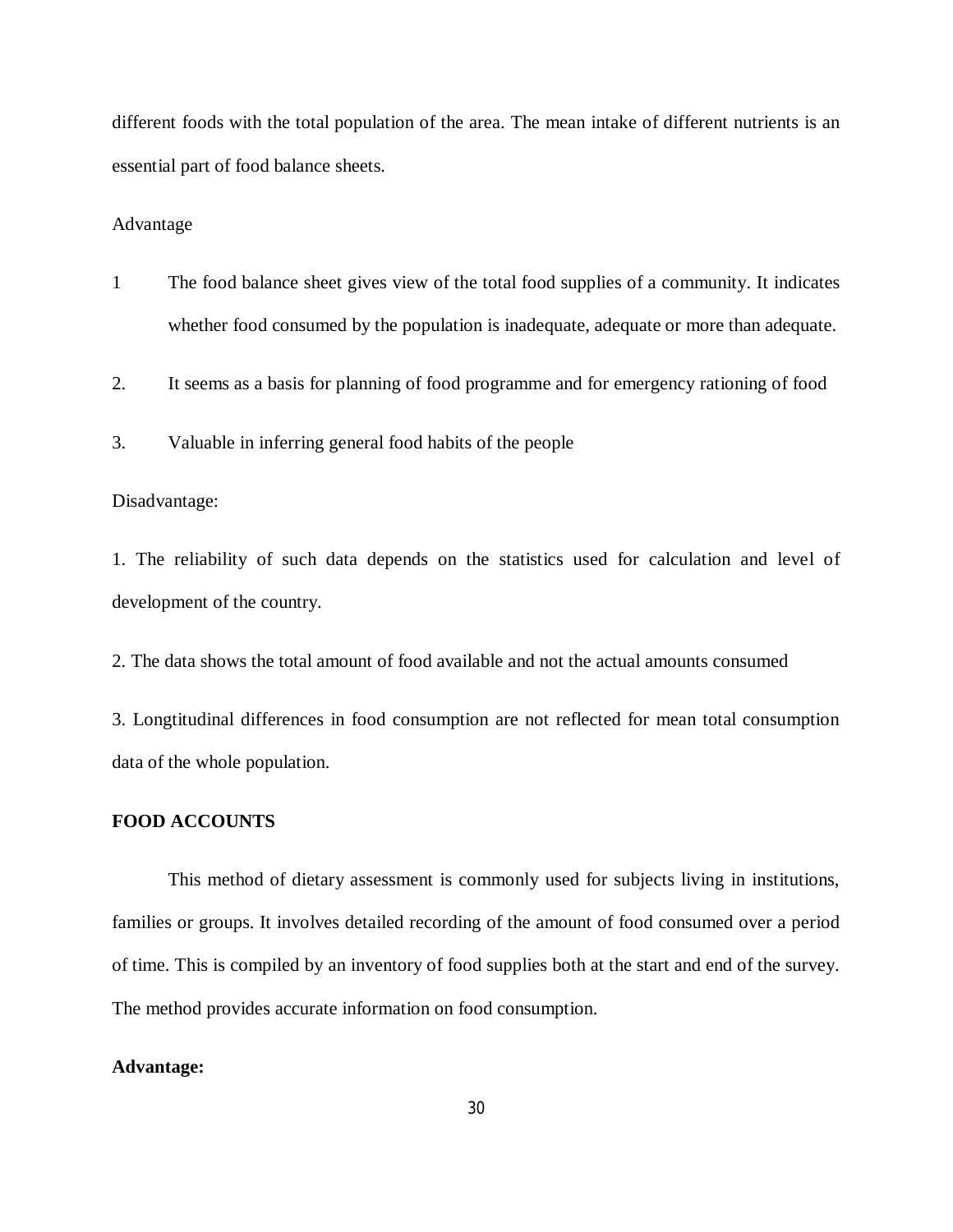1. Larger samples can be obtained and food consumption data for longer period of time can be collected.

2. As seasonal variation are taken into account, the method provides excellent information on the annual mean food consumption

3. The method is cheap and does not alter the diet of the subjects to a great extent

# **Disadvantage**

1. Families or household are not always representative of the whole population

2. It can be used only with the likely population

3. Precision may decrease after four days

4. Food distribution within the family is not known

5. The records may not always reveal how much food was actually consumed or thrown away due to spoilage or plate wastage

#### **Individual Dietary Intakes**

Dietary data on individuals is collected to obtain more precise measurement of average nutrient intake and to determine inadequaces if any. Assessment ranges from a qualitative type of inquiry to those of a more quatitative nature. It is one of the most accurate methods and is referred to as Precise and Weighed Individual inventory method. An inventory of the food supply both at the beginning and end of survey is made. As more food is acquired it is weighed and recorded. Weights and recording of food consumption at home and outside and food wastage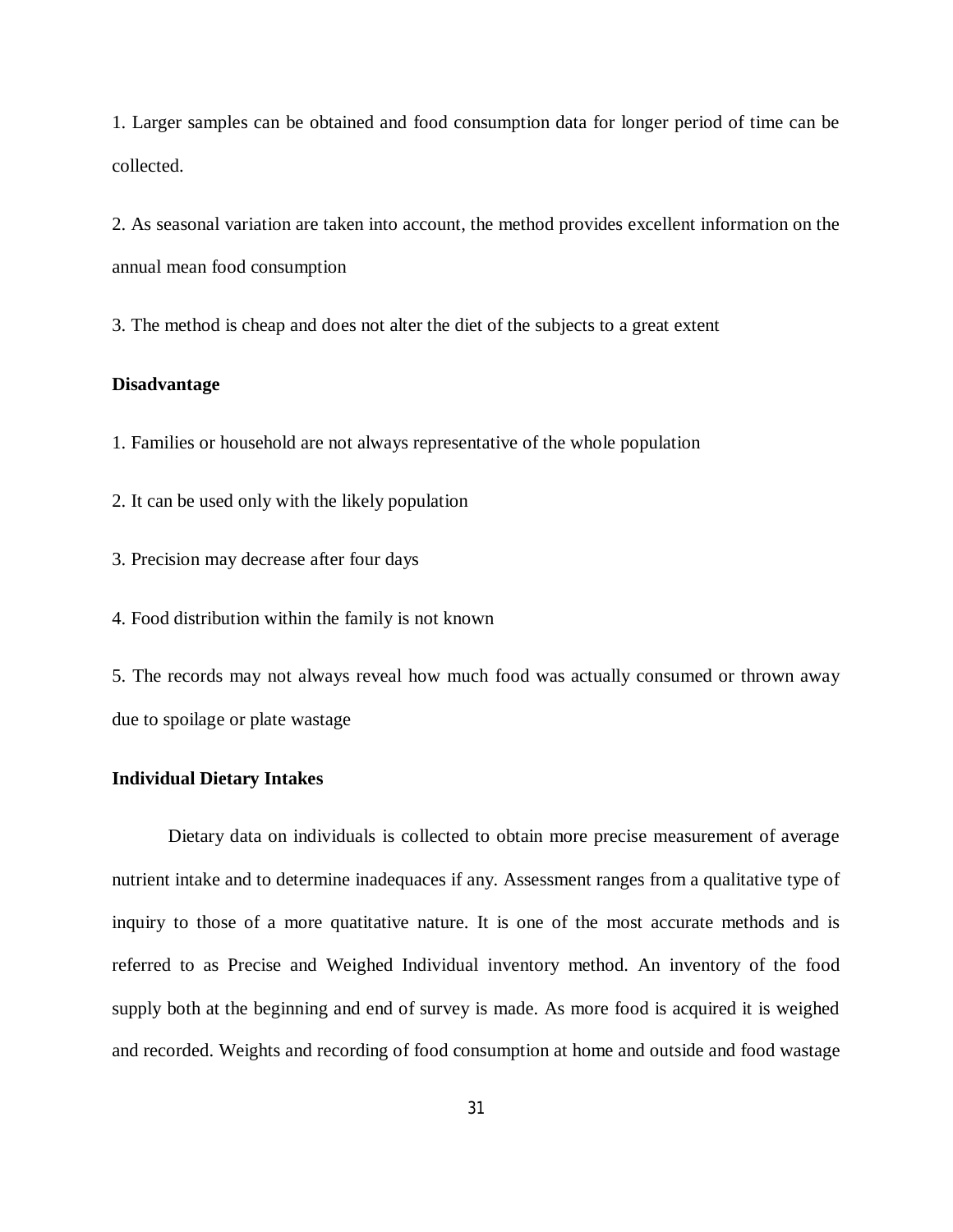are maintained. At the end, the amount of food wasted is added to the amount of food left over to obtain total wastage. Then divided the total food consumed by the no of adults given daily food with consumption per person. i.e. (initial inventory + issues or purchases) – (final inventory + waste)

Food consumed/person/day

Total weight of food item consumed / (days of survey X no of persons fed daily)

# **Advantage**

1. The information can be collected by the subjects themselves and require minimal supervision

2. The amount consumed can be recorded accurately

# **Disadvantage**

1. The sample size is not representative as **whinkein** are selected and the results cannot be generalised.

2. It is costly and requires trained personal

3. It changes the diet of the respondents so that it does not represent normal consumption pattern.

**Interview method: -** to collect food consumption data

(1) Diet recall (2) Diet history

**Diet Recall**: - Food consumption for a specified period of time poor to the survey can be recalled often referred to as the 24hours recall method.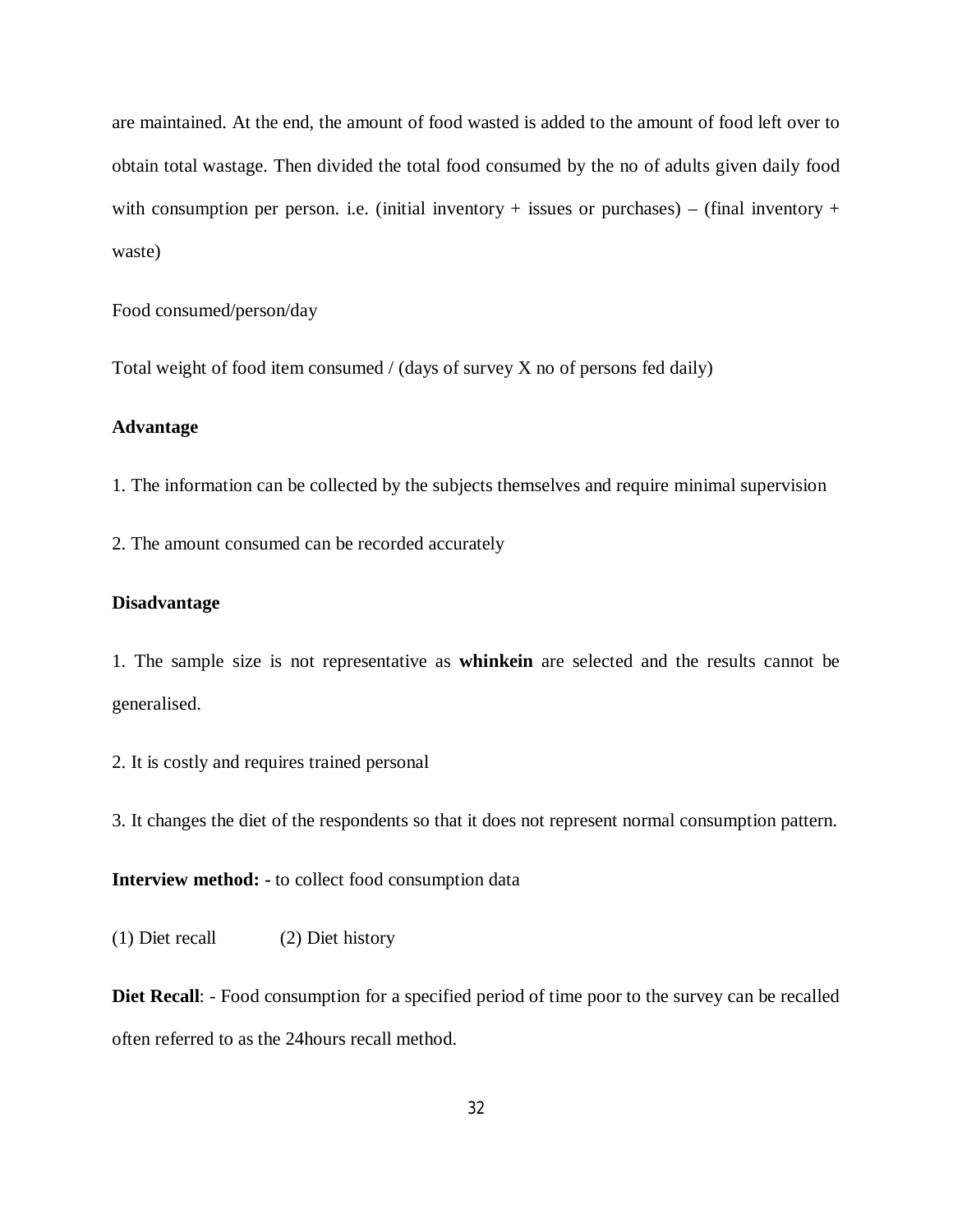Individual intake (in volume)  $X$  Raw amount = Y

Total cooked quatity (in volume)

Standardised volumetric measures of the ingredient are recorded

## **Advantage**

Useful method is recapitulation of one's habitual diet

It is helpful in revealing extreme daily variation in the diet

# **Disadvantage**

A day intake may not represent usual intake.

Estimate becomes difficult when diet has a lot of variety.

Subjects reporting may not be sure about intake.

By weight of foods consumed by a single individual. All the food items mixed and blended for chemical analysis. At same time the wieght of prepared food is obtained as it leaves the kitchen and the weight of leftover diet. The method is only for research purposes when facilitates from chemical analysis are available.

Diet History:-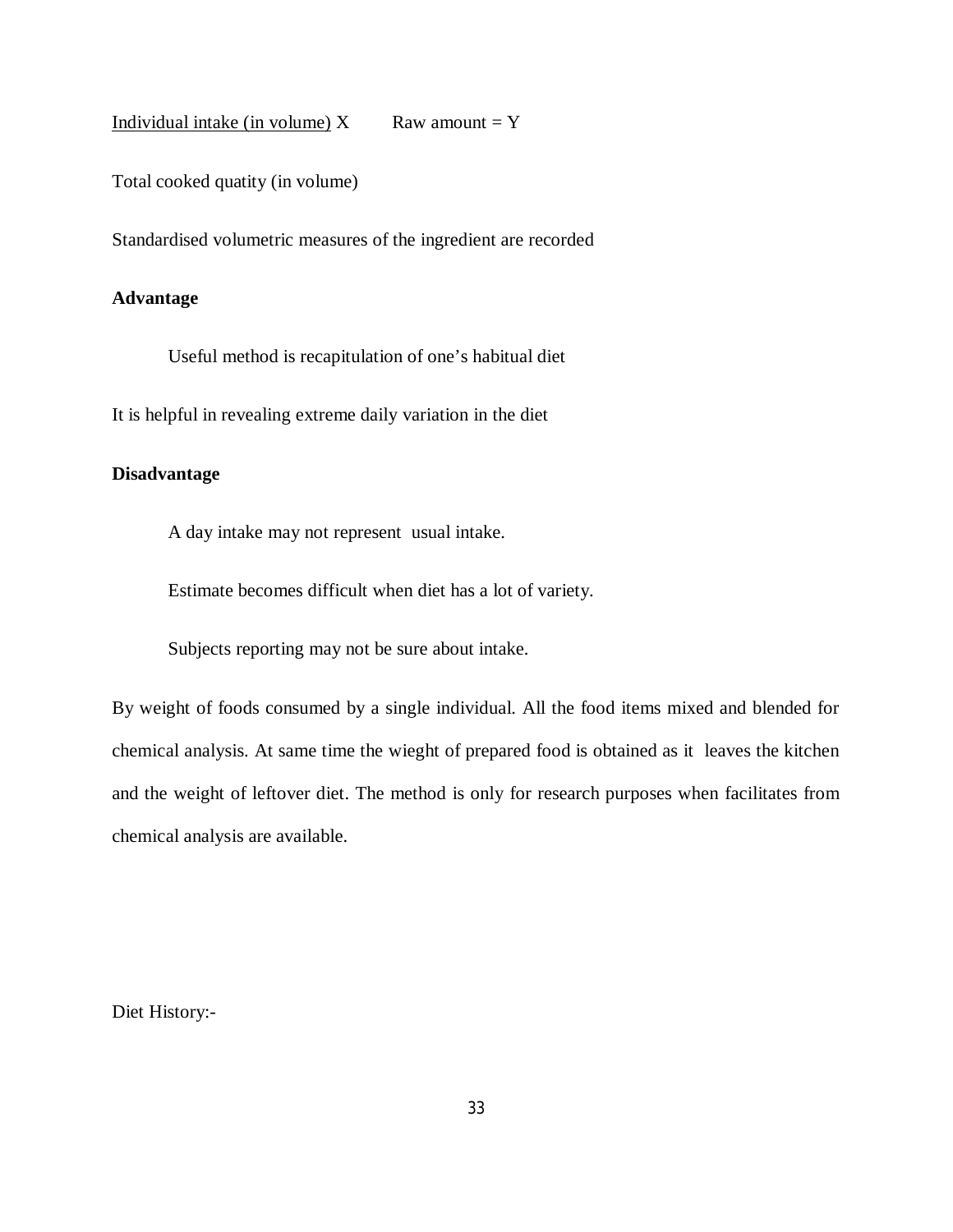Provide a more comprehensive assessment of diet and it permits investigation of lesser known or unidentified dietary factor that can be retained for future examination.

The normal daily dietaries are  $1<sup>st</sup>$  recorded along with the left over of each meal, the composition, snacking etc. Seasonal variations are also included.

Advantage

It is inexpensive and convenient

The representative and large sample size / events

Disadvantages:

It demands greater **comportment** , personal character of the investigator.

Does not give precise data on individual food consumption.

Diet histories are subject to problems of recall.

Nutrient uptakes tend to be overestimated especially from trace elements.

**Food frequency method**: - Intakes in terms of frequency with which various foods items are consumed is recorded.

**Questionaire method: -** It is identical to diet history. Questionaire are sent to the respondordance to fill and return.

### **Advantage:**

(1) It is possible to collect data in large samples in short period with a small budget.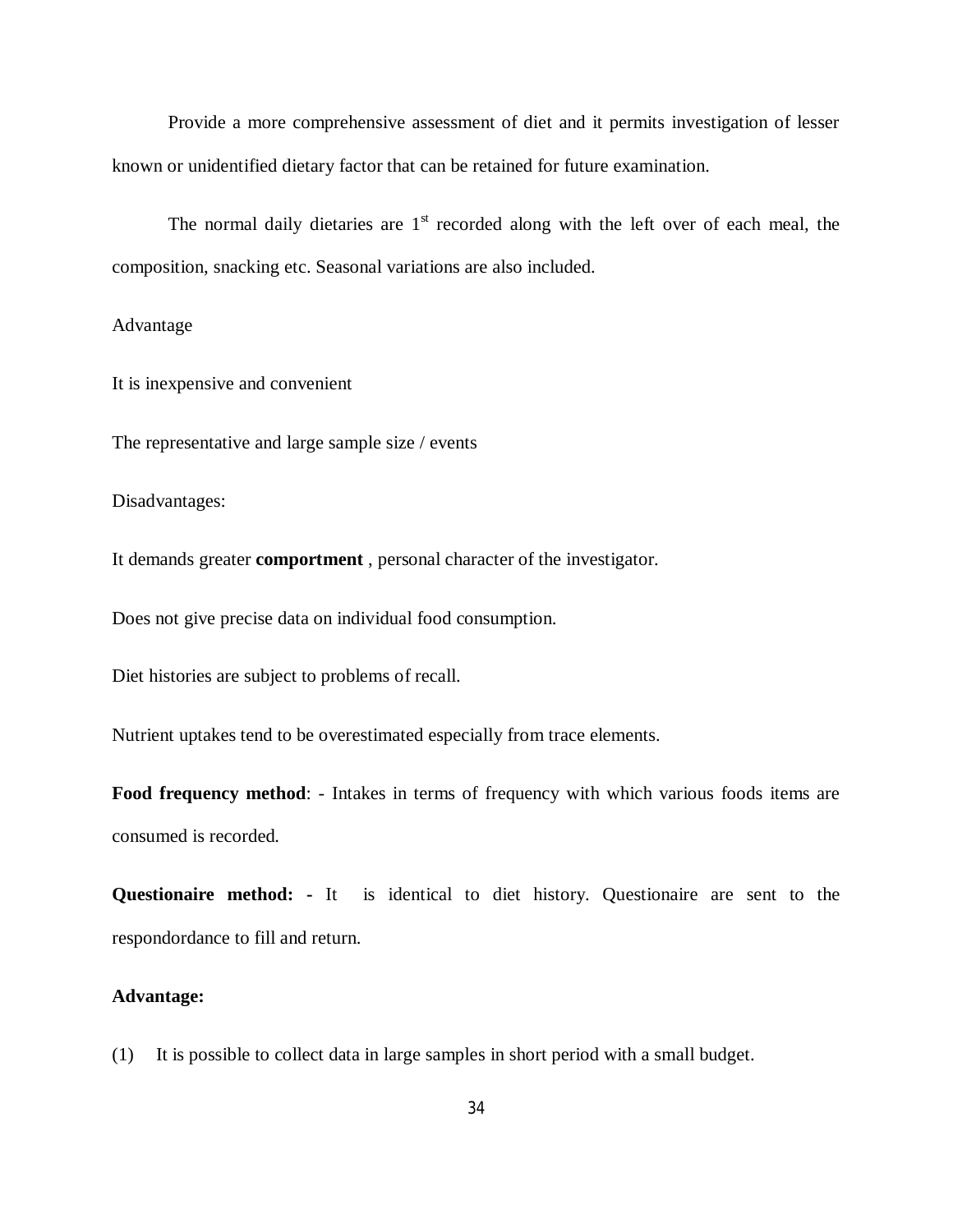(2) Random samples can be used.

#### **Food composite analysis for laboratory estimate**

This method involves sampling of each item during meals with subsequent blending of represerntative samples and analysis for various nutrients.

# **2. NUTRITIONAL DISEASES**

A nutritional disorder results from an inbalance between the body's requirement for nutrient and energy and the supply of those substrates of metabolism.

A nutritional deficiency whether primary or secondary begins with the inadequate availability of one or more nutrients to the body. An insufficient intake leads to decrease in serum level of the nutrient – decrease in biochemical function for the nutrient - result in manifestation of a clinical deficiency disease. When there is an excessive intake - build of these nutrients in the body a nutritional disease referred to as the disease of affluence occurs.

The most widespread of these diseases especially in Nigeria are (1) low birth weight (2) P. E. M. (Kwashiorkor and marasmus) obesity, goitre, xerophthalmia / keratomalaca and iron deficiency anaemia, Rickets / Osteomalcia and pellagra. Note that nutrient deficiencies are generally associated with vitamin deficiencies because vitamin deficiencies underlie numerous diseases.

**Low birth weight:-** Low birth weights are not a genetic characteristic but are due to maternal malnutrition possibly associated with protein deficiency especially in the last trimester e.g. A study in South Africa showed that the differences food in the birth weights of Europeans, coloneds; Bantus and Indians were attributable to differences in economic status of the parents. Jelliffe also showed that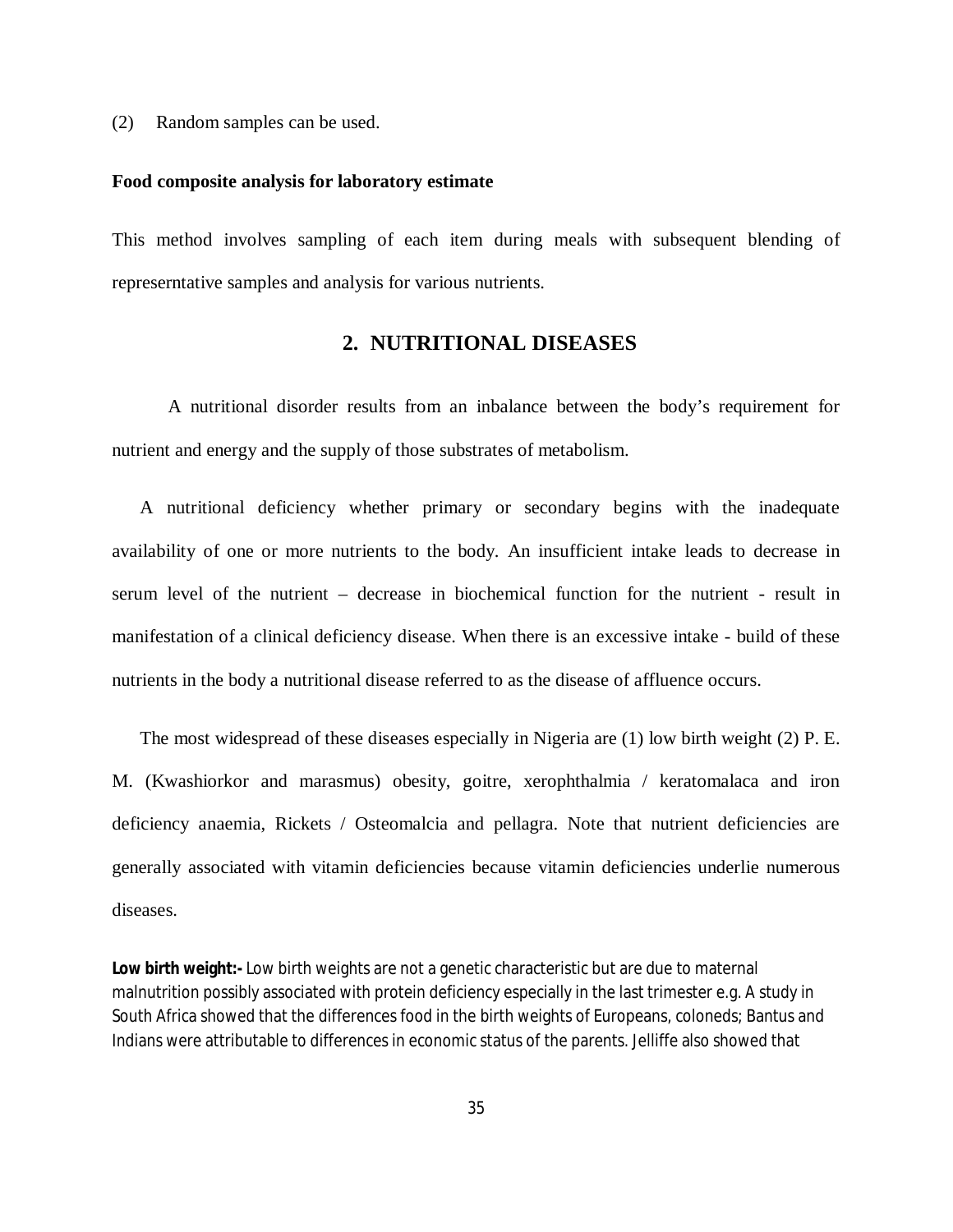symptomless maternal malaria in hyper endemic tropical areas is often associated with placental infection which has resulted in lowering of birth weights.

# (1) PROTEIN ENERGY DEFICIENCY DISEASES **(PEM)/PCM:** This results when the

body's needs for protein and food energy are not met by the diet. The manifestation depends on the intensity of protein or energy deficit, the severity and duration of the deficiencies, the age of the host and the associated nutritional or infection diseases kwashiorkor and marasmus.

Early symptoms- weight loss, fatigue (due to loss of energy) and irritability. At times symptoms of marasmus (wasting condition caused by insufficient food intake) and kwashiorkor exist in the same child.

**Kwashiorkor**: - A clinical syndrome caused by a deficiency of protein. Can occur when the intake of energy is adequate. Diarrhoea and infections are often the precipitating causes.

- (1) The infections may divert the meagre amino acid pool to the production of globulins and acute phase reactant proteins instead of albumin and transport proteins. Oedema is caused by a reduction in osmotic pressure of the plasma leading to an outflow of fluid from the capillaries into the interstitial space.
- (2) The increase of acute phase reactant protein which are protein which may impair muscle protein breakdown.
- (3) An impaired production and utilization of ketone bodies for energy during infection might lead to the use of more amino acids for gluconeogenesis.

Protein catabolism and nitrogen losses are enhanced by viral and febrile infection. Protein loses can amount to as much as 2% of muscle protein/day.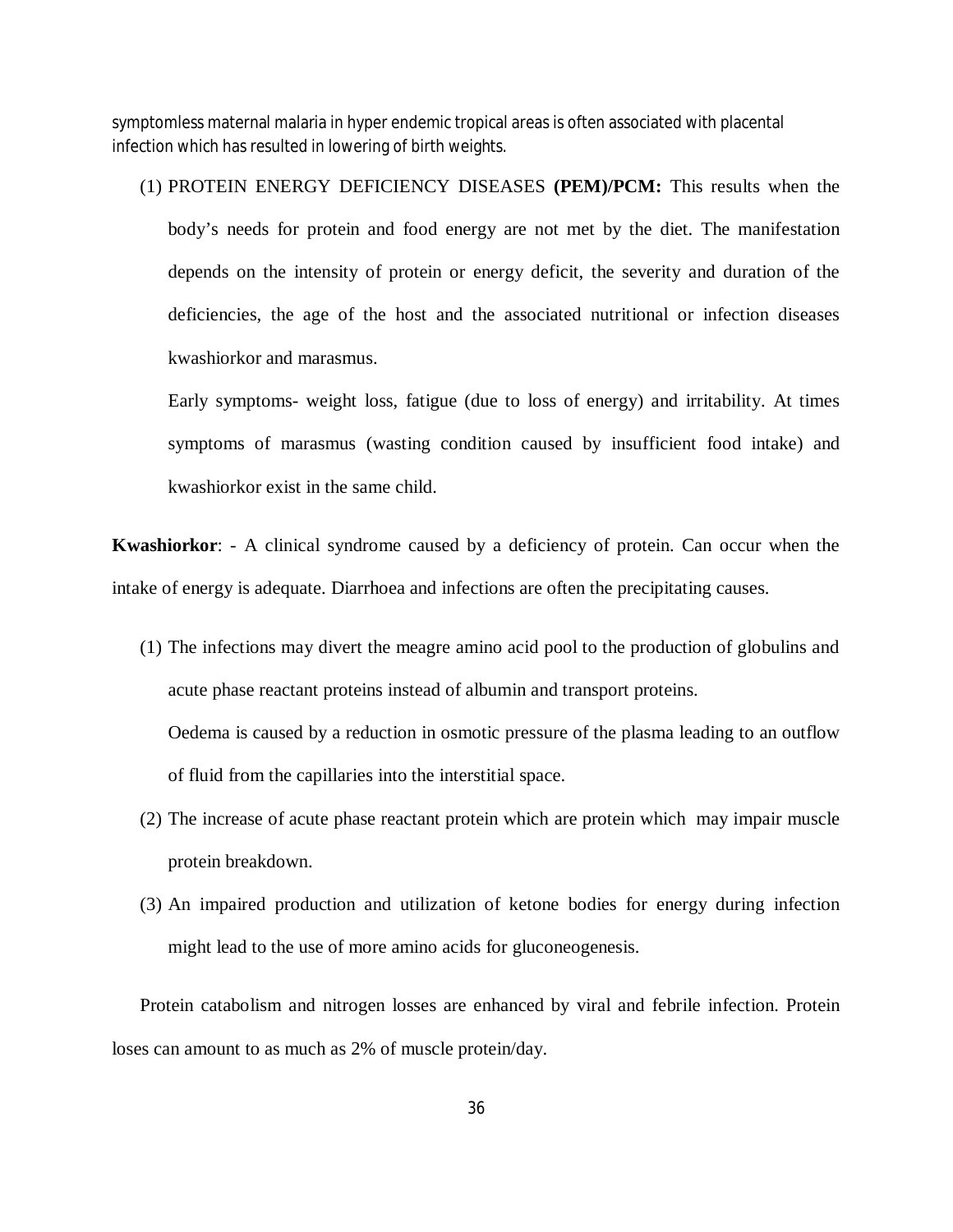Kwashiorkor occurs among children between 6 months – 3 years with the  $2^{nd}$  year being most vulnerable. It also coincides with weaning period when the diet is low in energy and protein.

Symptoms: Painless, pitting oedema, lack of growth, muscle wasting with the retention of some subcutaneous fat and psychomotor changes.

The patients are apathetic and irritable. They may easily have an expression of misery and sadness. Biochemically the increased hepatic fatty acid synthesis from excess carbohydrate impair lipolysis but increases as fatty infiltration of the liver and consequent hepatomegaly.

Oedema could be caused by reduction in renal blood flow and glomerular filtration rate due to decreased plasma volume decreased cardiac output as consequences of hypoalbuminemia. This results in sodium retention and production of rennin and aldosterone which will increase tubular reabsorption of sodium and water leading to oedema.

Patient with severe energy deficiency are usually unable to maintain the supply and a serious decompensation occurs causing hypoglycaemia, hypothermia and impaired circulatory and renal function which results in acidosis, coma and death.

### **MARASMUS**

It is an extreme form of undernutrition due to lack of calories and proteins. It is characterised by generalized muscle wasting, absence of subcutaneous fat which gives the 'skin and bones' appearance. The children have marked retardation in longitudinal growth, a lack of physical well being, abnormal behaviour and poor mental development. The hair is sparse, thin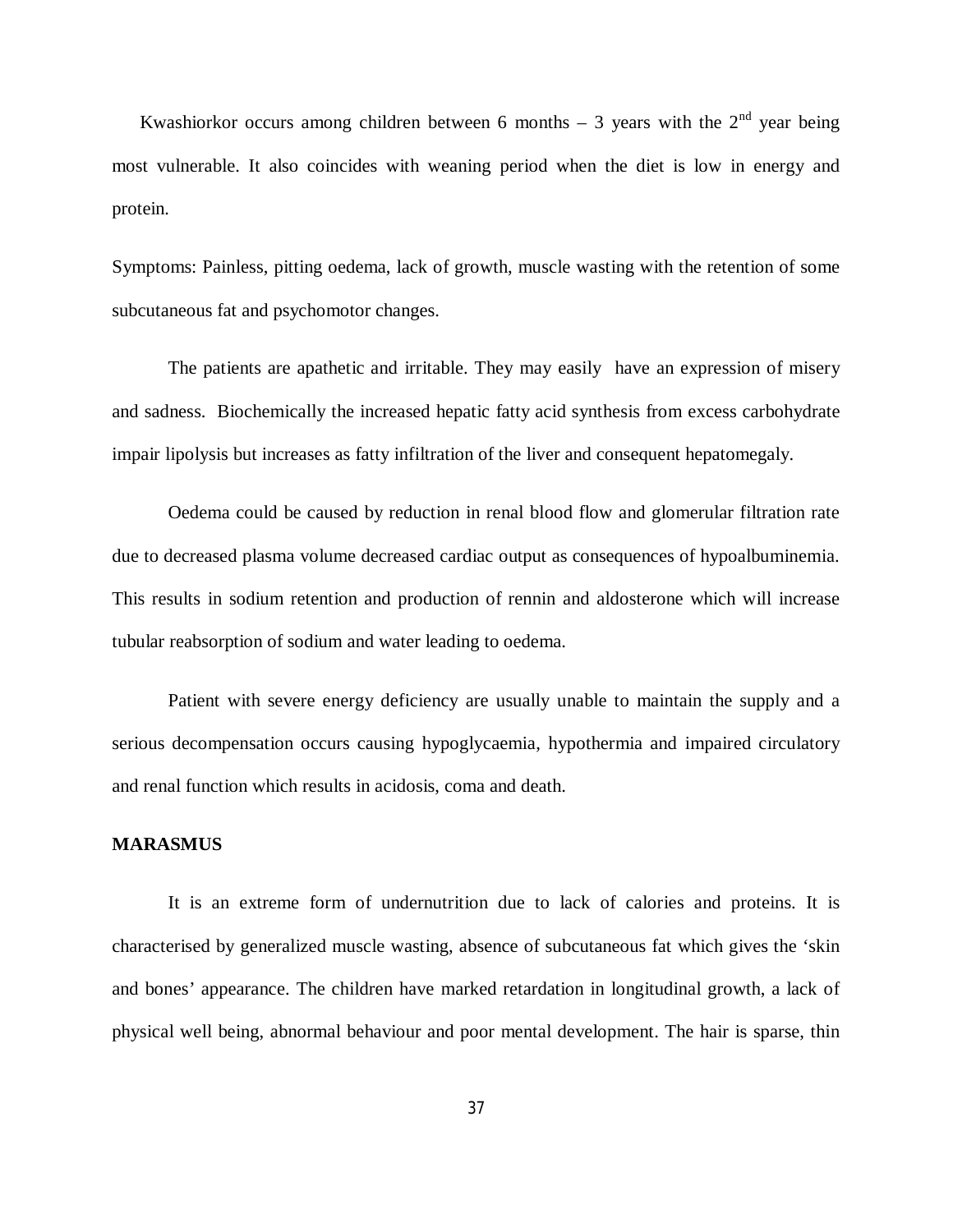and without the normal sheen, the cheeks are sunken, because the disappearance of the bichat fat pads giving it the appearance of a monkey's or little old man's face.

Marasmic condition develops slowly to allow better adaptation to energy inadequacy. A decreased energy intake is followed by a decreased energy expenditure which accounts for shorter periods of play and physical activity in children, and for longer rest periods and less physical work in adults. When the decrease in energy expenditure cannot compensate for inadequate intake body fat is mobilized at a faster rate than body mass resulting in weight loss.

Where dietary proteins are of poor quality body proteins will not be synthesized, but body protein loses arise from skeletal muscle breakdown. Some visceral proteins are lost but this soon stabilizes until the non essential tissue proteins are depleted. The loss of visceral proteins now accelerates and death may occur.

75% of the free acids entering the body from dietary and tissue proteins are re utilized for protein synthesis, the remainder are broken down for other metabolic purposes. When dietary intake is decreased it causes a shift of albumin from extra vascular to the intra vascular pool, which leads to decrease in intra vascular oncotic pressure and outflow of water into the extra vascular space. This contributes to the development of oedema seen in kwashiorkor patient. Decreased fluid intake decrease insulin secretion and increase glucagon, epinephrine release and conticosteriod secretion.

Severely underweight individuals are more likely to be ill and the recovery from illness is apt to take longer than with normal person. Nevertheless there is need for a gradual adjustment to normalcy as a premature introduction of a high calorie diet may be fatal to a severely marasmic patient.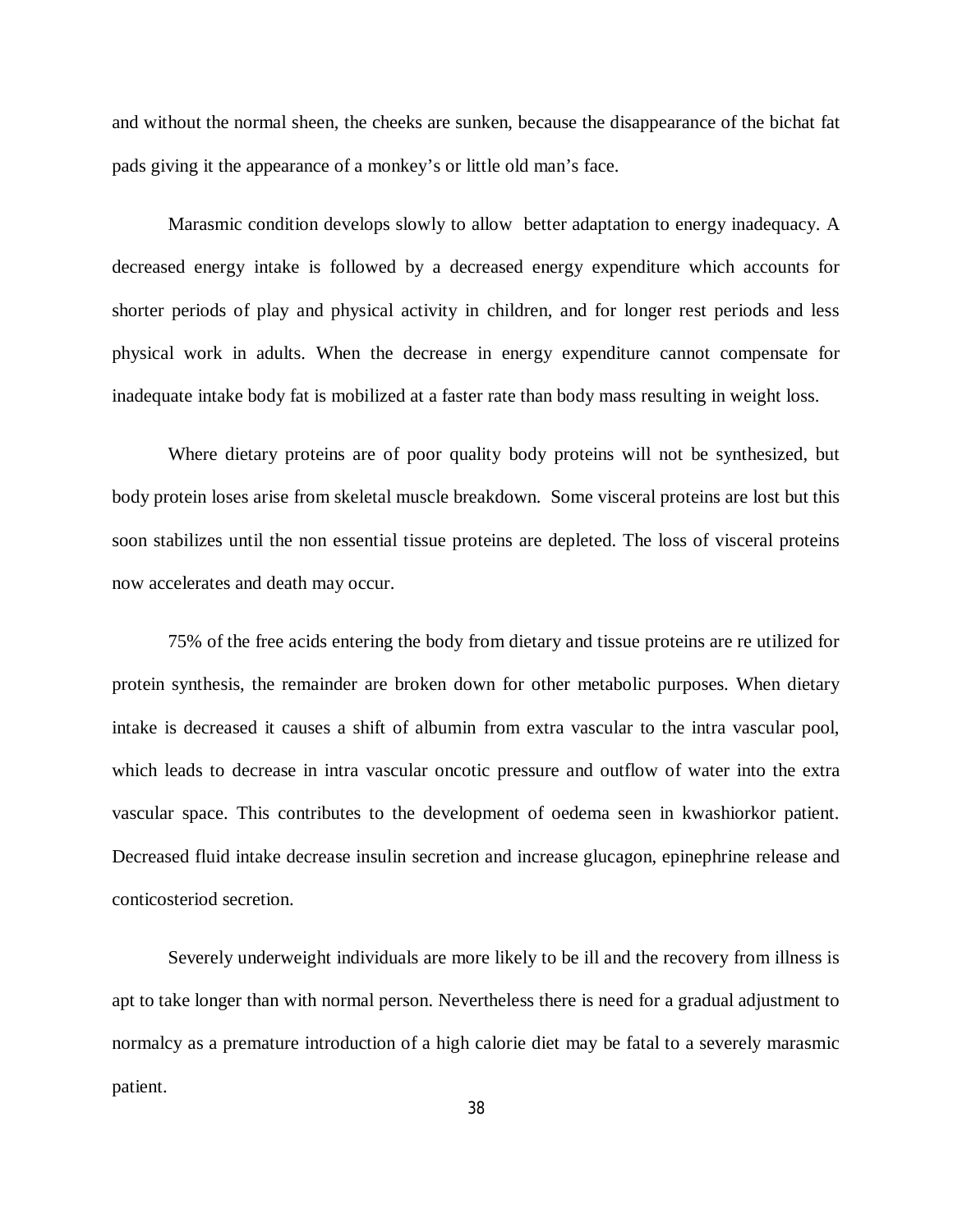Diarrhoea which is the primary cause of death for under 5 children in the less developed countries occurs much more frequently among the marasmic children than among the well feed.

# **OBESITY**

Obesity has been classified by the WHO as a disease of epidemic proportions for the poor countries. It is the most prevalent among the rich but in developed countries they look upon obesity as an undesirable development and a form of malnutrition.

It is characterised by an excess accumulation of body fat, when an individual energy intake consistently exceeds its expenditure, weight gain occurs and this results in obesity. Actually human survival depends on body fat accumulation and maximizing energy utilization but in modern times when the supply of energy is constant throughout the year and the energy demand of daily activities has greatly decreased the adaptation has become a handicap.

Garrow's method is used to classify obesity

(1) Body Mass Index (BMI) weight(Kg) / height(m<sup>2</sup>) (weight with minimal clothing with no shoes)

| BMI of between 25 and 29.9 |     | obesity grade 1 |
|----------------------------|-----|-----------------|
| BMI of between 30 to 40    | $=$ | obesity grade 2 |
| BMI of over 40             |     | obesity grade 3 |

Normal adults have a BMI of 20 – 24.9.

Since being overweight is not synonymous with being obesity it has become necessary to adopt the term desirable or ideal weight which is the weight that conforms to the longest life span.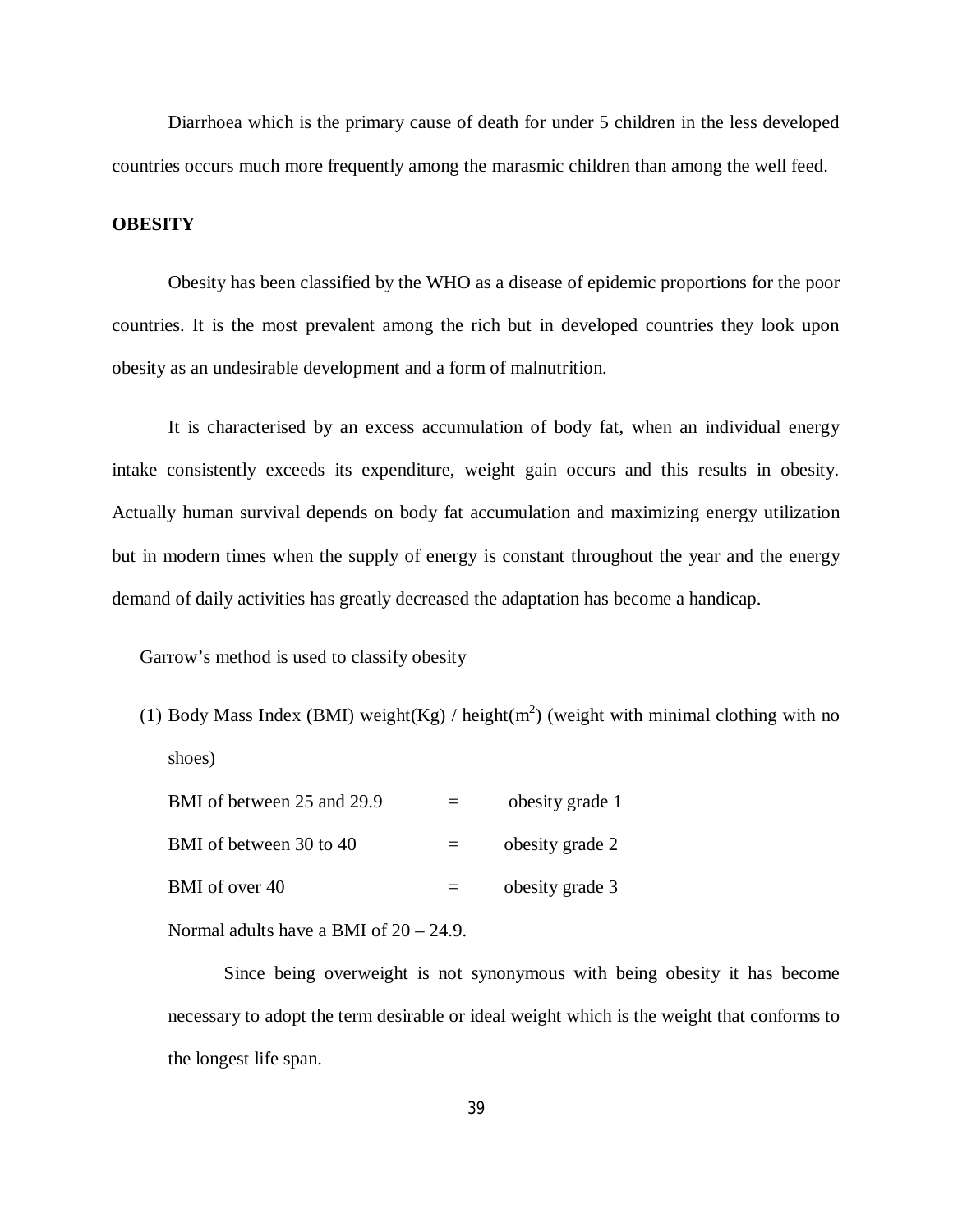(2) Another method for measuring obesity is the triceps skinfold thickness. Since more than half of the fat in the body is deposited under the skin and its % increases with age Seltzer and Stare proposed the figure of 23 mm and 30 mm for male and female as the minimum for defining obesity.

In general, an adult obese person is one

- (1) Who with the exception of the muscular athlete is 9kg or more above her desirable weight.
- (2) Who weighs 15 20% or more above her desirable weight or weight attained at the age of 20 under normal nutritional considerations.
- (3) Whose triceps skinfold thickness is 23 mm or more for men and 30mm or more for women at the age of  $30 - 40$
- (4) Whose BMI exceeds 25.

Some studies have shown that there is increased mortality with increasing overweight with the higher mortality in men than in women. Also when obesity occurs at earlier ages 20-40years it has a greater influence on cardiovascular disease than later-onset obesity. Since many of these deaths arise from cardiovascular disease and diabetes it would appear there are no single value of weight or fatness that is optimal for all. Hypertension occurs more often among the obese than among the non obese and the mortality rate of those who are obese hypertensives is higher than for those who are only obese or only hypertensive. Extremely obese individual develop respiratory difficulties which produces lethargy and somnolence (so we see that obesity has a high association with coronary heart disease, hypertension and maturity onset diabetes)

# **CAUSES OF OBESITY**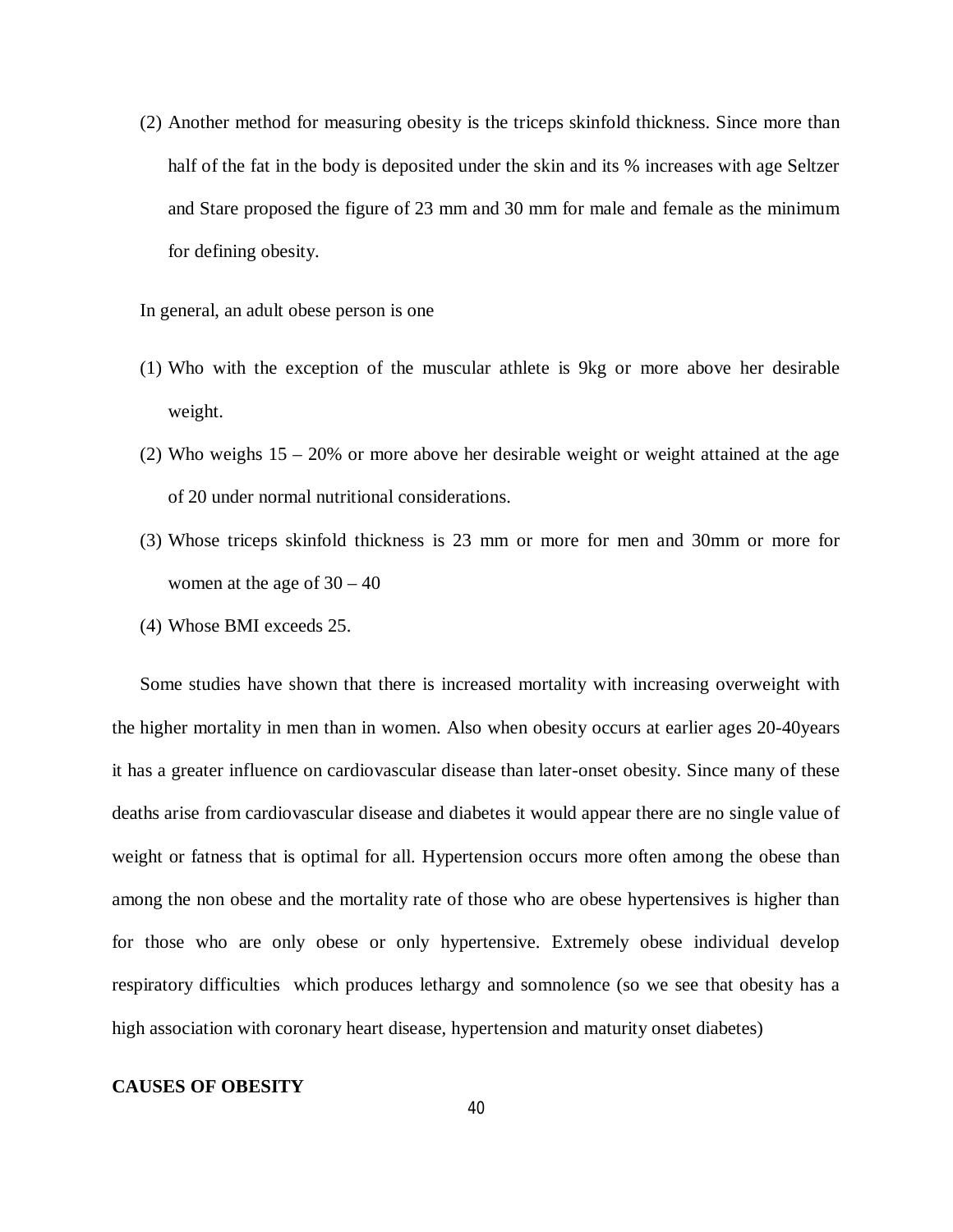- 1. Genetic: There are lot of investigations showing a high incidence of obesity among the parents of the obese. Withers provided circumstantial evidence to show that if neither parent is obese the risk of obesity may be less than 10% but if one of them is obese, the risk of fatness is 40%, if both parents – 80%. The impact of family food and food consumption patterns which are taught by parents cannot also be overlooked. Newman and his co-workers discovered that theres a great difference between twins raised apart and twins raised together implicating environmental factor but identical twins however have tendency towards similar fatness or thinness implicating genetic component. Therefore, genetic factor is modified by environment and behavioural factor.
- 2. The shape of the body is also important because a long thin person will have much more body surface than a short plump person of the same weight and the greater the body surface, the greater the heat loss.
- 3. Body type or somatotypes: endomorphic (soft and roundish) has much fat storage capacity mesomorphic (bony and muscular) in between ectomorphic (lean, linear, fragile, thin or slender usually with long thin fingers) has low fat storage capacity

## **Physical activity:**

The physical activity of an individual constitutes a measure of his lifestyle. Modern technology has ways of reducing this e.g. use of automobiles, television tap water etc. These conveniences have turned the population into a sedentary people. Where physical activity is not highly priced the genetic potential for obesity has greater opportunity to be expressed.

**Physiological factors:** The food intake regulation centre is located in the hypothalamus of the brain. A short term regulation of the glucose sensitive receptors found in the ventomedial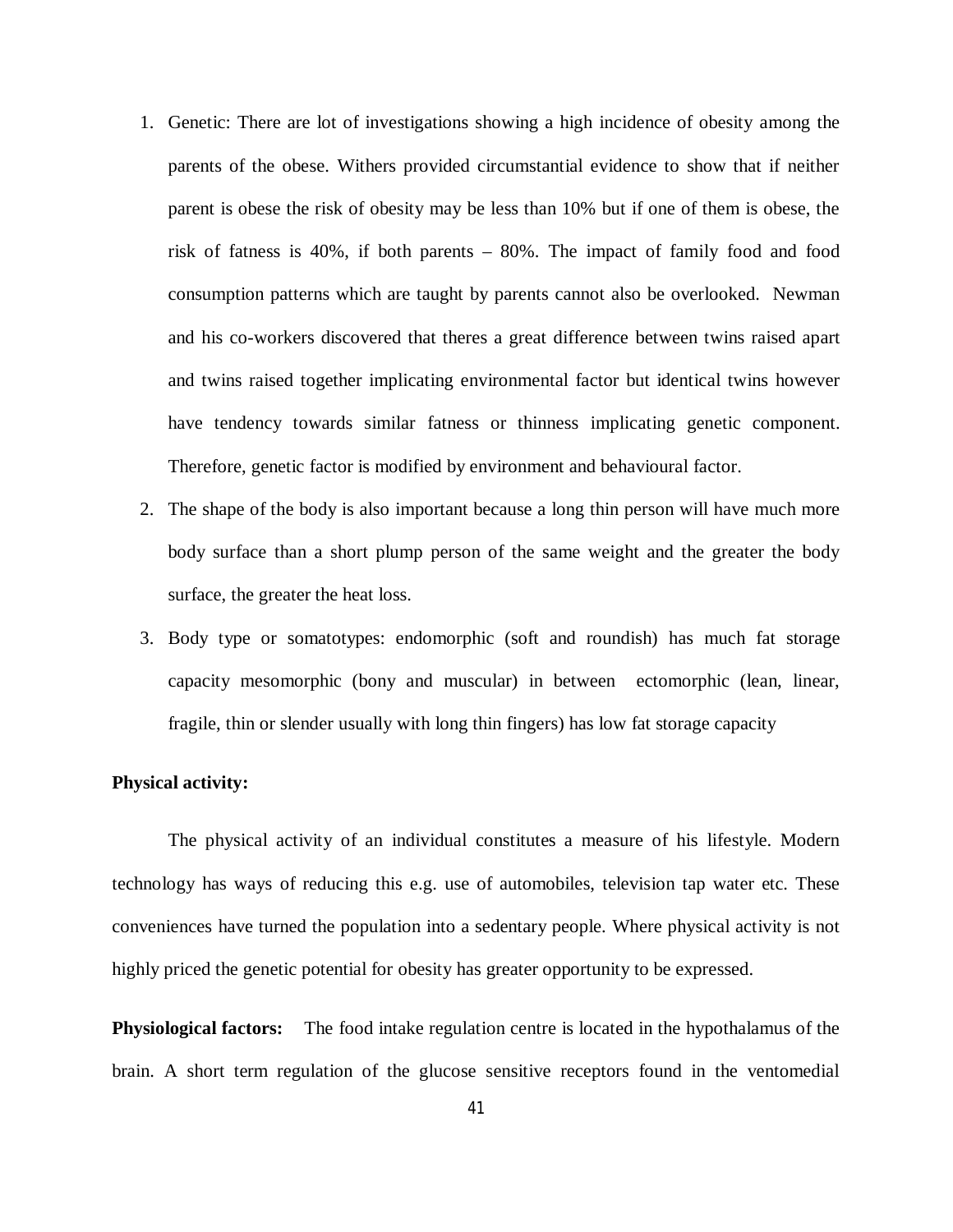nucleus of the hypothalamus. When blood glucose is high the lateral nucleus (feeding centre) is shut off and activated again when glucose levels are low. The obese compulsive person seems to have lost the normal control mechanism and his appetite is controlled by external influences and finds it difficult to stop eating. Man and animals eat in response to hunger and appetite, when they are satisfied the person stops eating but the obese react to external cues related to food differently from that of the non obese. An over activity of the adrenal glands is also a cause.

## **Psychological:-**

Many obese persons eat to derive certain types of satisfaction or to compensate for certain personality deficiencies e. g. The overweight gay who is not socially acceptable may appease his ego by indulging in unwise eating or someone who lacks affection, recognition may turn to food for solace.

Sometimes this burdens on pathological state e.g. eating in the night syndrome with the patient suffering from insomnia and voracious appetite at night followed by a marked anorexia in the morning.

Women tends to gain excess weight following puberty after their first pregnancy and during menopause but men tend to gain weight gradually after the age of 25. Actually the older we get the less energy we required due to change in body chemistry and as well as reduced activity changes i.e. BMR changes with age.

# **Socio cultural influences:**

There's a belief that associates hearty eating with a change in fortune or occupational success but this comes at an age when caloric expenditure is decreased because of the modern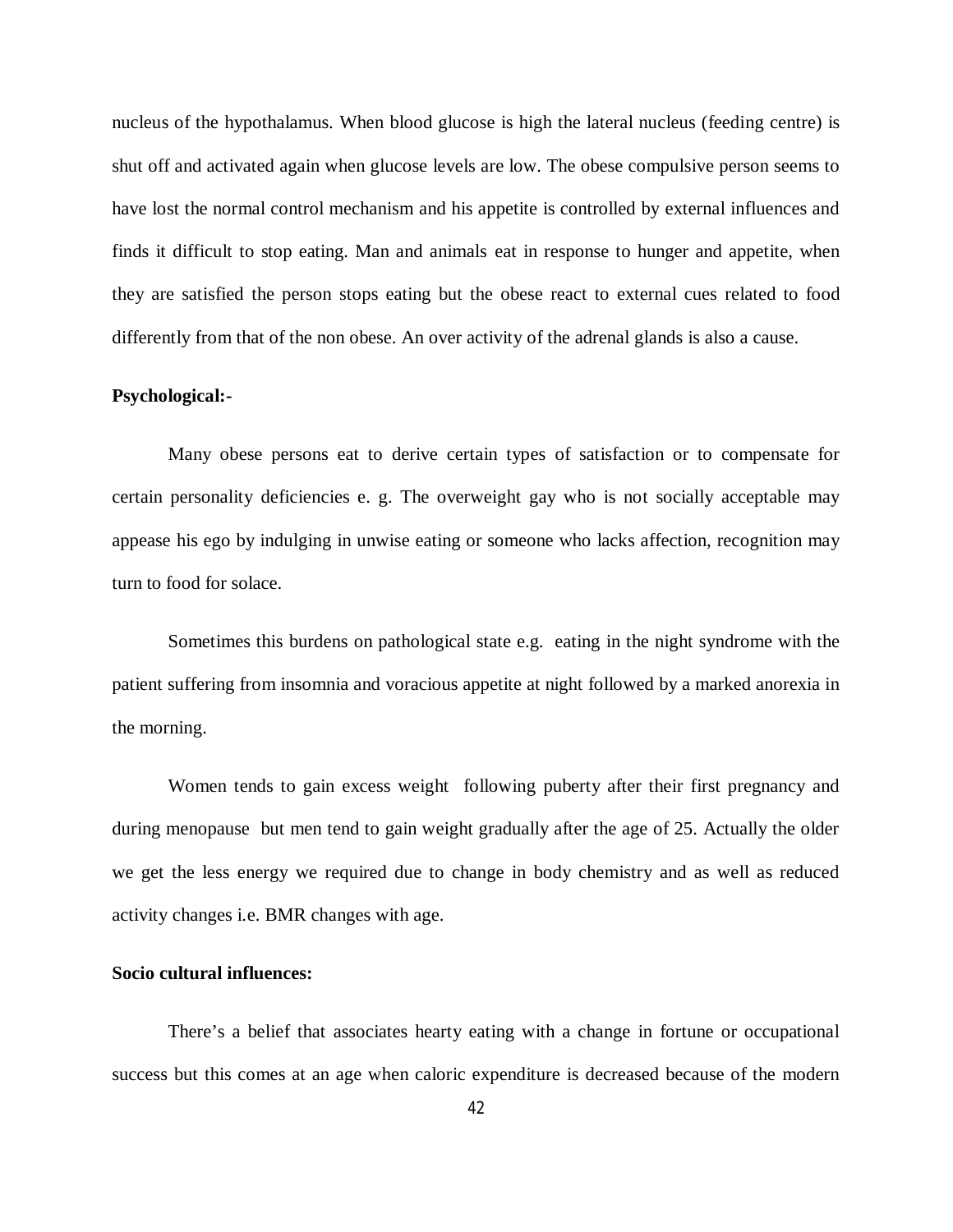conveniences and less physical activities. Generally in Nigeria urban dwellers are fatter than their village dwellers.

## **Dietary factors**

Overfeeding in infancy may be a factor in the incidence of obesity later in life. Formula fed babies are usually fatter than breast fed babies. Infants who gain excessive weight during the 1<sup>st</sup> six months of life have a greater likelihood of being obese later in childhood than do infants who gain normally. The lack of nutrition knowledge as relates especially to the caloric value, choice and amount of food is another cause of obesity. Cumulative effect of extra food eating beyond caloric needs e.g. a manager after eating tops it with beer and suya, or eating at so many engagements.

## **Obesity in childhood:**

Fat cells adipocytes grow by increase in number and size and lose weight in the cell size not number. In infants growth occurs by increase in number and size, in adults it is increase in size. Obesity which results from an increase in fat cell number is called hyperplasic obesity. Obesity in early life is hyperplasic but in later life it is hypertrophic. Multiplication of adipocytes appears to take place during first 3years of life and adolescent period.

People who become obese as children have a higher number of fat cells then those who become obese as adult.

# **Prevention and treatment**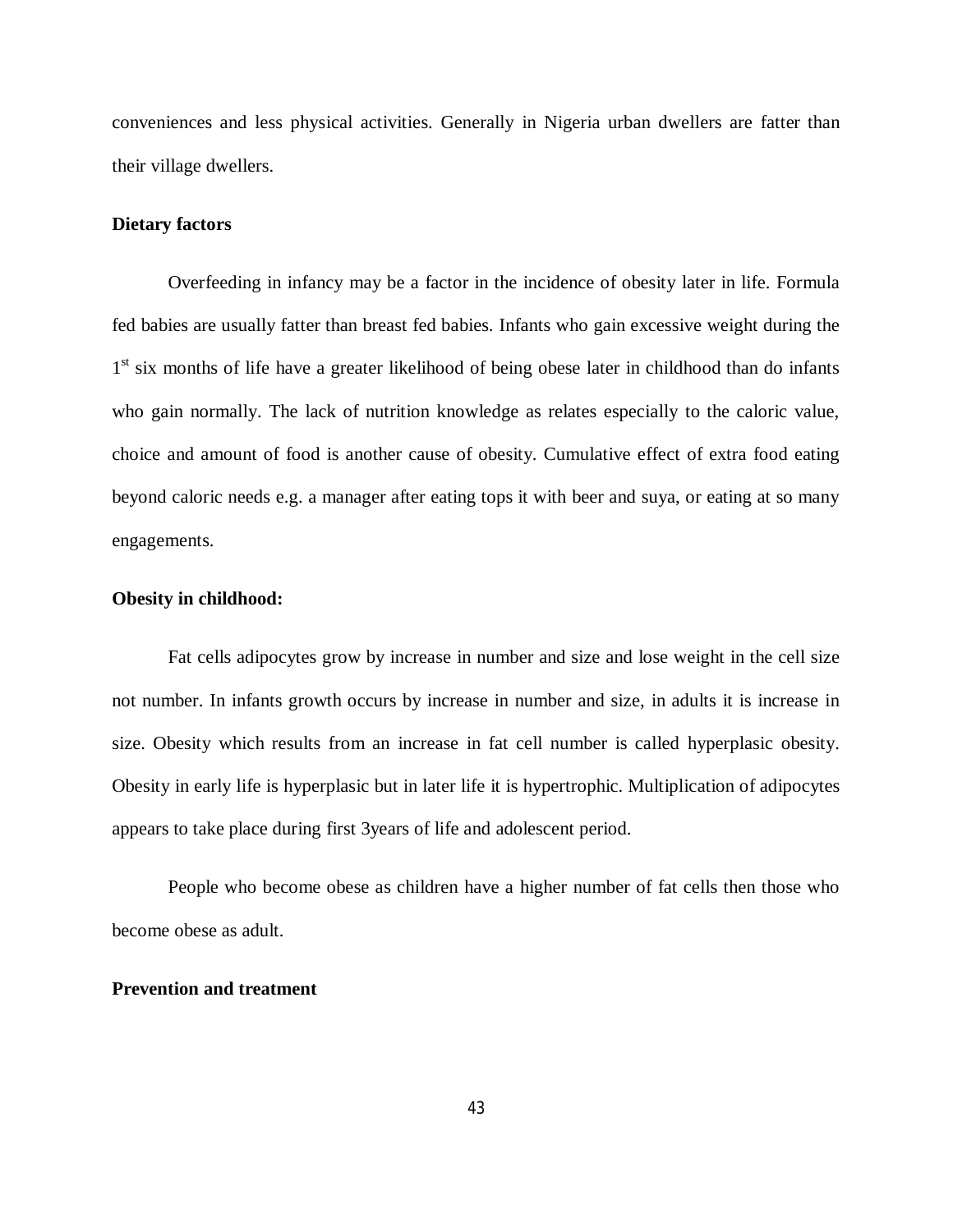The best and most effective treatment is its prevention. Losing weight and keeping off the weight is extremely difficult especially for those who are 25% or more overweight. A gain of 2kg above one's ideal weight should be a signal to start curtailing energy intake. The mode of treatment varies from one individual to another.

1<sup>st</sup> conduct investigation to show whether it is due to endocrine problem (hypothyrodism) if it is accompanied by diabetes or other health problems - diet and dietary advice, psychological counselling, exercise and drugs.

Dietary advice:

- 1. Each patient should receive specific guideline must eat breakfast, avoid late dinners.
- 2. Increase the amount of water, fruit and vegetable intake with less amount of food energy consumed.
- 3. Lowering the total amount of fat especially animal fat will decrease the amount of energy and saturated fat consumed.Fish or chicken should be substituted for beef, decrease the amount of refined sugar and snacks. There is a liquid formula diet which can lead to a loss of weight within. 2-4 weeks but it is not sustainable they soon return to the conventional eating habit.

Some proposed total fast especially type 11 obese but loose both fat and lean body mass which may not be easy to regain .In general a diet should permit the gradual loss of weight of no more than  $0.9 \text{ kg/wk}$ . The diet for a man should provide  $1000 - 1500 \text{ KCal}$ for man 1500 – 2000 KCal which supply the basal metabolism per day. Over eating in the evening which is more common in the obese should be avoided.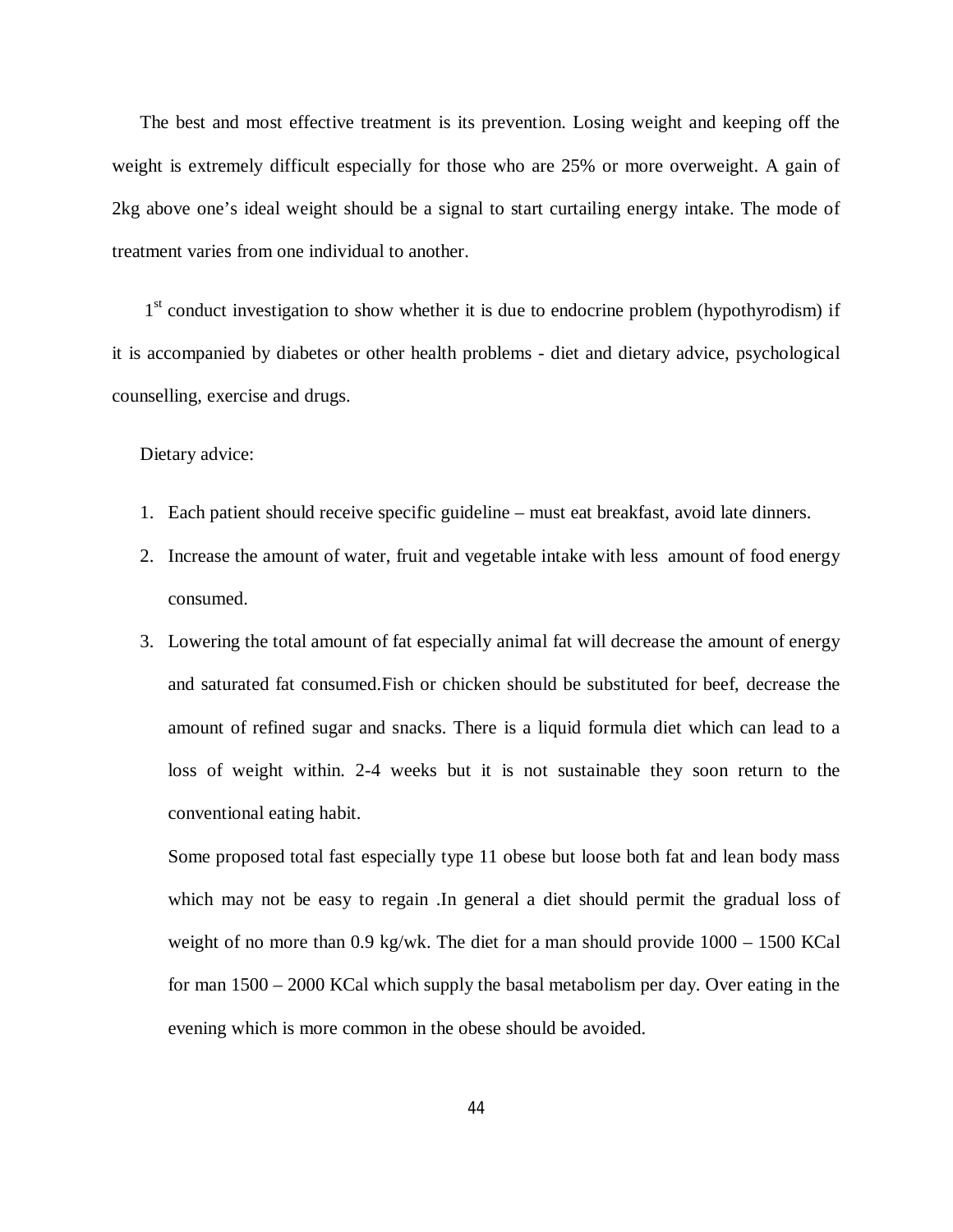- 4. Psychotherapy (behaviour modification): The believe that eating habits are learned behaviour so the focus is to change eating habit especially emotional and environmental (actions that can lead to overeating).
- 5. Exercise: If energy expenditure can be increased by incremental physical activity and energy intake is kept constant weight will drop but a significant amount of physical effort is required to expend a significant number of calories.
- 6. Some drugs are given for weight control on a mixed theory of both appetite control and stimulation of the body to burn more fat.
- 7. Surgical treatment:
	- a. A short bowel is created to produce malabsorption of ingested calories.
	- b. A small stomach is created so that the reduced reservoir for feed will prevent much caloric intake at anytime.
	- c. Truncal vagotomy including suction lipectomy, jaws wiring can be done.

Conclusion – he must eat less than he would like to eat.

# **Other Nutritional disease.**

Iron Deficiency Anaemia: - Anaemia is decrease in the total red cell mass due to fewer red blood cells or to smaller red blood cells which contain less hemoglobin.

Nutritional Anaemia depends on nutritional factors involved in the causation e.g. iron, folic acid and vitamin  $B_{12}$ .

Iron deficiencies anaemia, folic acid deficiencies anaemic and vitamin B<sup>12</sup> Pernicious anaemia.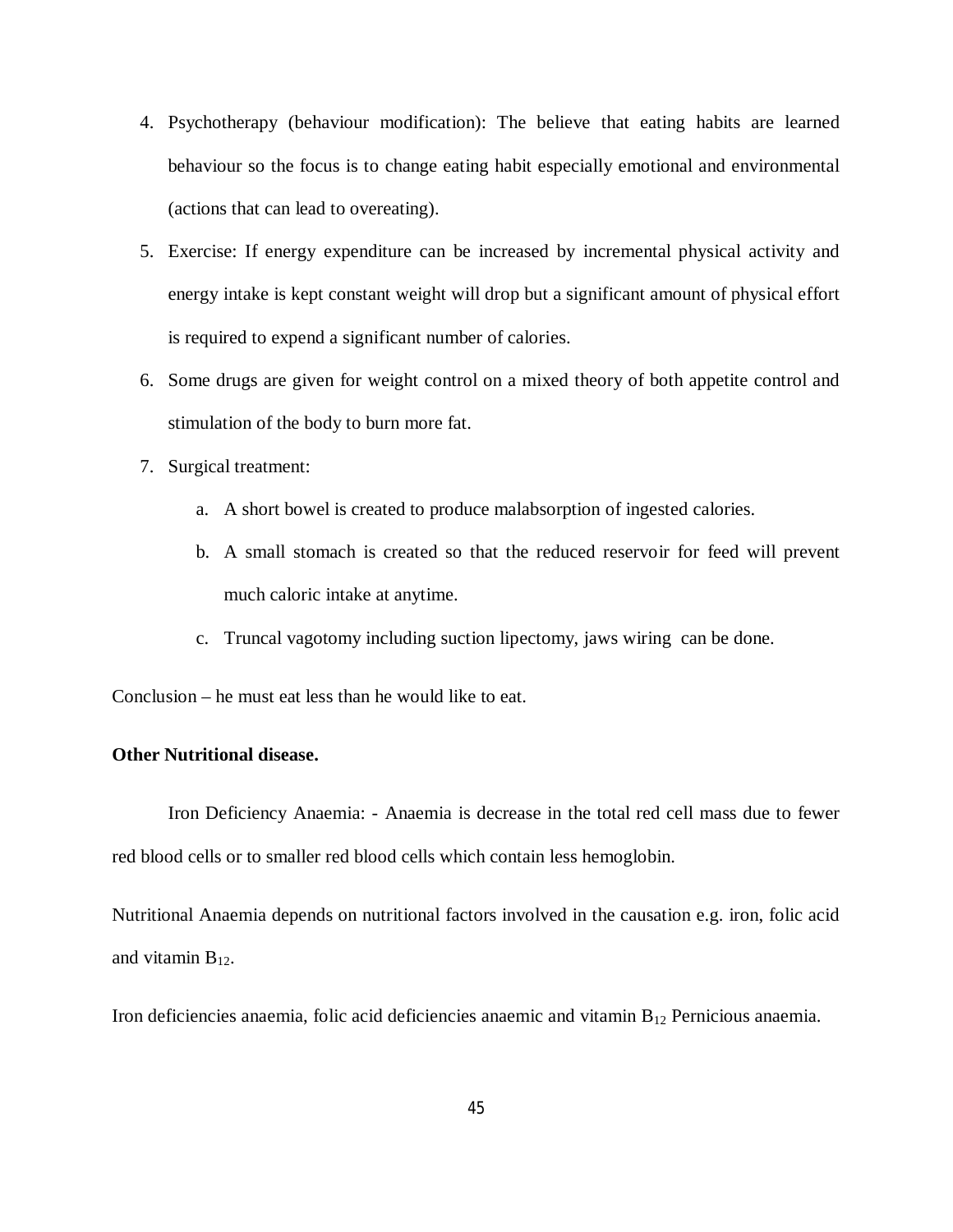Iron deficiency anaemia: The most common, it is characterized by hypochromia and microcytosis of the red blood cells. It results from inadequate diet, impaired absorption, blood loss or repeated pregnancies.

The anaemia is prevalent in pregnancy because the requirement is so large and greater than dietary intake so must be supplemented. In the adult intestinal helmithiasis e.g. lookworm can cause anaemia also accident, surgery, menstruation or blood donation are the ways of losing blood and consequently iron deficiency (1ml of packed red cell  $= 1$ mg iron). Iron deficiency is also common among cereal (maize) eating population life. It is poor in iron.

Non heme iron is the major source therefore enhancing its absorption will combat the deficiency. This is found in cereals and vegetables, meat, vitamin C improve its absorption. Iron pots also contribute to the supply.

Iron excretion is limited since it depends on absorption, its being used and revised. It is stored in the lower spleen and bone marrow and used for erythropoiesis.

# **Goitre**

This disease is more common in women than men and is often noticed at the onset of puberty, during pregnancy or at menopause. It is an iodine deficiency disorder. Iodine found in nature resides in the sea and ocean, hence its deficiency is more common in elevated regions. In Nigeria in hilly region food supplies comes from crops grown in iodine-deficient land. The thyroid gland contains about 70 or 80% of total body iodine used for synthesising thyroid hormones. It has to trap about 60 mcg of iodine/day to maintain an adequate supply of thyroxine.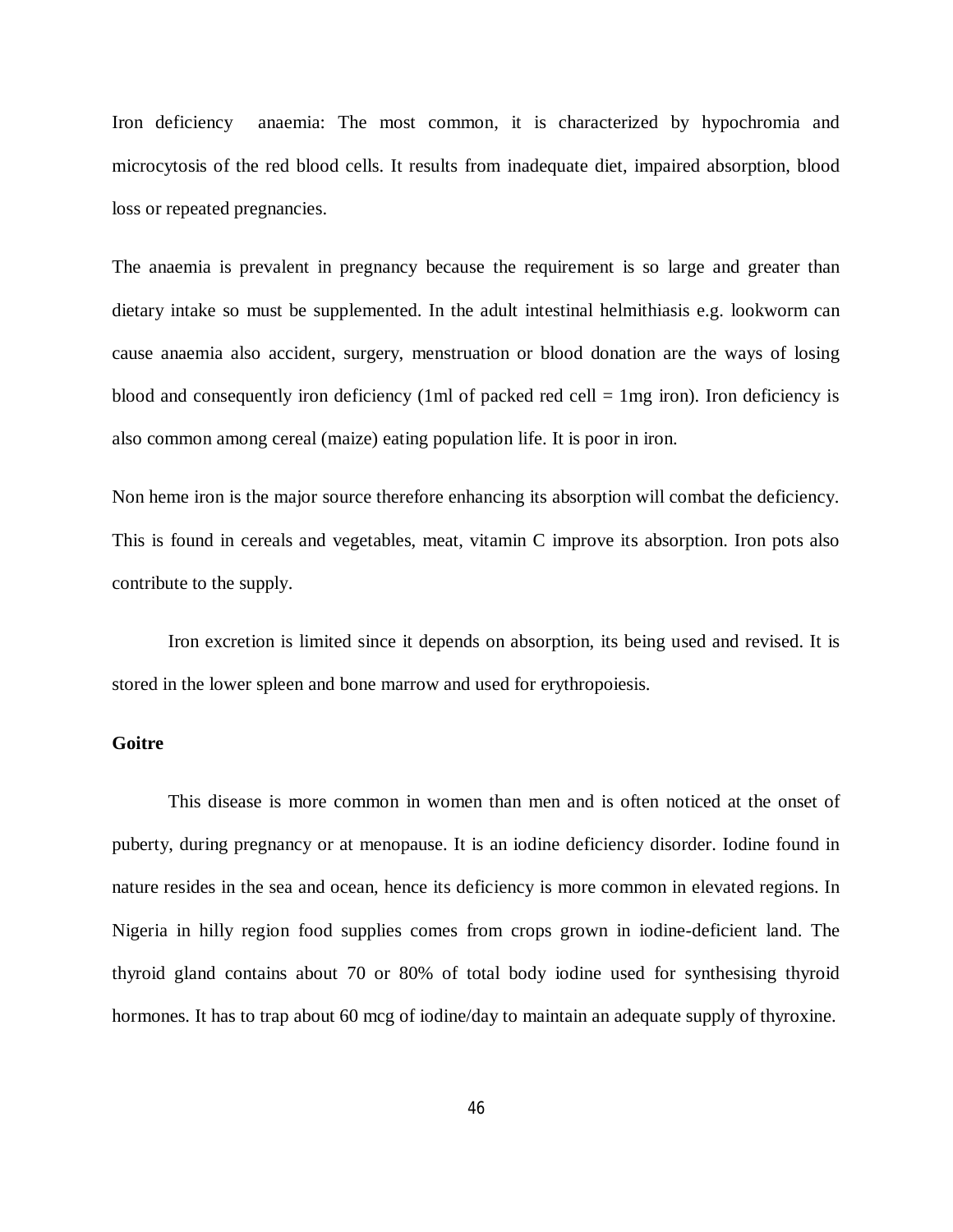Where cassava is poorly processed, goitrogens such as thiocyanate may make iodine unavailable, where there is a congenital defect in the biosynthesis of MIT and DIT it may result in a congenital form of goitre and hypothyroidism. Congenital goitre does not occur in iodine deficient goitre. Where goitre is due to iodine deficiency, the term iodine deficiency disorder is used especially when 8-14 years olds have goitre.

Food and Nutrition board recommends  $-0 - 6$  months (40 mcg), 6 month  $-1$  year (50mcg),  $1 - 10$  years (70 – 120 mcg),  $> 11$  years (120 -150 mcg), pregnancy (175 – 200mcg). They are supplied by increased amount of sea foods, use of iodized salt and of cause injectable iodized oil.

Xerophthalma / Keratomalacia: This is a deficiency disease of Vitamin A. Under normal circumstance the reception cells or cones of the retina required constant replenishment of the small amounts of vitamin A lost in the visual cycle during which a heme impulse is transmitted to the optical nerve and rhodopsin is regenerated. When there is a deficiency of vitamin A. It expresses itself in a progressive manner. First the vitamin A deficient person experiences a history of night blindness (nyctalopia which results from reduced concentration of rhodopsin in (low serum vitamin A) in the rod outer segment of the eye, followed by a sequence of abnormalities of increasing security in the conjunctiva and cornea termed xerophthalmia in which the protective secretion of the eye is lost with consequent keratinisation of the epithelial cells. The eye becomes dry, the cornea also becomes dry and loses its sensitivity. Severe irreversible change in the cornea which perforates with loss of aqueous humour is called keratomalacia. PEM and zinc deficiency may also lower the rhodopsin content of the eye also viral infection such as measles may also do so under the condition.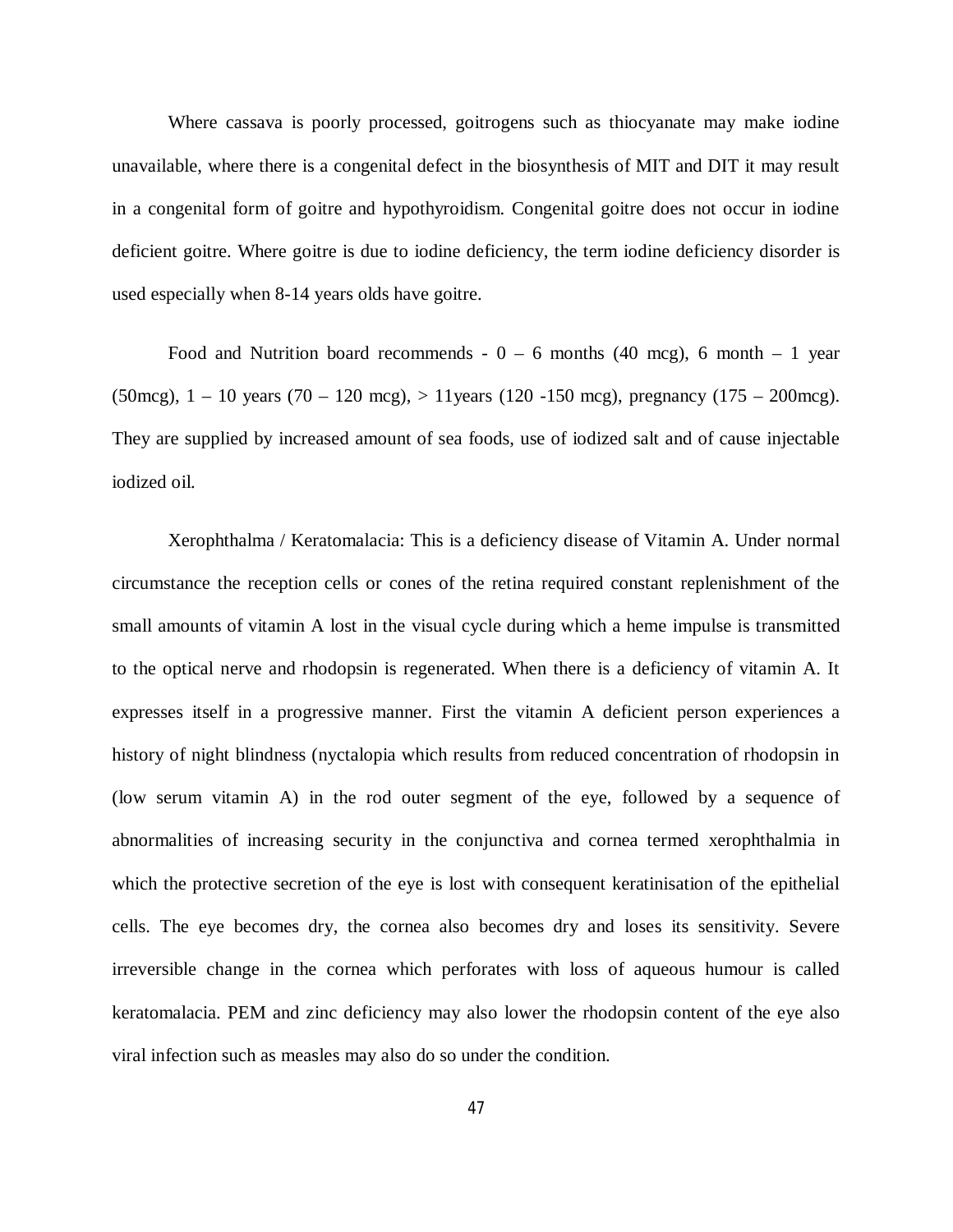Vitamin A deficiency also produces skin, changes of extra occular manifestations including perifollicular hyperkeratosis.

Good sources are liver, whole eggs carrots, green leaf vegetable and palm oil.

# RICKETS/OSTEOMALACIA

The biochemical and physiological consequences of inadequate vitamin D intake results in rickets in growing children and osteomalacia in adults. Rickets occurs when newly synthesised organic matrix osteoid fail to **mineralize** resulting in soft bones. Since the vitamin is essential for Calcium absorption it may also function in the prevention of osteoporosis later in life.

Sources – sun's irradiation of the skin, liver. Daily required of 200 – 400 1.U.

# **Energy values of foods and energy expenditure by mammals**

Food eaten is used as fuel. End products of food oxidation are  $CO<sub>2</sub>$ , H<sub>2</sub>O and heat.  $CO<sub>2</sub>$ and H20 are eliminated in perspiration, heat is used to maintain body temperature. Part of the energy in food is used in muscular activity while the rest is stored as fat.

Energy is obtained from carbohydrate, protein, fat and oil. Minerals and vitamin are necessary in the biochemical reaction involved in food oxidation.

Unit: Calorie (C) unit of measurement is the amount of heat necessary to raise 1 kg of water through  $1^{\circ}$ C.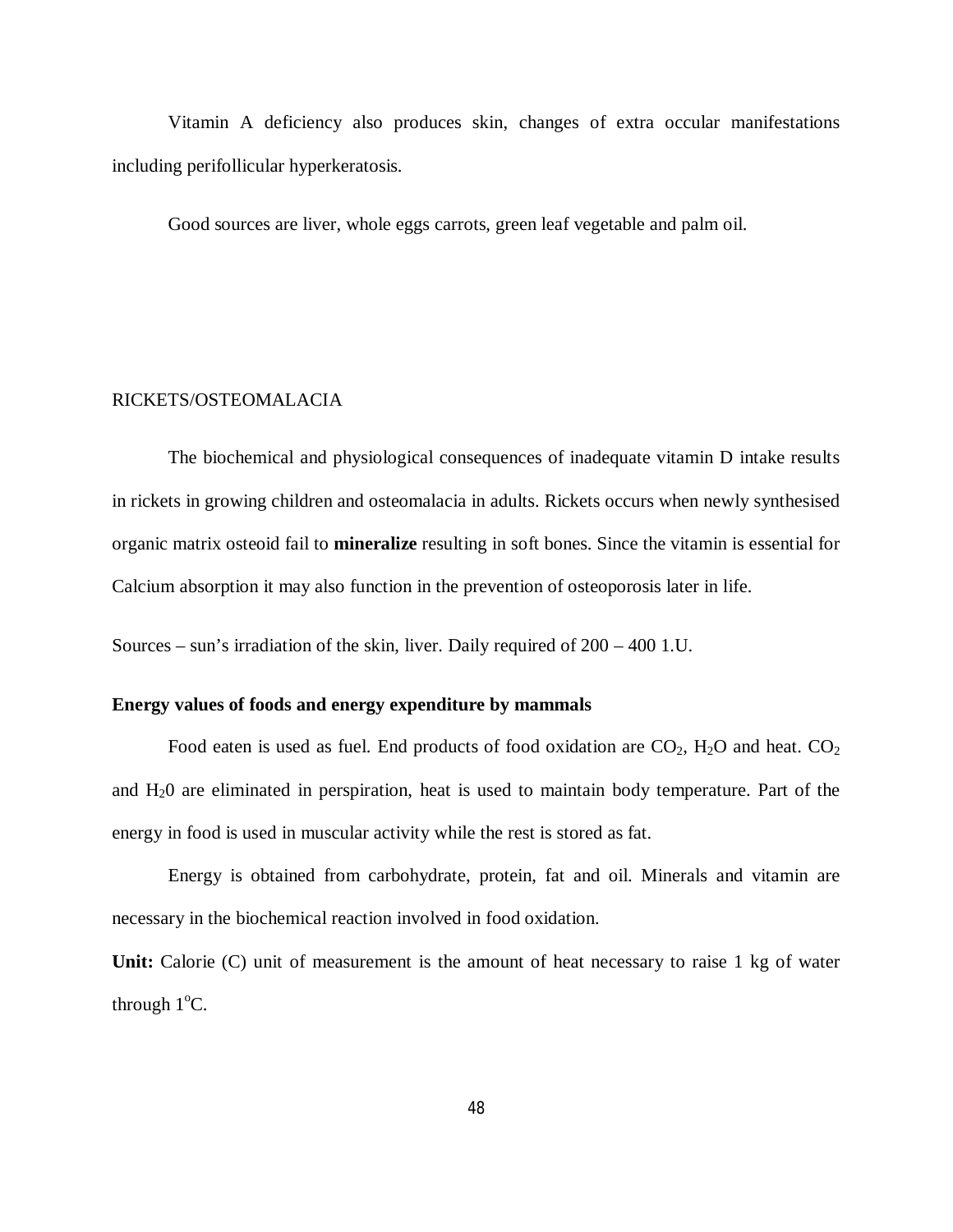The custom of expressing food values and food requirement in terms of calories is the usual practice.

## **Method of Experimentation:**

5 types of calorimeters are used for direct measurement of heat production.

- (1) Latent type e.g ice calorimeter of Lavoiser and Laplace
- (2) Bath calorimeter (fixed amount of water type)
- (3) The type that employs circulating air or water to remove heat e.g. respiration calorimeter
- (4) Emission type calorimeter (heat recording type)
- (5) Gradient or heat flow calorimeter.

Most direct calorimeter remove the heat eliminated in a radiation and conduction by means of measured stream of cold water flowing through tubing in the chamber. The heat expended in evaporation of water by the skin and lungs of the subject (about 25% of the total) is determined by passing the air from the chamber through  $H_2SO_4$  absorbers and then measuing the and amount of  $H_20$  from this source. Normally the chamber is equiped with adiabatic devices which present the flow of heat through the walls in either direction. Some calorimeter are used without such regulation and are calibrated for heat loss by introducing a known amount of heat into the chamber and noting the amount recovered in the standard operating temperature of the chamber and room.

Direct calorimetry is expensive in both time and apparatus except the gadient type. Direct calorimetry measures only and does not measure the energy (derived from the body) which appear in some other form.

## **Calculation:**

Volume of 
$$
H_2O
$$
 through absorbers = 1860 Li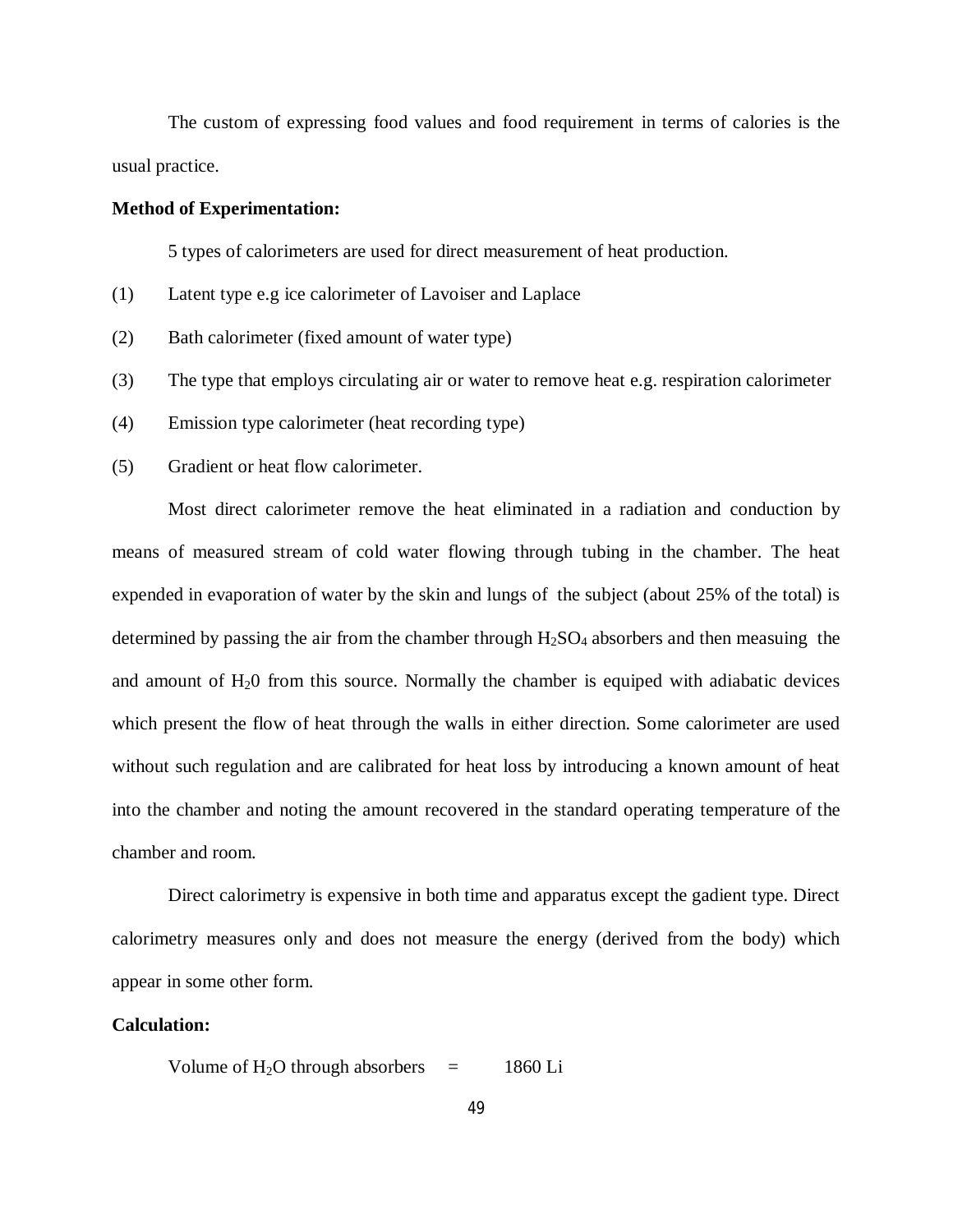| Average rise in temperature                     | $0.515$ oC                                  |
|-------------------------------------------------|---------------------------------------------|
| Water vapour produced                           | 1016gm                                      |
| Heat of vaporisation of water $(18^{\circ}C)$ = | $0.586$ Cal/gm                              |
| Heat production                                 | $(1860 \times 0.515) + (1016 \times 0.586)$ |
|                                                 | 1553 Cal                                    |

### **(b) Indirect calorimetry**

- $\triangleright$  Respiratory exchange. It is prefered to direct method
- $\triangleright$  Better limited to short time observations.

#### **Two types of respiration chamber**

- (1.) An airtight compartment large enough to allow freedom of movement of the subject and is supplied with either a closed or open circuit type of ventilation.
- (2.) Frequently employed method especially with human subjects is to connect respiratory passage with some sort of mask or breathing tube directly to the measuring appliances. These type of respiration chambers depend on whether the ventilation was to be of closed or open circuit type.

Closed circuits: Consist of a glass bell jar, of sufficient size to accommodate a dog with tubes connecting it to an air sampling device, a manometer  $CO_2$  absorbers and flask of  $O_2$ .  $O_2$  was admitted as regard to maintain atmospheric pressure as shown by the manometers the  $CO<sub>2</sub>$  being removed by KOH absorbers.

Another method uses the spirometer, which is filled with a mixture of air and  $O_2$  of unknown composition which falls gradually as the  $O_2$  is consumed while the amount and rate are recorded on a kymograph. The exhaled air passes through a soda lime chamber which removes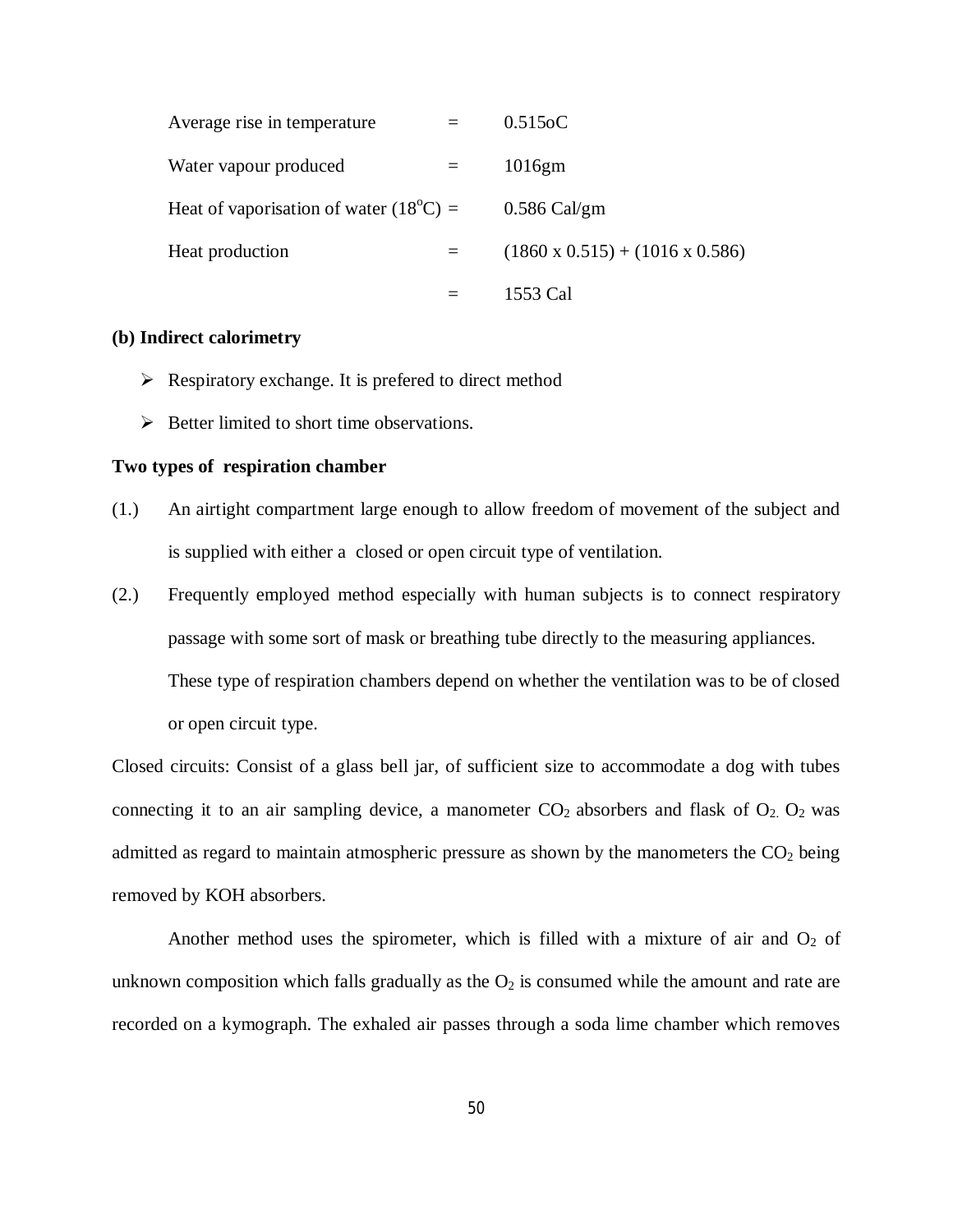the  $CO<sub>2</sub>$  and excess moisture. Volume of  $O<sub>2</sub>$  used times 4.80 gives the calories produced. They are used to determine basal metabolisim.

**(2.) Haldane procedure:** Determination of oxygen absorption as developed by haldane in 1892. Its convenient for small animals.

## **(3.) Nitrogen – C balance method**

The only analyses involved are  $N_2$  C and energy (determined with the bomb calorimeter). Feed intake and excreta over a period of time are used.

**(4.) Body balance method:** It is limited to the determination of heat production over a long period of time and with small animals. It is accurate and better than other methods, no measurement of respiration.

## **Terminologies in Nutritive evaluation**

**Gross energy:** Is the total heat produced when the food is burned in a bomb calorimeter. It is more and never lower than the energy available to the human body. Fat and carbohydrate are completely oxidized but protein only 78%.

**Digestible Energy:** Is the energy of the food minus that of the feces called apparent digestibility. It is not a perfect measure of nutritive value since it includes UE, SDA and in case of ruminants methane.

**Metabolizable Energy:** Is the energy of food minus urine + faeces (and methane for ruminants). Net Energy: Is the net remainder after the expenses of utilization have been deducted from the feed energy (i.e. feces, urine, SDA, methane). Its an expression of the actual usefulness of a food for the purpose to be served. Factors affecting it includes – capacity of the animal to eat. Only the amount of food eaten above the maintenance requirement is available for production. Net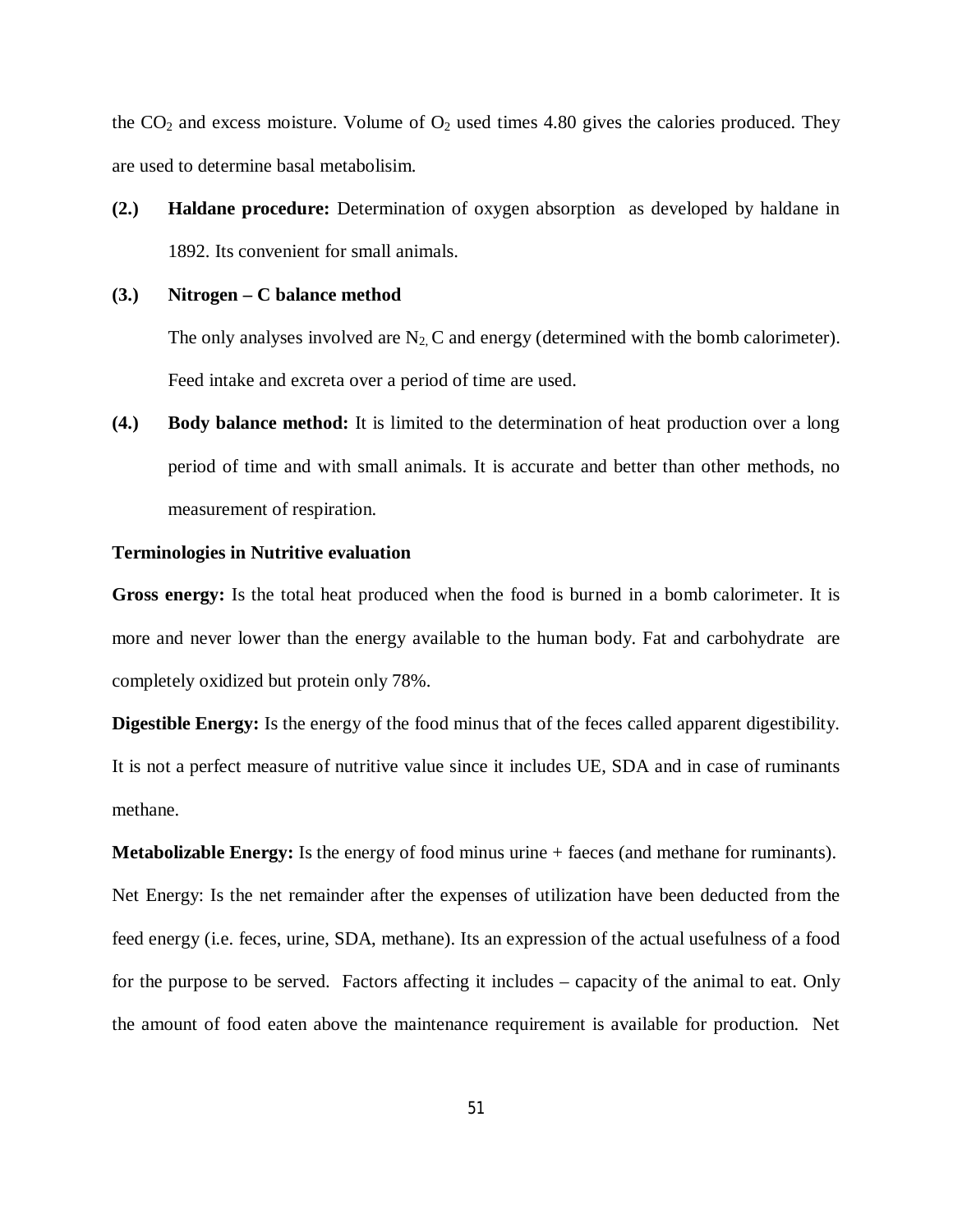energy is a measure of what the food contains but of what it may accomplish e.g. milk (dairy cows) body tissue (stears).

**Total Digestible nutrients:** A feed minus feces evaluation. The content between DE and TDN is one of the experimental determinations.

To convert TDN to DE, multiply the weight of TDN in pounds by the factor 2000 to obtain its equivalent in calories.

Basal metabolism: Is the heat production of a person in a postabsorptive state, lying awake and relaxed.

**SDA:** The increase in heat production after the ingestion of food. SDA is about 6% of energy intake, attains a peak at about the third hour. Ingestion of protein produces a greater effect than carbohydrate or fat.

**Conclusion:** The largest energy expenditure is the basal metabolism.

## **Measurement of nutritive values**

The measurement of nutritive values of diets or of components of diets may be achieved in a variety of ways. The criterion of result may be gain in live weight, apparent digestibility, metabolizable energy or net energy of the feed, body gain in energy, body retention of specific nutrients effects on general health reproduction lactation length of life etc.

The criterion to be used depends on condition to be met. Also the combination to be used must be determined by the investigation.

Increase in body live weight is a common criterion.

**(a.) Group feeding:** Consist of the amount of different food necessary to produce amount of useful product (gain in weight, milk, eggs etc). The method is used to project the overall food consumption of large groups as barracks.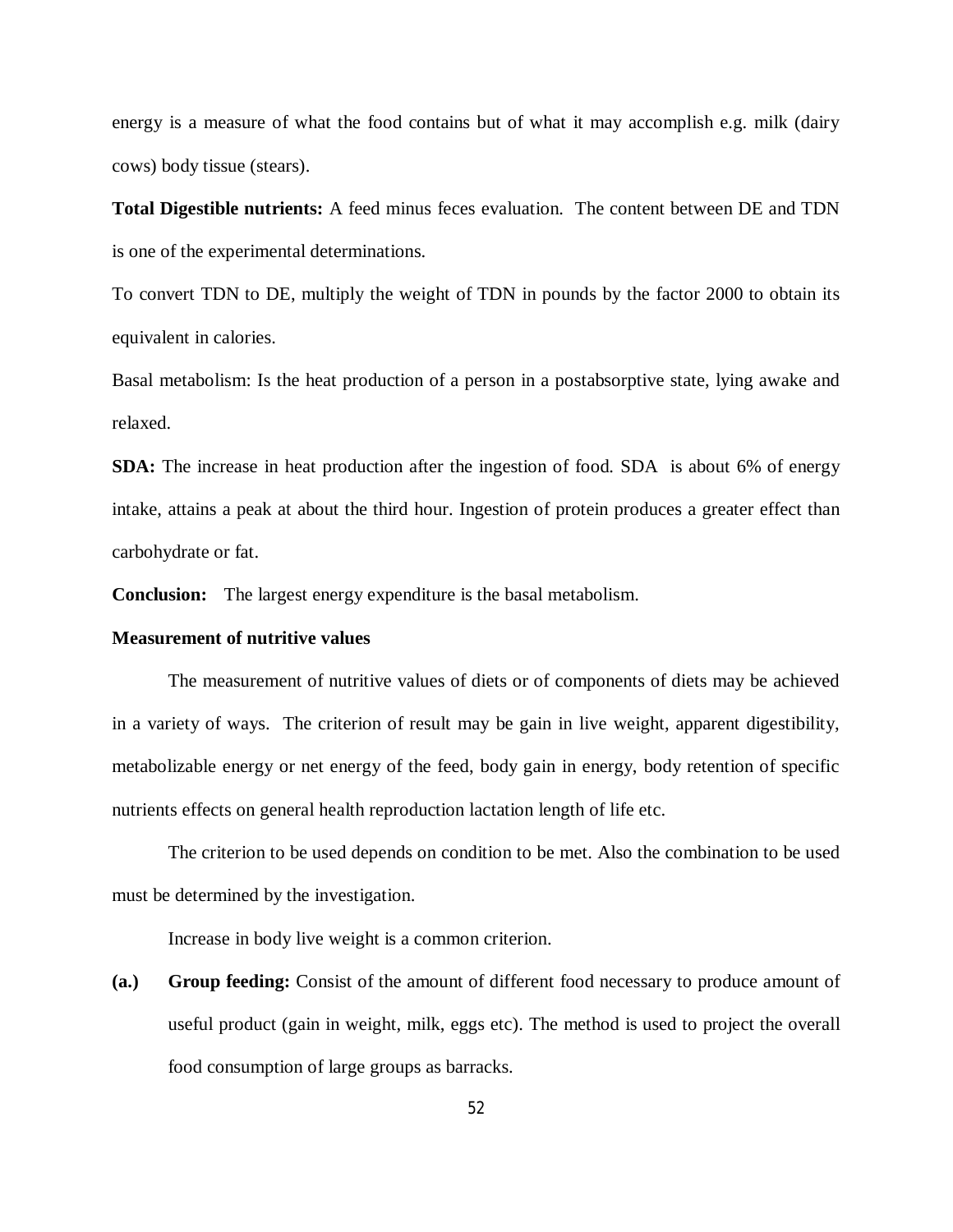**(b.) Paired feeding:** Two subjects that are alike are chosen. Each is fed one of the 2 rations to be compared, but one of them is fed ad libitum. Where good food intake occurs a nutritive different between the rations will become apparent in the superior growth of one subject of the pair it will be evident whether the poorer ration is unpalatable or an essential nutrient is lacking

## **Ad libitum feeding**

If two rations of equal nutritive value but of unequal palatability are compared by feeding ad libitum, the results of the test are obvious, but the comparison will be obtained at a high level of intake with one ration and a low intake with the other.

## **Length of experimental periods**

Short intervals of observation may contain errors of measurement. Longer periods are advised.

## **Formulation of diets**

It is highly desirable to compare diets or ration of predetermined composition with respect to certain components.

## **Basal metabolic Rate**

Fraction of the total energy metabolism that is needed to maintain the vital life processes of the body at rest.

# **CALORIC REQUIREMENTS**

## **1. Energy expenditures of physical activity and work.**

It is the largest caloric expenditure, it is about 1/4th of the total energy expenditure of a moderately active person.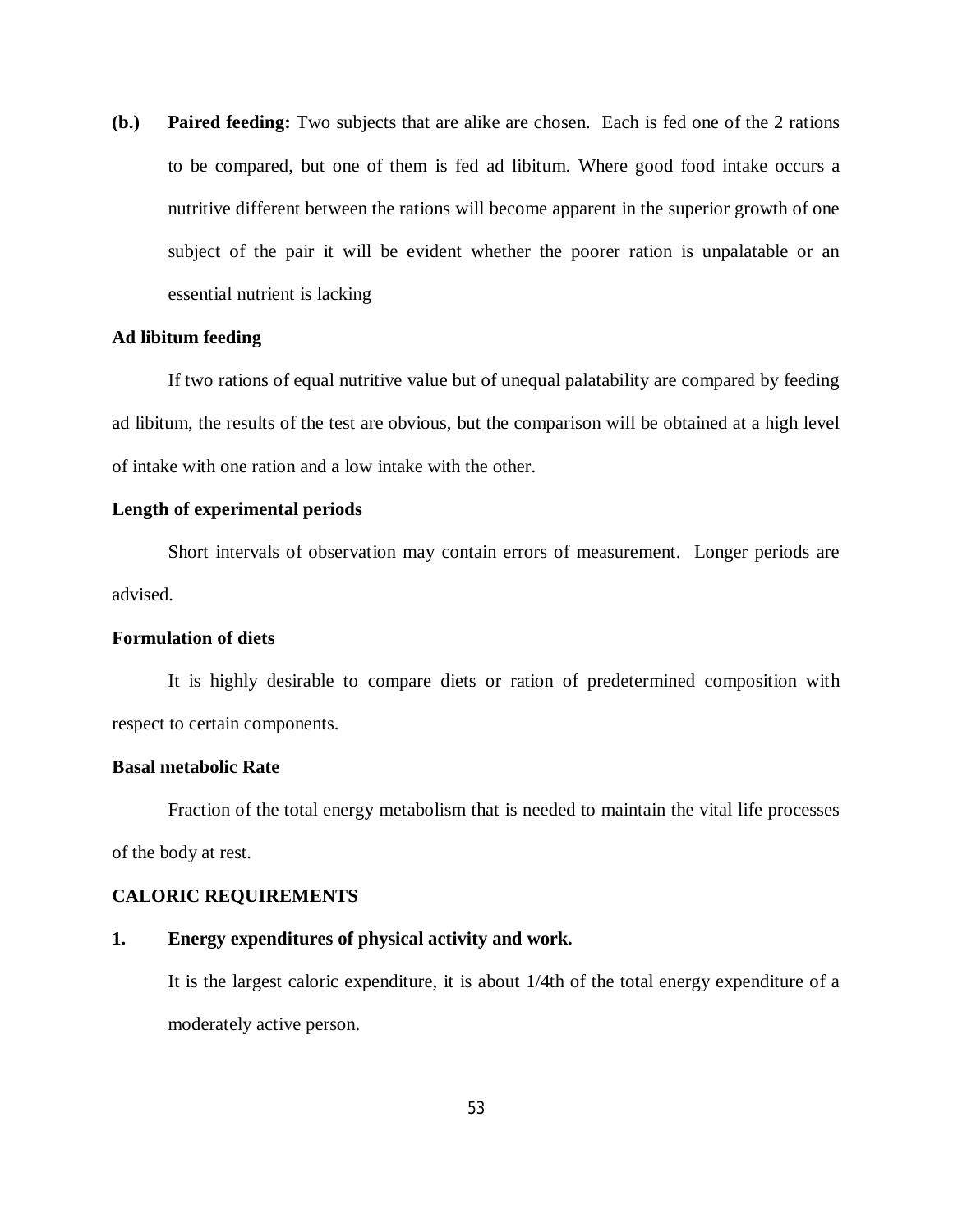Depends on the specific physical activity, the energy cost of the activity, the time spent on the activity and the body size of the individual.

# **2. Work efficiency**

Defined as the ratio of the work done to the energy required to accomplish it, calculated by dividing the amount of work done by the amount of extra heat produced in doing the work.

## **3. Energy requirement**

The total energy of an individual represents the sum of the energy expenditures for the basal metabolism, for physical activities or work and for the specific dynamic effect of food. One can use accepted standards or tables of recommended energy allowances.

# **4. Calorie undernutrition and over nutrition**

Western countries: food plentiful have problem of overweight but developing countries undernutrition.

## **NUTRITION IN CHILDHOOLD**

At birth a baby has sufficient store of brown fat and glycogen which can be metabolized to produce heat for the maintenance of body temperature. The food given within the first few hours of life is to maintain a safe blood glucose level and to initiate milk flow. By the end of the 1<sup>st</sup> week, the rate of growth and weight gain of the infant is faster than at any other postnatal time when the baby gains between 180 and 210 g/wk. To achieve this, 1.5g per kg/day of proteins are required with sufficient calories from carbohydrates in the milk. At this time 1/3 of the total caloric uptake is expended for growth.

Human milk contains appropriate amount of all necessary nutrient, including the essential fatty acids, arachidonic and linoleic acids needed for optimal brain development. The amount of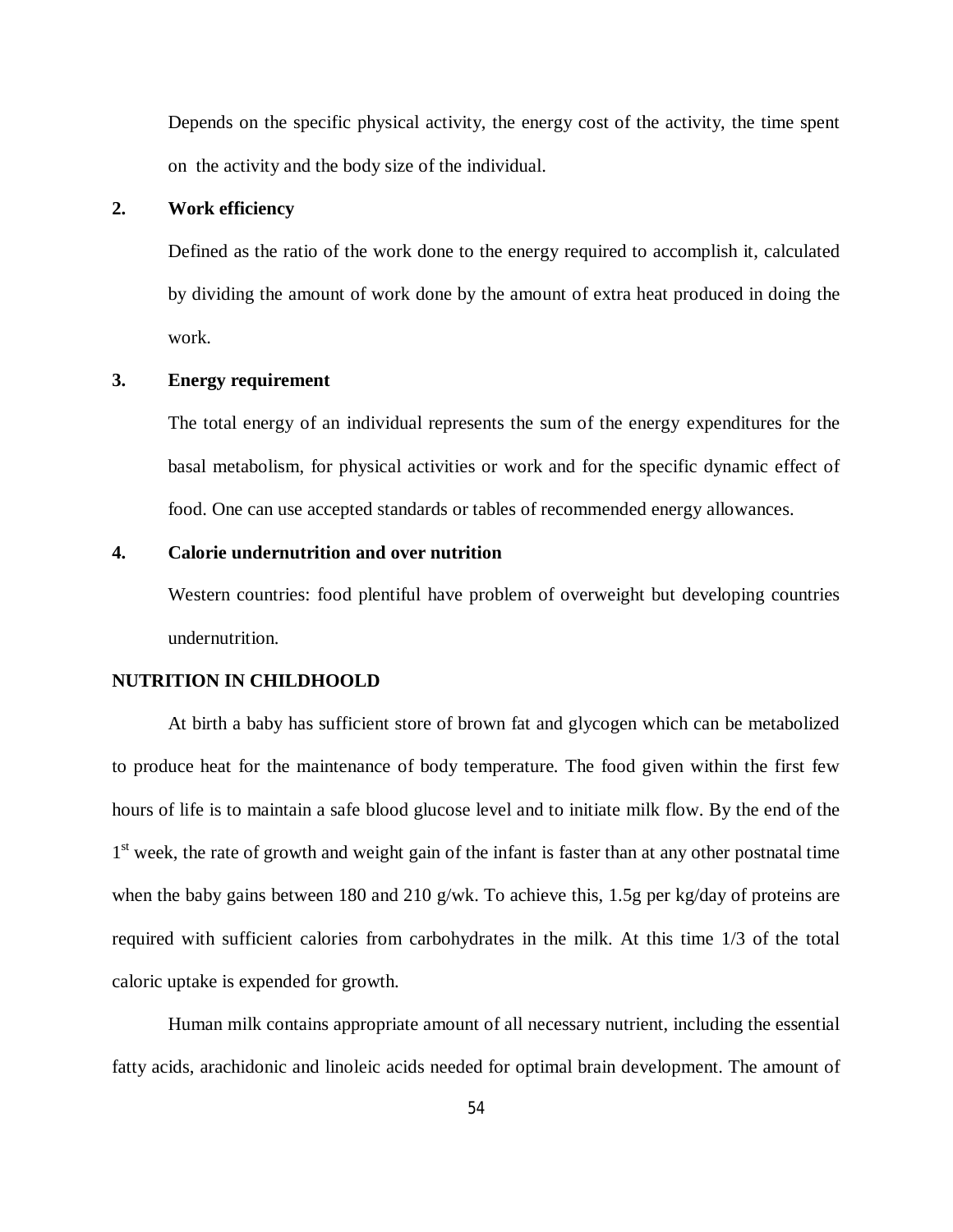food required by each baby depends on the rate of metabolism, how active the baby is and on the need to keep him warm.

Gastric motility is poorly coordinated in the fruit few weeks of life, leading to poor natural mixing and therefore less digestion of solid foods. By the  $12<sup>th</sup>$  weeks of age, intestinal peristalsis of a type seen in older children and adults develops but it is slower.

Intestinal mucosa permeability is greatest during the neonatal period and many large molecules including protein tend to be absorbed intact. The intestinal mucosa  $\alpha$ -glucosidases (sucrase, maltase, isomaltase) are well developed by 32 weeks of gestation and are present at near adult level at term. For premature infants (27-32 weeks gestation) formulas with less than 60% of total carbohydrate calories as lactose are best tolerated.

See table in textbook on RDA for normal infants and Yg children for selected nutrients.

## **FEEDING THE PRE-TERM (LOW BIRTH WEIGHT) BABY**

The most generally accepted goal for nutritional management of the pre-term (LBW) infant is to provide sufficient amounts of all nutrients to support continuation of the intrauterine growth rates. The initial practice of feeding pre-term infants with milk was abandoned fifty years ago following the demonstration that protein intakes higher than those provided by human milk resulted in a greater rate of weight gain.

 Also breast milk cannot supply the infant with as much calcium and phosphorus and sodium, iron, copper as it would have obtained from its mother circulation. The smaller the infant (pre-term) the more marked is its inability to withstand starvation while the term baby has sufficient resume to survive a total starvation condition for a month. Once feeding has become established in a baby weighing 1kg or less it should be given sufficient food to enable it to grow at the same rate as it would have done had it not been born.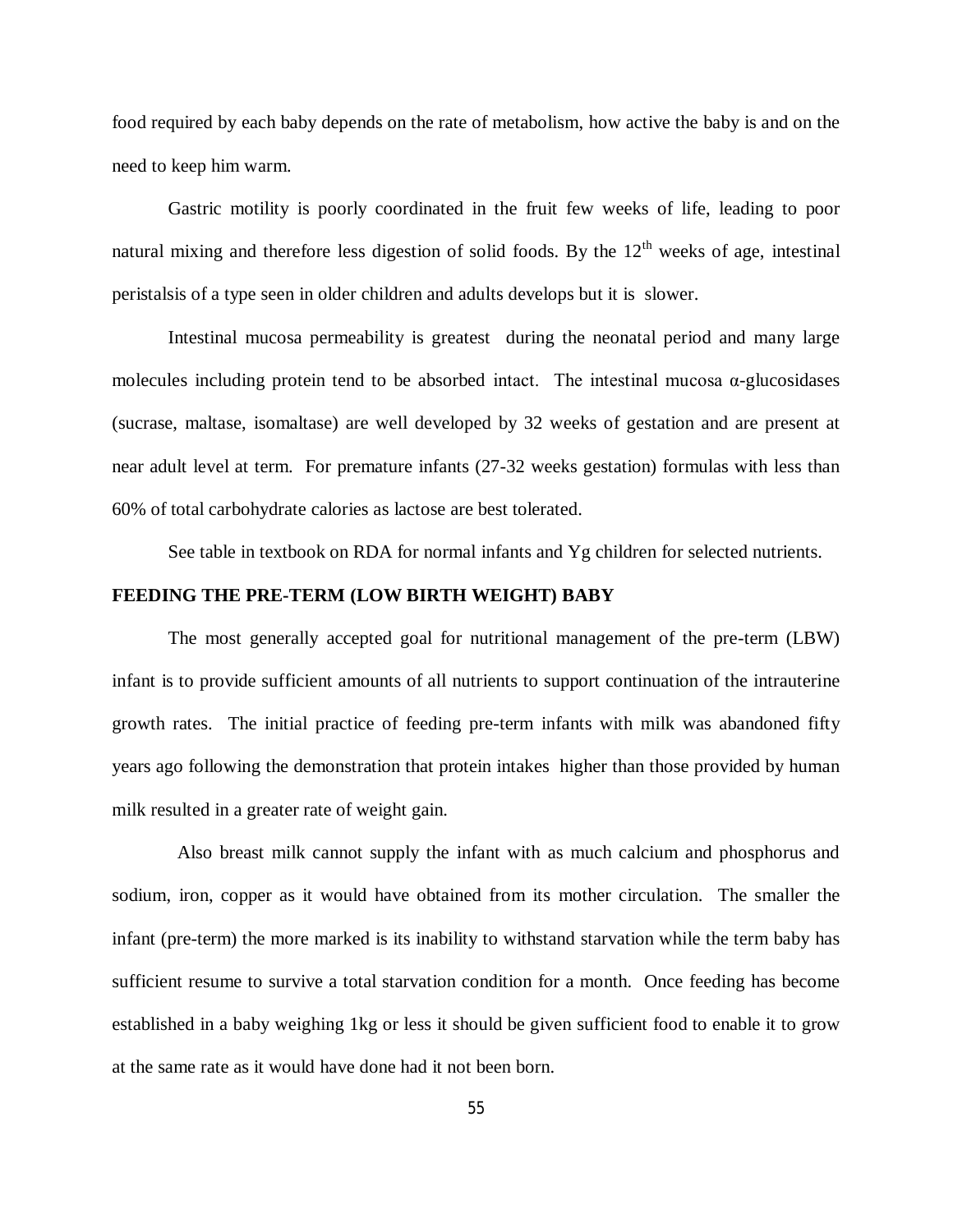# **INFANT FEEDING**

Breast feeding is universal in the rural areas of Africa but its importance is diminished in the cities. It is the best means of delivering nutrients to the new born. A mother must be encouraged to feed adequately, exercise, rest and have freedom from anxiety in order to fulfill this function. Because of its ready availability, its safety and the promotion of enhanced resistance to infection and bonding between the mother and infant, human milk is the perfect food. But in cases where the mother dies after child birth or she has to return to work immediately artificial feeding is used.

The period of neonatal life and early infancy is characterized by rapid growth but the human infant grows less rapidly than the young of other mammals e.g. calf doubles its weight tin 1month but in man, 4-5 months.

### **COMPOSITION OF COLOSTRUM, HUMAN MILK AND COW'S MILK**

See table in texbook.

.

The belief that human milk has a constant composition is false. The effect of very poor nutrition on a lactating mother is to reduce the quantity, and the quality of the breast milk e.g. if a mother's diet is deficient in thiamine, it produces less of it in her milk. Infant can also grow well on cow's milk or formular but breast milk is cheaper and safe microbiologically.

#### **BREAST FEEDING VS BOTTLE FEEDING**

Breast milk remains the preferred food for human infants. Although science and industry have combined their skills to produce cow milk products which contain nutrients in qualities that are similar to those in breast milk statistical advantages of breast feeding persists. Mother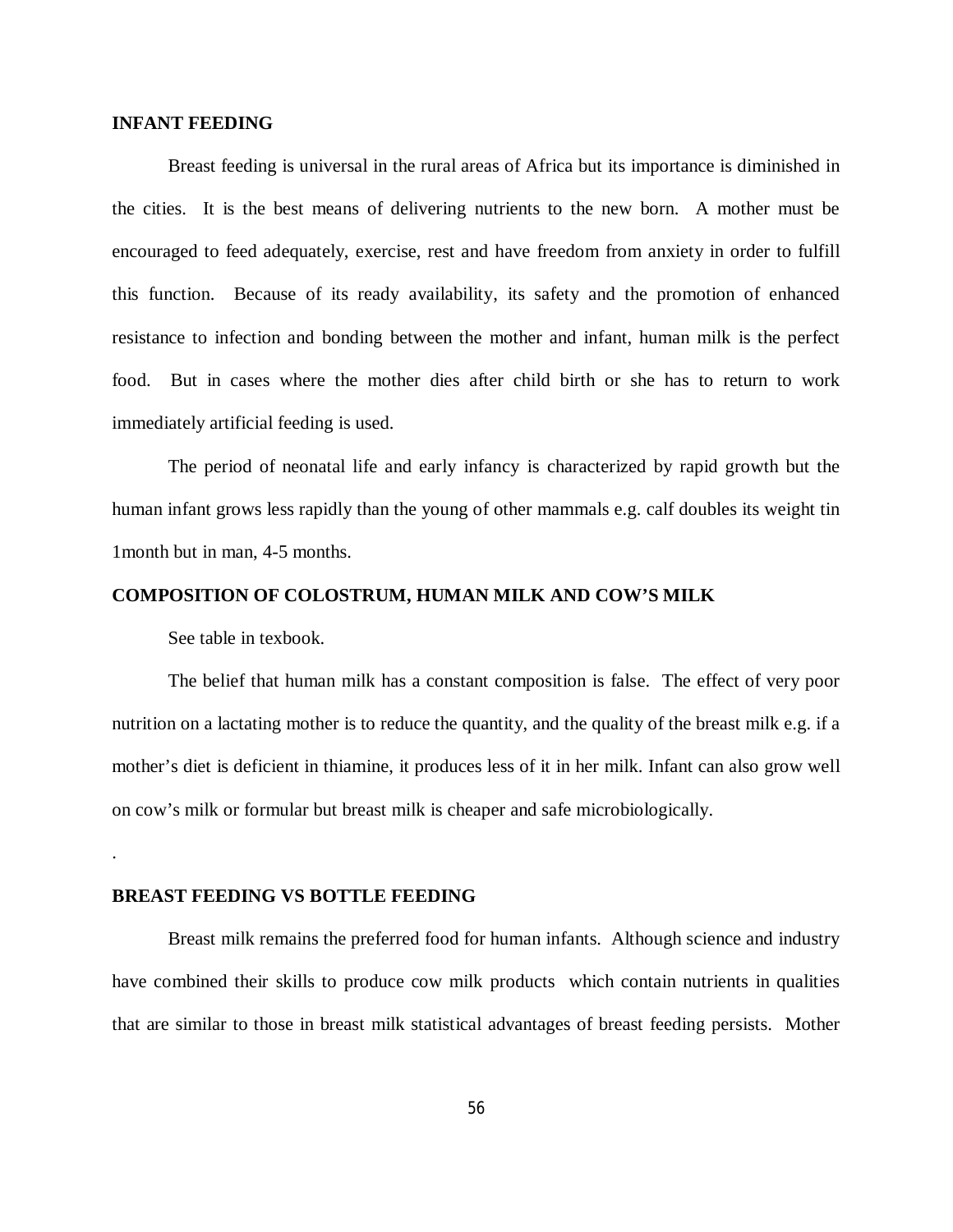who choose to feed their infants with formula should not be made to feel guilty if they can afford to do it properly.

## **Advantages**

- 1. Breastfeeding gives a safe and protected feeding to the infant and a sense of satisfaction to the mother. It fosters good mother child relationship. Prolongation of breast feeding may cheat the infant of needed nutrition.
- 2. There is a reduced likelihood of diarrhea. Stools of infants fed breast milk has lower pH (5.4) than those fed cow milk (6.9) which promotes greater growth of pathogenic bacteria in the GlT of those fed cow milk.
- 3. It confers immunity on the child because of the presence of immunoglobulins and other constituents of breast milk. Also the reduced IgA in the breast milk promotes microorganisms in the infants intestine that is antagonistic to certain pathogen.
- 4. Human colostrums contain lactoferrin, which by building iron makes it unavailable to *E. coli* in the intestine, thus inhibiting their growth. Other binder protein which bind zinc, vitamin B12 and folate are also present.
- 5. It is available and convenient, and at right temperature no preparation is necessary.
- 6. It confers an economic benefit on the family
- 7. It has contraceptive effect and can delay the return of ovulation by 5-8 months.
- 8. The human milk contains an enzyme which aids protein digestions. Taurine an amino acid is present only in human not cow's milk. Lactose also aids the absorption of Ca, Mg and amino acids whereas some commercial formulas substitute syrup or sucrose for lactose since neither of these yield galactose on hydrolysis a deficiency of galactose may affect the development of the neonate.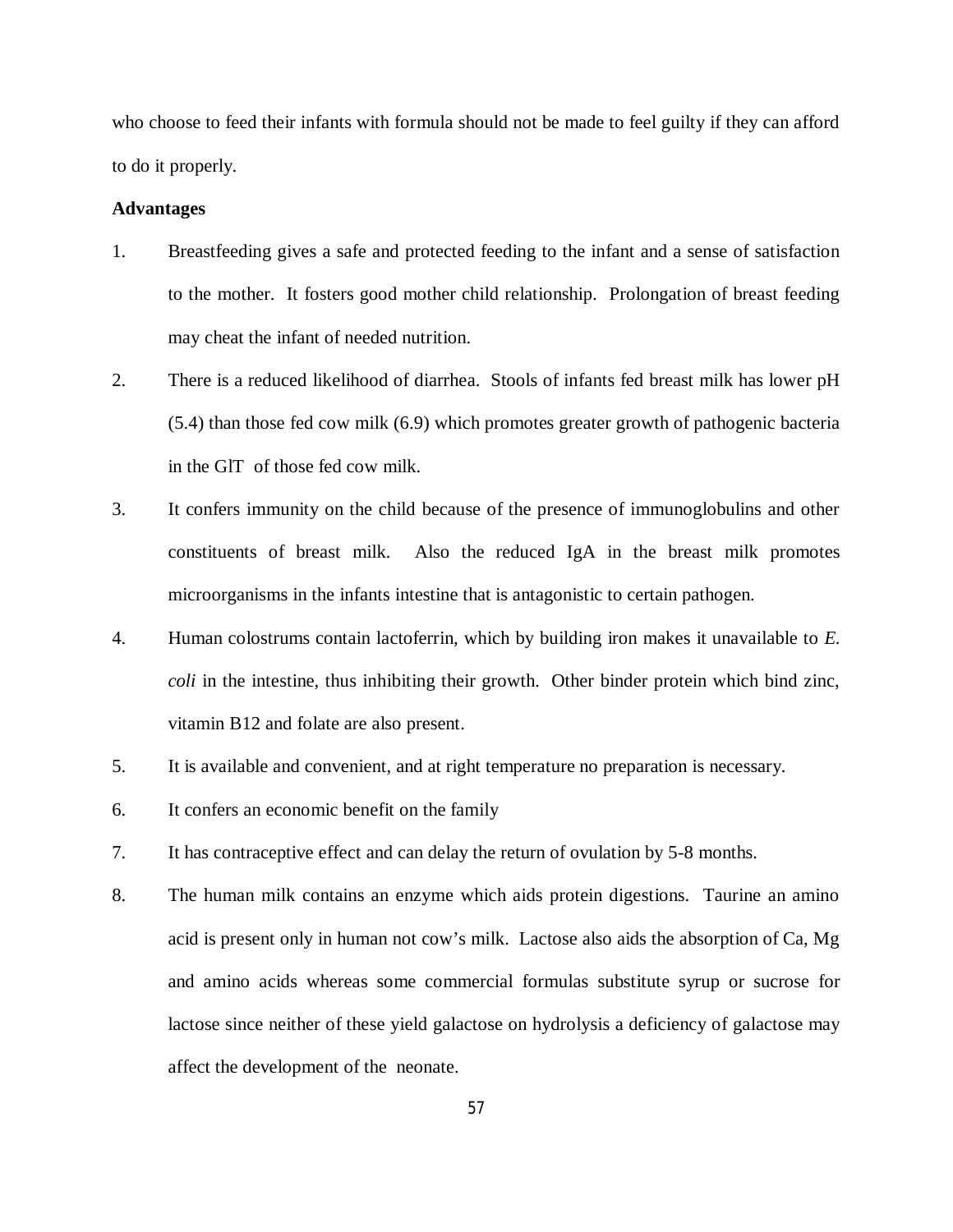These facts show that no other food is equal to that of the human milk for child nutrition provided that the mother has maintained adequate nutrition herself. Epidemiological observations show that following the feeding of such artificial milk products:

1. There were widespread outbreaks of rickets in the early part of the century.

2. There were cases of neonatal tetany in the early 50's

3. There were reported cases of pyridoxine deficiency also in the late 50s Epidemiological observations show that following the feeding of such artificial milk products:

1. There were widespread outbreaks of rickets in the early part of the century.

2. There were cases of neonatal tetany in the early 50's

and 60s.

4. Hemolysis due to vitamin E deficiency were also recorded Epidemiological observations show that following the feeding of such artificial milk products:

1. There were widespread outbreaks of rickets in the early part of the century.

2. There were cases of neonatal tetany in the early 50's

5. Risks of high plasma sodium (hypernatremia) have also been noted in recent years.

6. Variation or the quality of constituted milk in affluent homes over concentration can lead to infant obesity or other dilution may lead to marasmus.

7. It is costly, the mother may not be able to sustain it.

- 8. The gut flora of the artificially fed infant is made up largely of *E. coli*, and *Streptococcus fecalis* in contrast to the breast fed infant in whom the lactobacillus predominates but the breast milk protects against this.
- 9. The poor environmental sanitation in such places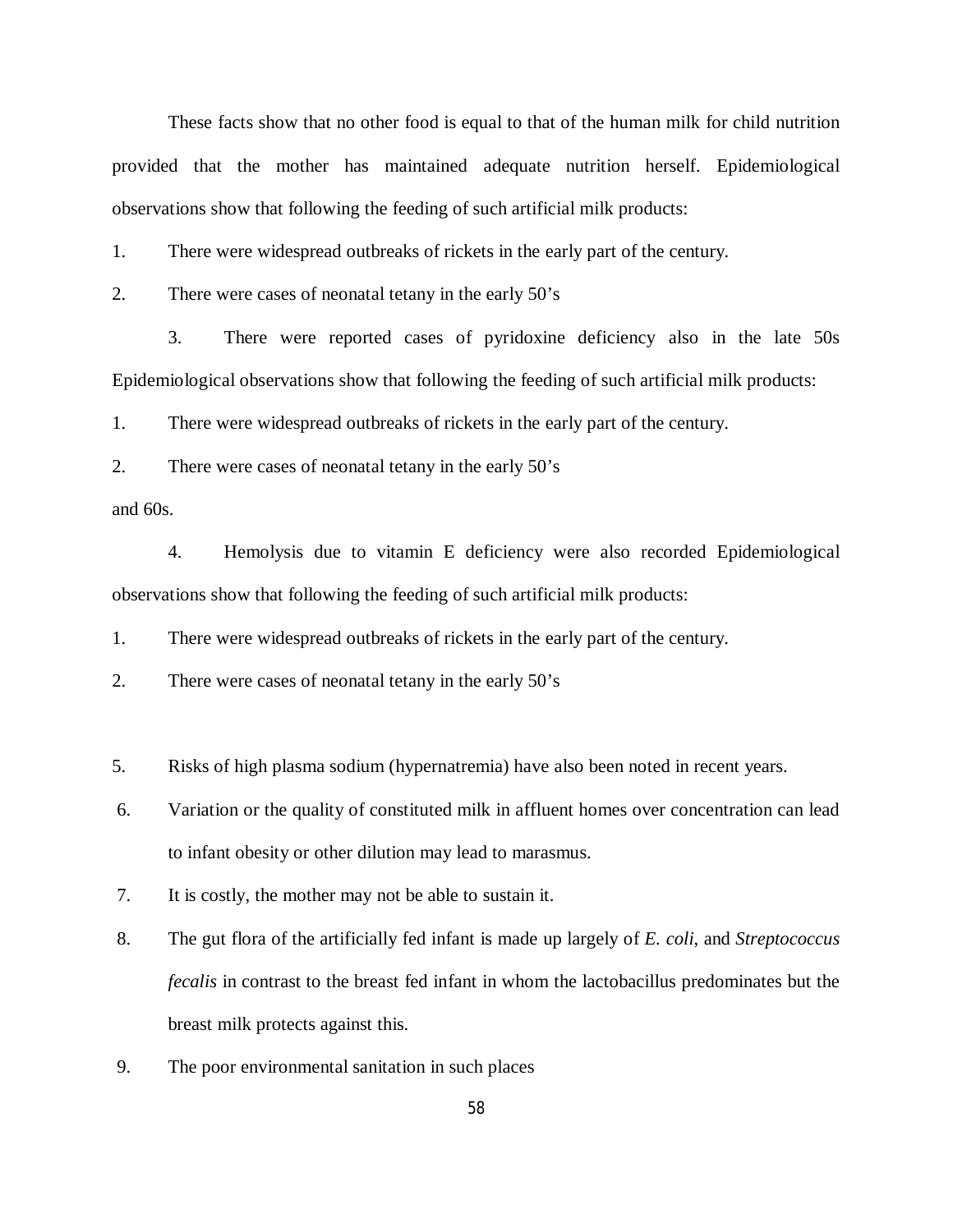# **FACTORS MILITATING AGAINST BREAST FEEDING**

- 1. The mother's milk production may be less than half of the infant needs.
- 2. The mother may suffer from some chronic illnesses such as cardial diseases, tuberculosis, severe anemia, nephritis epilepsy, insanity, chronic fever and AIDS.
- 3. Another pregnancy occurs, although this may not stop breast milk flow.
- 4. The mother has to return to work outside the home
- 5. The infant is weak or unable to nurse because of cleft palate or half-lip or the mother has acute infection.

# **NUTRITIONAL ASPECTS OF GROWTH AND DEVELOPMENT**

Growth is the increase in size from embryo to adulthood. The metabolic rates of infants and children are greater and the turnover of nutrients are more rapid than in the adult. Therefore, the nutritional needs for growth and development are superimposed upon maintenance requirements that are higher than in adults.

Each infants growth and development are determined by (a) the characteristics acquired from parents (b) the quality of nutrition of the mother during pregnancy (c) the adequacy of breastfeeding or formula feeding and the supplements offered throughout infancy.

Height and weight are compared to charts that depict a normal population. The best assessment of normal growth should be – measurement of body size (anthropometric) body composition and body cells.

It is the physiological age of a child that determines its nutrient needs. Physiological age is matched by the chemical index of growth, marked by urinary excretion of hydroxyproline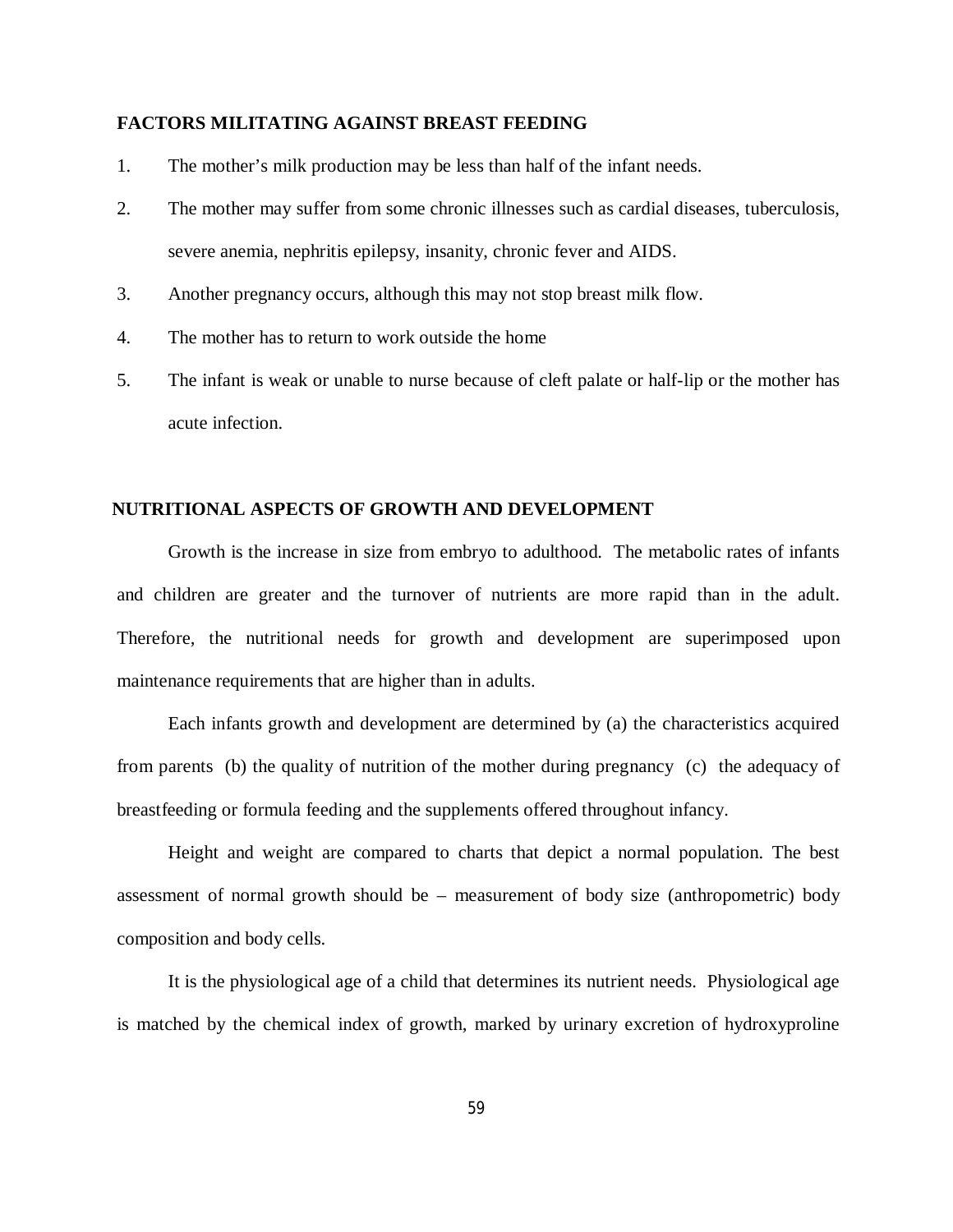(component of skin, tendons etc). Its rapid synthesis takes place during growth and reflected in an increased rate of its excretion.

Several criteria are used to determine whether an infant is well nourished or not

- a steady gain in height and weight
- sleeps well, is happy, is vigorous.
- has firm muscles and a moderate amount of subcutaneous fat, teeth begin to appear 5-6months, normally eliminates fecal waste after feeding.

Infants grow and develop more rapidly during the  $1<sup>st</sup>$  year than at any other time. Birth weight is doubled in about 5 months, tripled by one year and quadrupled by 2 to 3 yrs. This growth is reflected in the Ponderal Index (P.I.) = weight / Height<sup>3</sup> x 100. The relation of bone weight to body weight is constant during life. The growth of a child tapers off after the  $1<sup>st</sup>$  year. An infant's body contains a much higher percentage of water than that of older children and adults. Their muscles are poorly developed and the amount of subcutaneous fat is limited.

The 1<sup>st</sup> request of a new born is  $O_2$  for its lungs to expand and circulation to be re-routed next is warmth, followed by feed and water and the digestive organs have to come into operation. It is able to digest proteins, emulsified fats and single sugars. Starches and most fats are poorly digested because of pancrease . The kidneys reach their full functional capacity by the end of the first year.

The Hb level at birth is about 17-20  $g/100$ ml the level becomes lower as the infant grows and the body circulation expands. The level remains satisfactory until the  $3<sup>rd</sup>$  month when iron rich foods are introduced.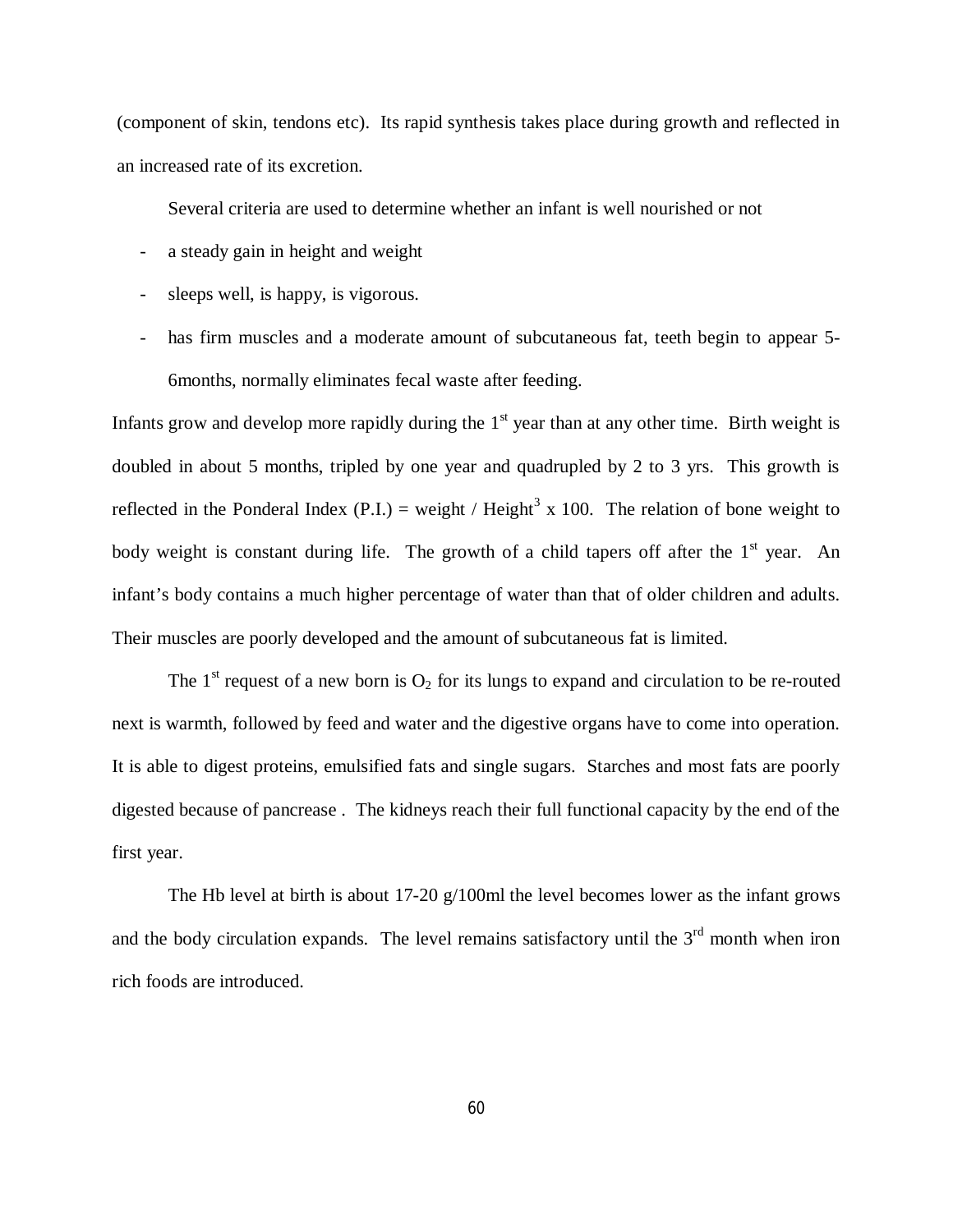The brain develops rapidly such that it completes its growth earlier than the rest of the body. 60% at birth, 4years 80%, complete 10 years. Severe malnutrition at any of these times leads to a reduction in the number of brain cells.

Growth processes are controlled by factors such as genetic and environmental factors amongst which is nutrition.

## **NUTRITIONAL REQUIREMENTS DURING INFANCY**

After birth, a normal full term healthy baby should be put to the breast, (not later than 4 hours). If no breast milk is forthcoming the baby may be put to 10% dextrose or 5% sucrose or plain water. Eating at the time involves 3 mechanisms (1) rooting (searching for the nipple), sucking (continuously or intermittently) and swallowing well coordinated with breathing allowing milk to go to the eosophagus instead of the lungs.

During the early period the infant needs between 6-8 feedings/day, as the stomach capacity increases 4-6 times at 5 months. After first week supplement of vitamin A, C and D should be offered. Some breast fed infants develop physiologic jaundice possibly due to functional immaturity of the liver, this will clean off within a few days with normal breast milk.

#### **ENERGY NEEDS**

The energy allowance recommended for infants is based on energy consumption of normal children. A new born full term baby increases his daily energy intake per unit of body weight until he is about 6 months when he is causing about 117 to 120KCal/kg, this drops to about 108KCal/kg between 6-12 months. These allowances cover the estimated energy needs.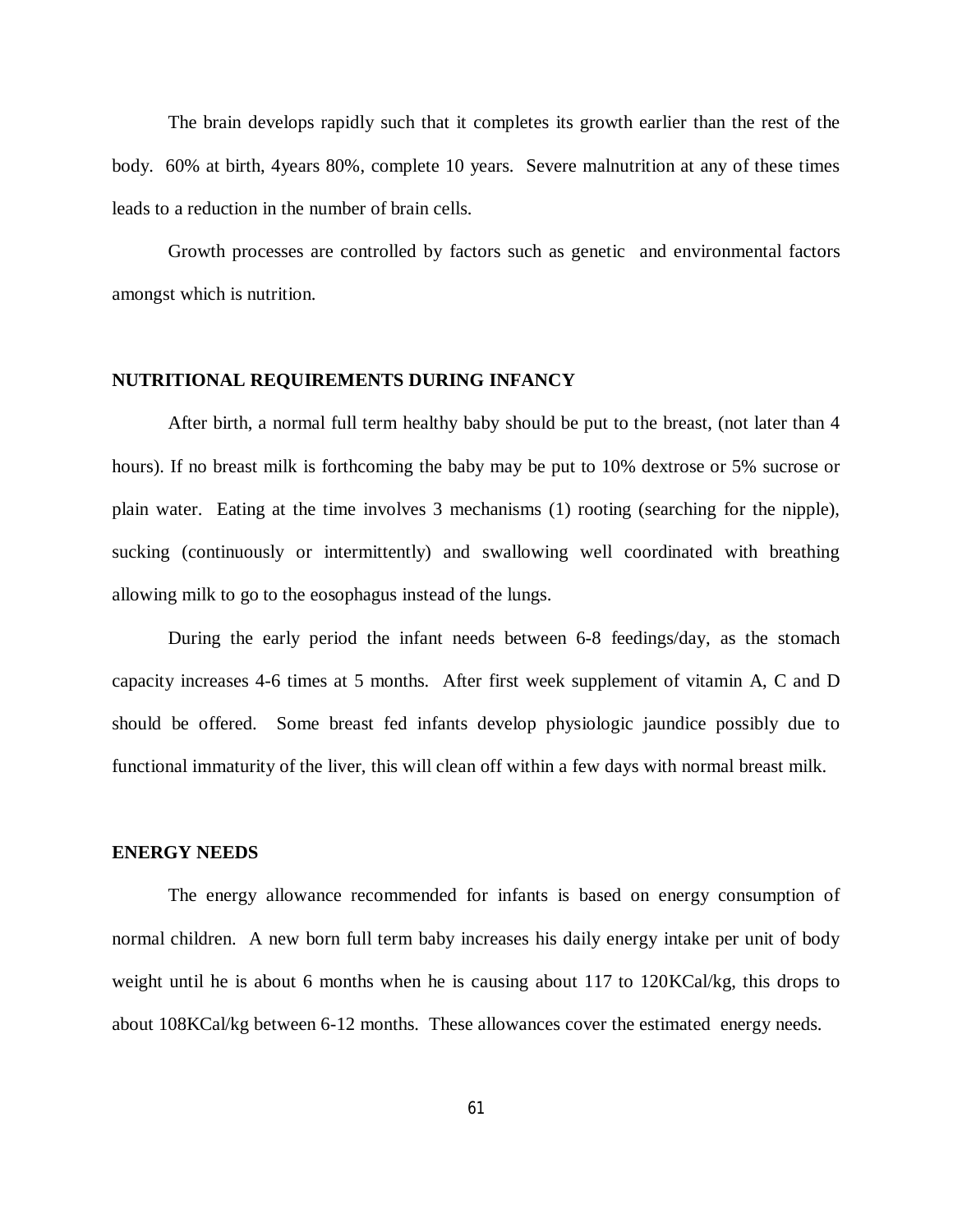| Activity                | $0-6$ months (KCal/kg) | 6-12 months (KCal/kg) |
|-------------------------|------------------------|-----------------------|
| Basal metals            | 60                     | 55                    |
| Growth                  | 15                     | 35                    |
| Normal activity         | 35                     | $10 - 25$             |
| Specific dynamic action | 5                      | 5                     |
| Fecal losses            | 5                      | 5                     |

The energy consumption of formula fed infants depends on the concentration of the formula needs but that of mammalians milk is constant at about 75 KCal/100ml.

## **CARBOHYDRATE REQUIREMENTS**

As a rule roughly half of an infant's caloric requirement should be supplied as carbohydrate since infants consuming carbohydrate free diets develop ketosis. Lactose is the carbohydrate and its quality in cow's milk is 70% of that in man providing 29% and 38% of the milk energy. Most milk formula provides 40-50% of the energy as carbohydrate. Whenever it is greater the 50%, some of it is not hydrolyzed and absorbed, it exert an osmotic effect causing water to enter the intestine resulting in diarrhea or may be insufficient lactase leading to accumulation of lactose which when acted upon by bacteria causes diarrhea.

#### **PROTEIN REQUIREMENTS**

Breast milk powder only 2-25g/kg body weight but the quality constancy of composition and regularity of breast milk makes it adequate. Cow and human milk both contain casein and lactalbumin, casein is more predominant in cow while lactalbumin in man. The higher protein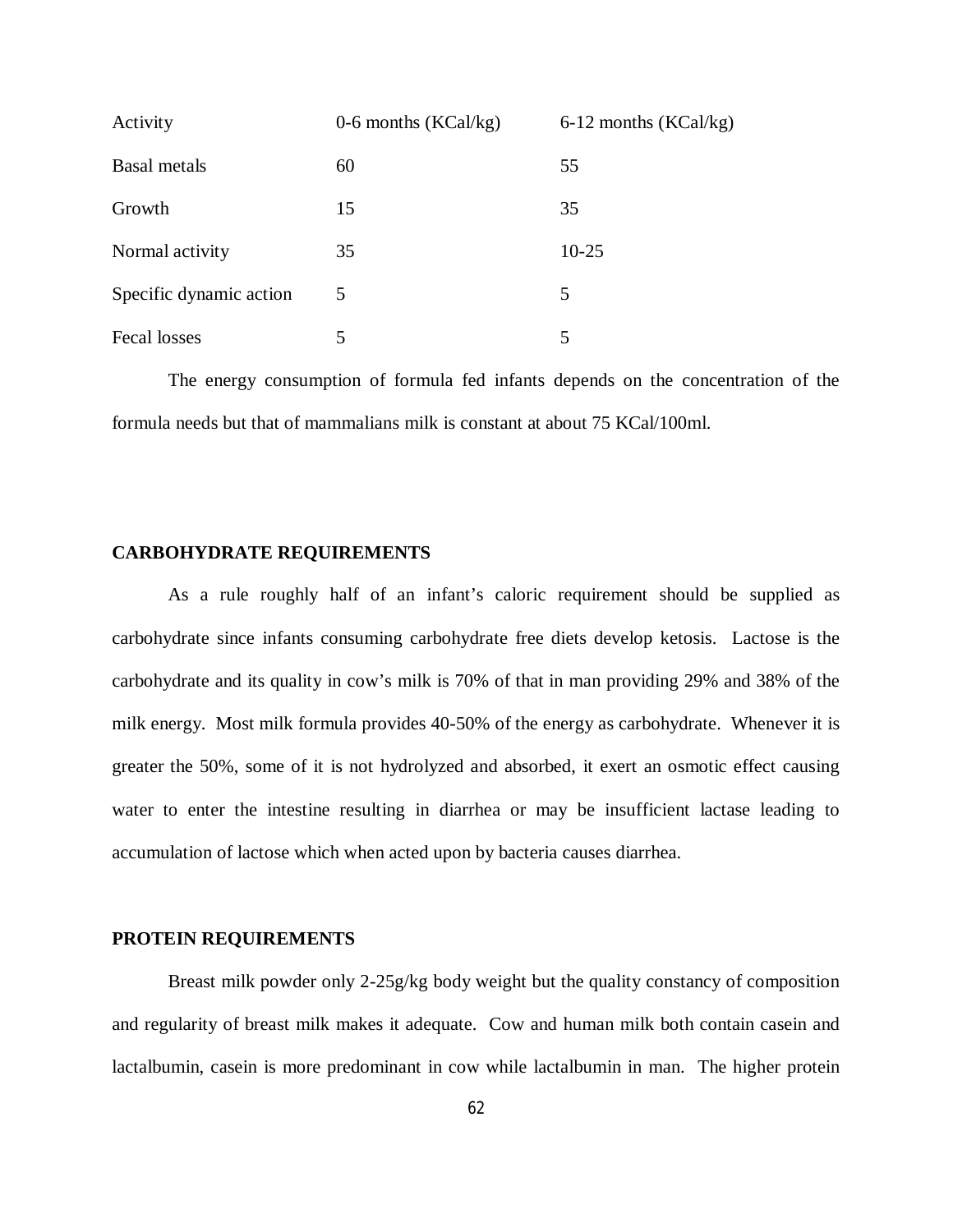content of cow's milk does not give it a nutritional advantage because its utilization is lower. Recommended allowance =  $1.9g/100$  KCal in the first 12 months of  $2.2g/kg$  body weight first 6 months and 2g for the last 6 months.

## **FAT REQUIREMENTS**

The dietary requirement is for essential fatty acids especially linoleic acid. About 3% of the total caloric intake should be linoleic acid so as to maintain the integrity of the skin and normal growth. Human milk 4.5g/100ml cow 3.7g/100ml but cow's contain more saturated but less cholesterol and polyunsaturated fatty acids than human milk.

## **MINERALS**

Breast fed infants are adequately provided with minerals except iron. The iron content of cow's milk is the same as that of human milk but that of breast milk is better absorbed therefore formula fed infants must be supplemented with iron-usually 1mg/kg/day to a total of 15mg has been recommended. This should be initiated before 4 months since the iron stores acquired for the baby will be rearing exhaustion at 3 months. Premature infants don't have this privilege because the acquisition of 1 month for the other takes place during the last wk of pregnancy.

The RDA (recommended dietary allowance) for infants is usually based on the dietary iron needed to maintain optimum Hb level which is between 7-10mg/day up to 1year of age.

A breast fed baby recourses about 60mg of calcium per kg body weight each day compared with 170mg for the cow milk formula fed baby. The deficiency of iodide in a mother could lead to cretinism in the infant and goiter later in life. While the deficiency of fluoride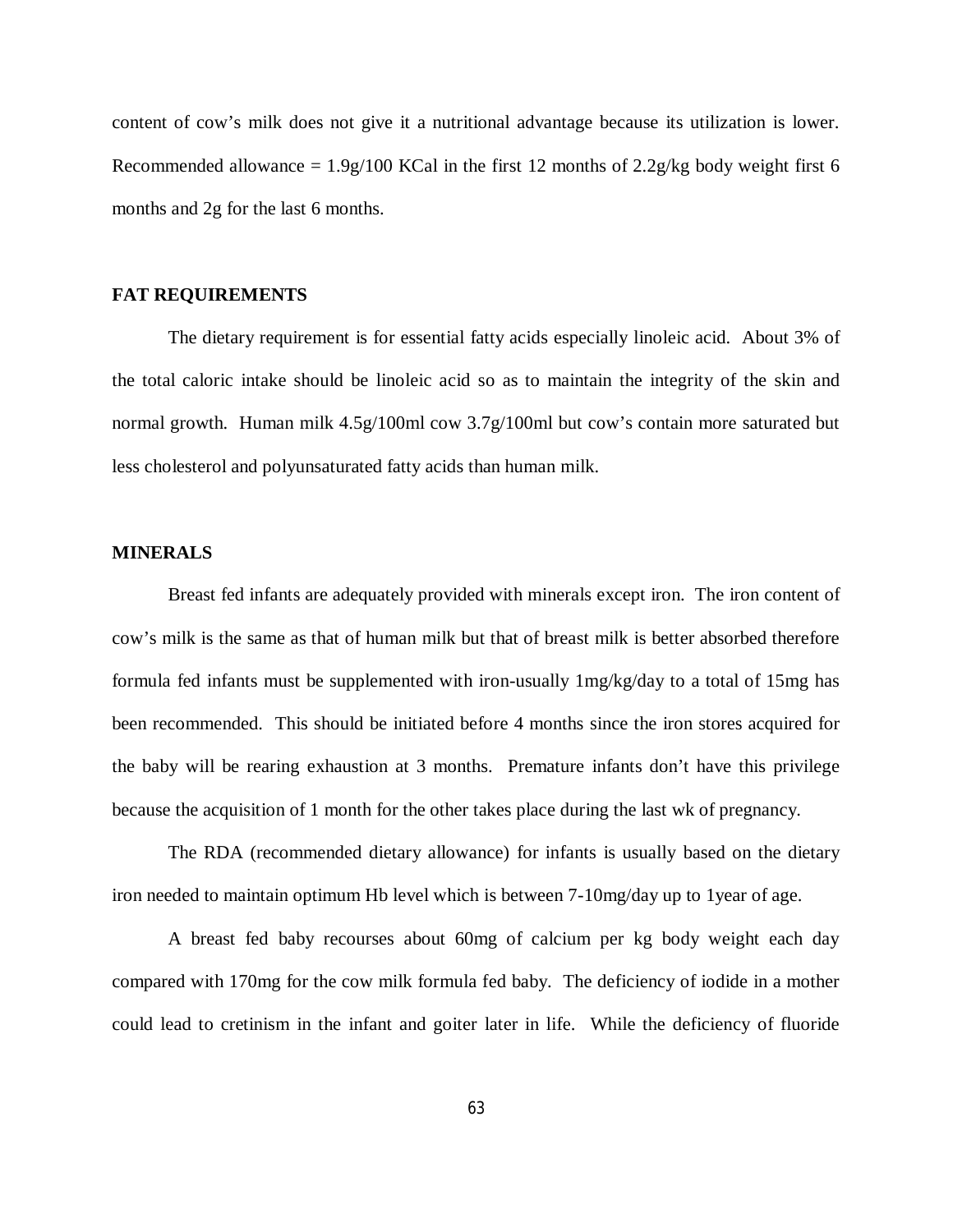predisposes a child to dental carries, its excessive intake leads to fluorosis which is the discoloration and nothing with increased brittleness of the dental enamel.

### **WATER REQUIREMENT**

The amount required depends on how much is lost in regulating the body temperature and how much is needed by the kidneys for its disposal. It is also required for growth and fecal excretion. Water loss for the skin is due to greater surface area in relation to the body weight. A more concentrated urine is not good for an infant because the excretory capacity of his kidneys is not as efficient as that of the adults, therefore they must take in a large volume of water. Infant's require 150ml of water per kg/day per 100KCal. The requirement is usually met by the breast milk (86% water) but may be supplemented with strained fruit juices.

#### **NUTRITION IN THE ELDERLY**

The maximum age for man is 110 years even though very few attain this age. After retirement, very few people look forward to old age because they see it as a time when with failing faculties they will no longer be able to live useful independent lives.

The degenerative changes which accompany aging include:

- Loss of sensations of smell and taste
- Deafness, failing sight, osteoarthritis, osteoporosis, arterial diseases, reduction of glucose tolerance and declare in muscle bulk and strength.

At this time, cardiac, renal and pulmonary functions decrease with aging, also changes in GIT functions occur – poor dentition and gastric emptying gastric acid production.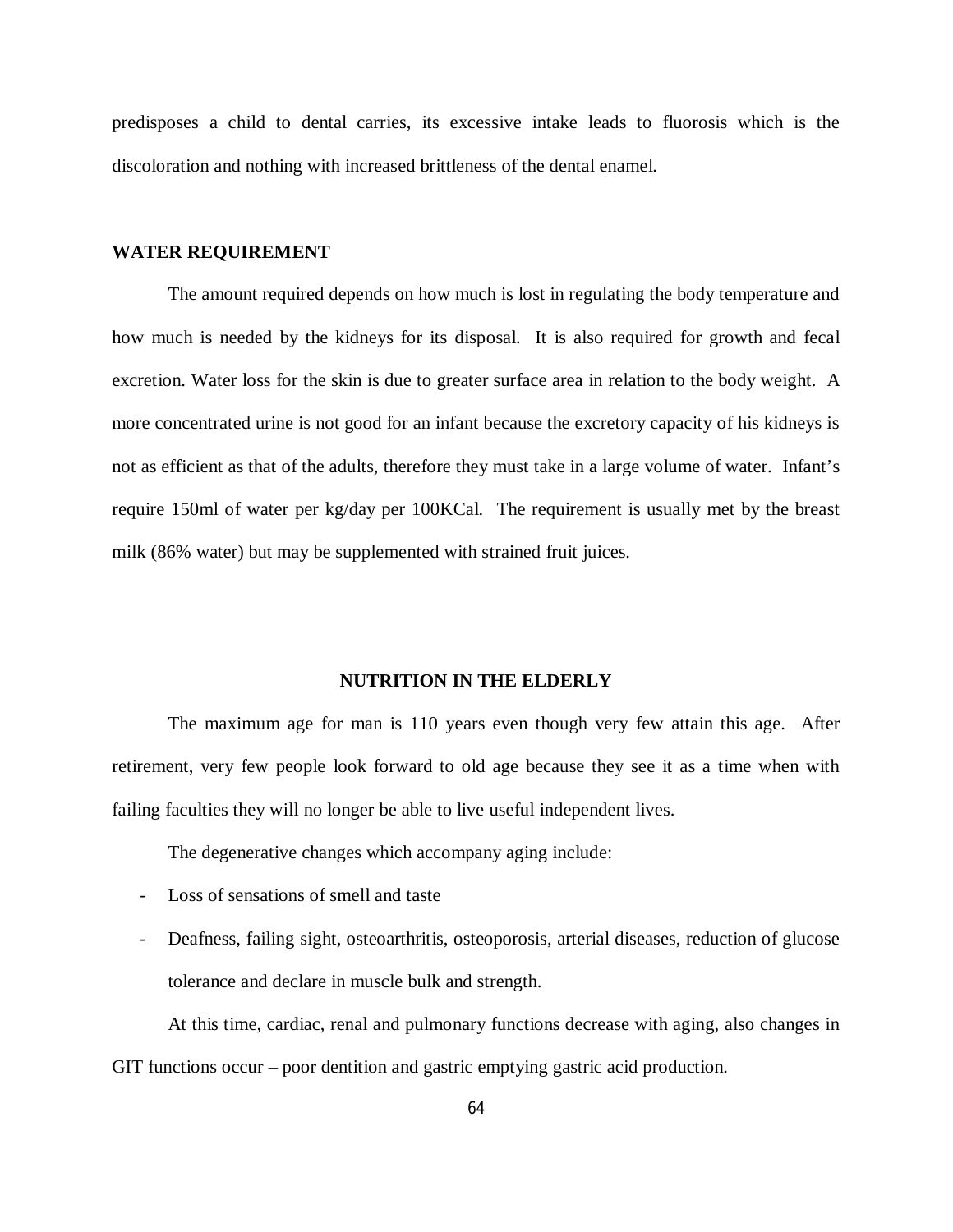Good nutrition however improves the quality of life of older people and as medical treatment improves the population lives longer.

The nutritional requirements for most nutrients for older people are the same as those of the younger population. The only exception are a fall in energy requirement with age and an increased requirement for vitamin D in the house bound since they are less active and use less energy. It can be difficult for older people to have a diet that is nutritionally adequate when their appetite is poor, or when in pain or have a disability.

## **ENERGY REQUIREMENT**

Reduction in energy requirement occurs because

(1) Activity declares in the aged, so less energy is expanded.

(2) Changes in body composition and function lead to a reduction in basal metabolic rate.

e.g. for men 15-35years 3000 KCal (moderate activity) 35-65years 2900 KCal (moderate activity) 65-75years 2350 KCal (sedentary life) 75 years 2100 KCal (sedentary life)

For women it drops from 2200 KCal at age 18 to 1810 KCal at the age of 75years.

This reduction means that the diet has to be of a high nutritional quality to ensure that the requirements for all other nutrients are met while the energy intake is reduced.

Requirement is about 400 KCal/day, 30-50% can be provided as fat. Condition where more fat is used includes diabetes mellitus and stress induced glucose tolerance. Providing too many calories is very dangerous because it can lead to electrolyte imbalances, hypokalcemia, cardiac dysfunction and even death.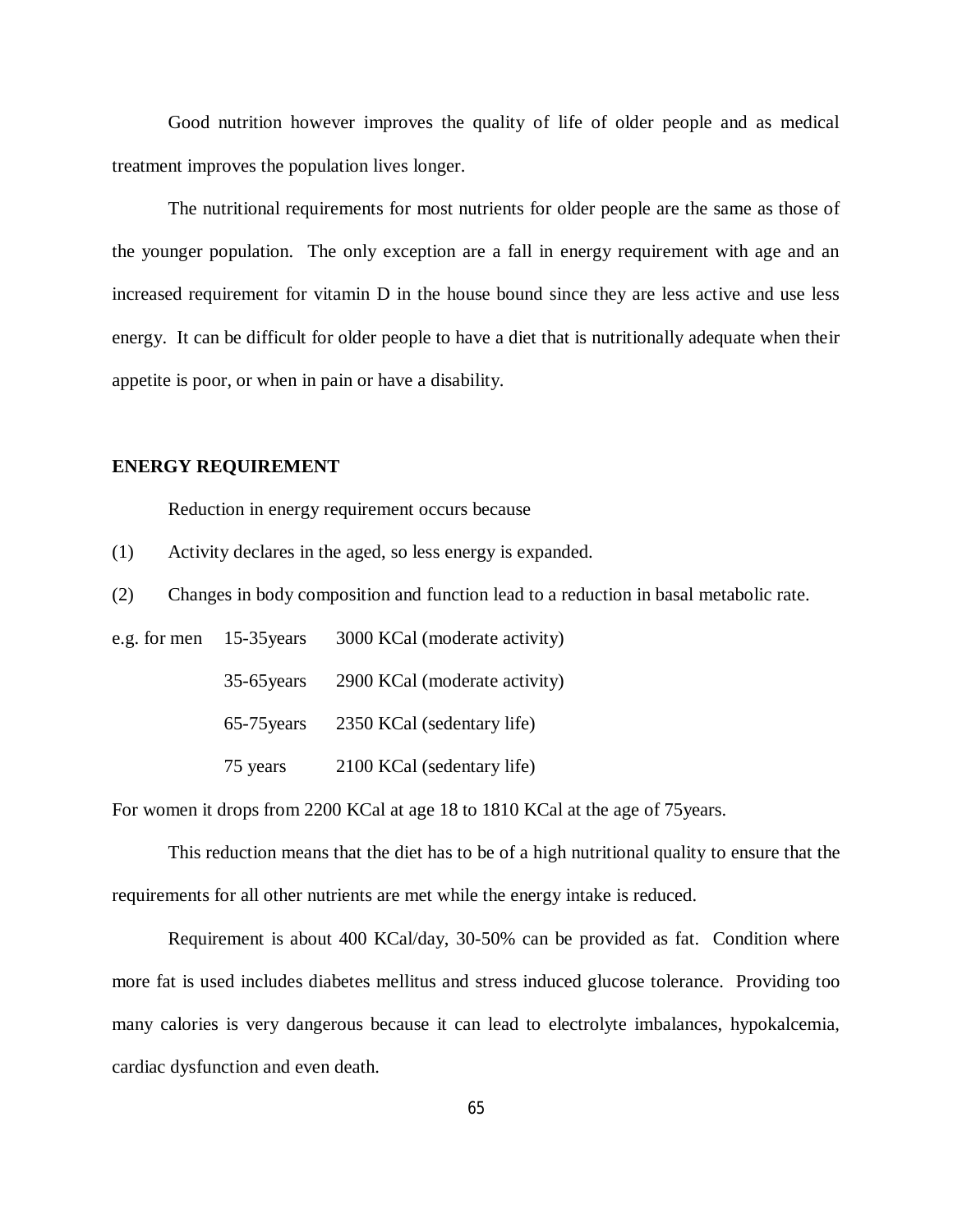# **Protein:**

There is a slight increase in protein requirement with age. 1g protein /kg/day. In stress it is increased to 2g protein intake is restricted in renal and hepatic insufficiency.

## **Fluid and Electrolyte**

Diminished fluid intake and an altered response to thirst are common in the elderly. Some may voluntarily decrease their fluid intake due to problems with incontinence or decrease going to toilet. Medications may increase urine output.

# **Vitamin and trace elements**

Decreased gastric acid secretion which is common in the elderly results in the absorption of several vitamins e.g.  $B_{12}$  and folate and trace elements – Fe, Zn. Medication can also affect absorption of micronutrients e.g. fibre supplements. Additional Ca is needed for the prevention and treatment of osteoporosis. Some micronutrients have beneficial effect on immune functions (Vitamin. A, C, D, E,  $B_6$ , folate, Zn) for wound healing (Vitamin A, C,  $B_2$ , Zn, Se) and antioxidant functions (Vitamin C, E and Se).

# **Malnutrition** in older people can be divided into:

- 1. Generalized malnutrition: The diet count inadequate supplies of several nutrients which can be due to self neglect, illness, disability depression and bereavement.
- 2. Deficiency of a particular nutrient: Occurs when a particular food or group of foods is excluded from the diet e.g. (a) Iron deficiency in those with poor teeth who avoid meat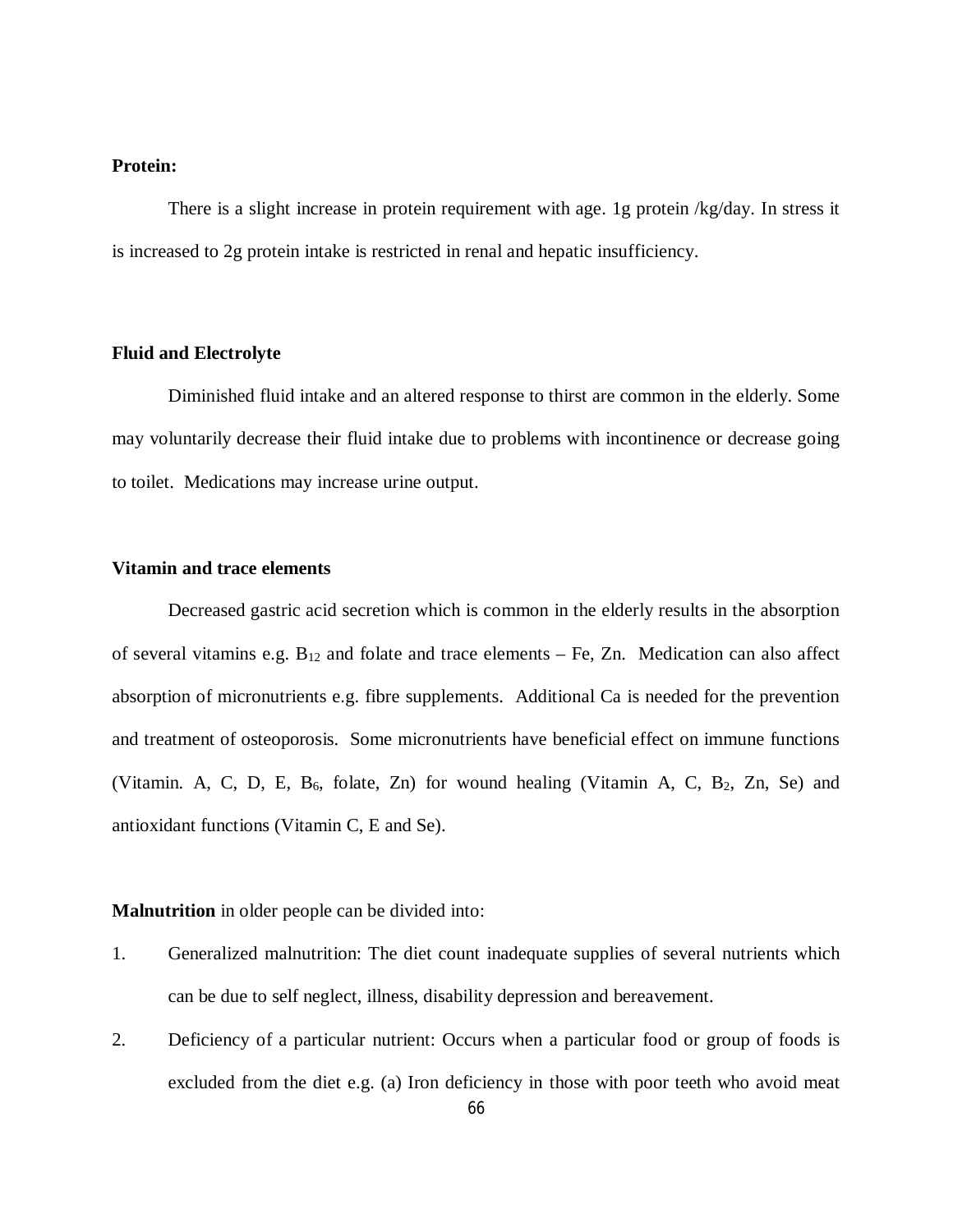because of chewing, or due to its cost. (b) Low vitamin intake in those who have little fruits and vegetable in the diet may be due to difficulty in shopping etc. (c) Folic acid: also from vegetable and yeast extracts.

3. Subclinical malnutrition: The diet is not so poor that they show clinical features of malnutrition but the body stores of nutrients are depleted. If exposed to any stress they become clinically malnourished.

## **Causes of malnutrition in older people**

Malnutrition is normally precipitated by other social, physical or medical problem.

- 1. **Age:** The increasing frailty of extreme old age increases the risk of malnutrition.
- 2. **Social isolation and loneliness**: Most elderly people live alone. They cannot be bothered to cook for themselves; they cannot buy meat because they buy only small quantity. Widower's disease – applied to vitamin C deficiency is very common.
- 3. **Loss of appetite:** Enjoyment of food depends on usual appearance, taste and smell of it. Reduction of the activity of these sense organs leads to decrease in appetite. The perception of salt and sweetness also decrease greatly while bitterness remains unchanged. Salivary secretion also in older people contributes to loss of taste and makes chewing and swallowing more difficult.

Remedy: they need encouragement to take interest in food and their appetite needs to be stimulated to help overcome the reduction in taste and smell.

4. **Teeth:** The daily energy intake of older people with ill fitting dentition is 200 to 300 KCal less than for those with adequate dentition because eating is uncomfortable and they adopt a soft bland diet.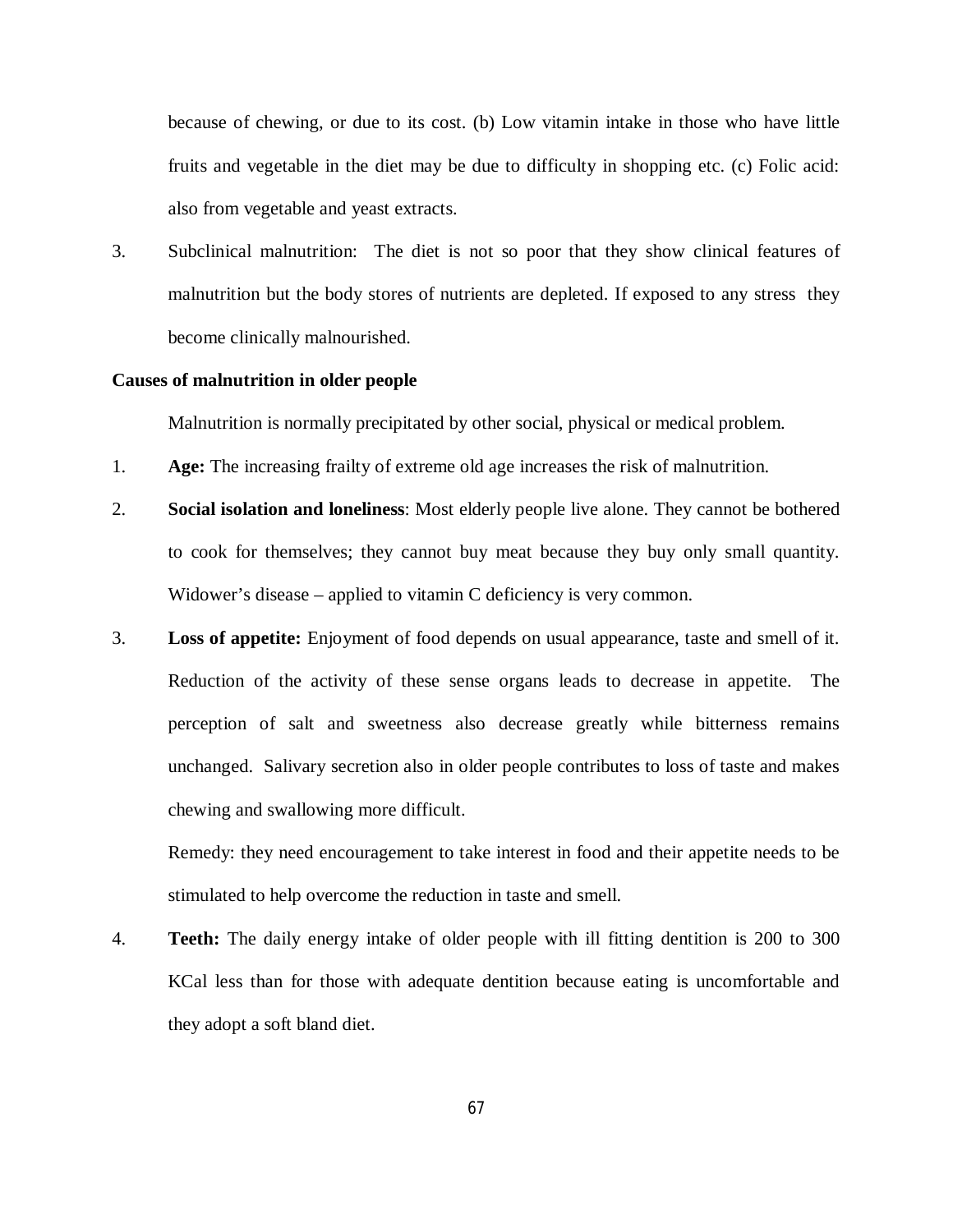5. **Dysphagia:** Is a condition in which swallowing is either difficult or painful – may be due to multiple sclerosis, cerebrovascular attack, surgery, confusion, radiotherapy etc. Remedy: physiotherapy, dietitician, intravenous fluids, supplementary feeding etc.

## **Physical disability**

10% of elderly people are housebond because of physical disabilities due to hemiplegia, arthritis, Parkinson's disease, injuries from accidents etc.

Remedy: convenience foods can help a lot in this case.

## **Mental disturbances**

**Service** dementia affects 5% of the post retirement population. So they forget to prepare or eat meals. Some are depressed they may forget to go to the market to buy food stuffs. Remedy: treatment for depression.

# **Therapeutic diets**

- 1. Keeping to a strict weight reduction diet long after the ideal target weight has been reached.
- 2. Self improved exclusion of carbohydrate in a well intentioned attempt to control diabetes. Remedy: see dietitian

Dealing with problems affecting nutrition in the elderly

1. Loss of teeth: cut food into small pieces, crush.

Add gravy or other liquid to food – make chewing easy, e.g. thick soup, porridge, milk drinks, fruit juice and mashed potato.

## **Loss of appetite**

- Prepare colorful and tasty meals based on balanced diet
- Serve nourishing meals in pleasant surroundings and eat slowly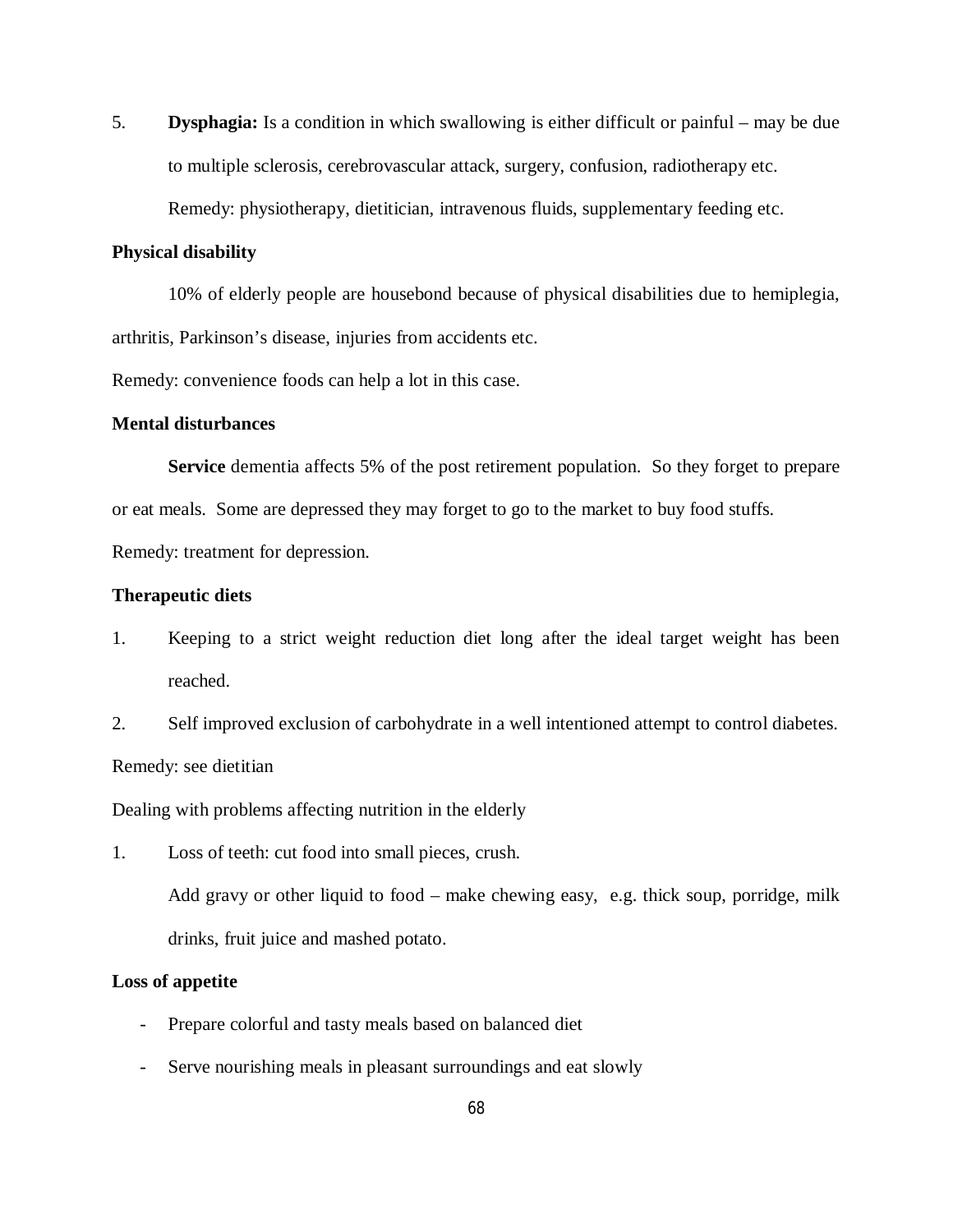## **Poor digestion and constipation**

Serve fresh fruits and vegetables, cooked vegetables and stewed fruits.

## **Lack of money**

Buy low cost locally produced foods, keep a home garden.

# **Loneliness**

Family and friends should spend time with them especially at meal times. Give them roles in the family maybe taking care of the young ones.

If the older person is sick – get a doctor and a dietitian or nutritionist to help.

## **Nutritional assessment of the elderly**

1. Height and weight measurement and calculation of the body mass index. If it is impossible to obtain an accurate weight measurement especially for a disabled or confused patient, then measuring the demispan may be easier (web of the outstretched finger to the sternal notch and is related to height.

History: Discuss clients current weight – steady loss or gained

Discuss appetite, meals, any diarrhea, sore month etc.

Physical appearance – look fat/thin, clothes loose or not loose dentures.

Serum albumin, transferin and haemoglobin are all important biochemical parameters for assessing nutritional status.

Health education programs – aimed at older people including those who work with them should be encouraged.

(3) Pre-retirement course – not only in business but also include session in which nutrition is discussed.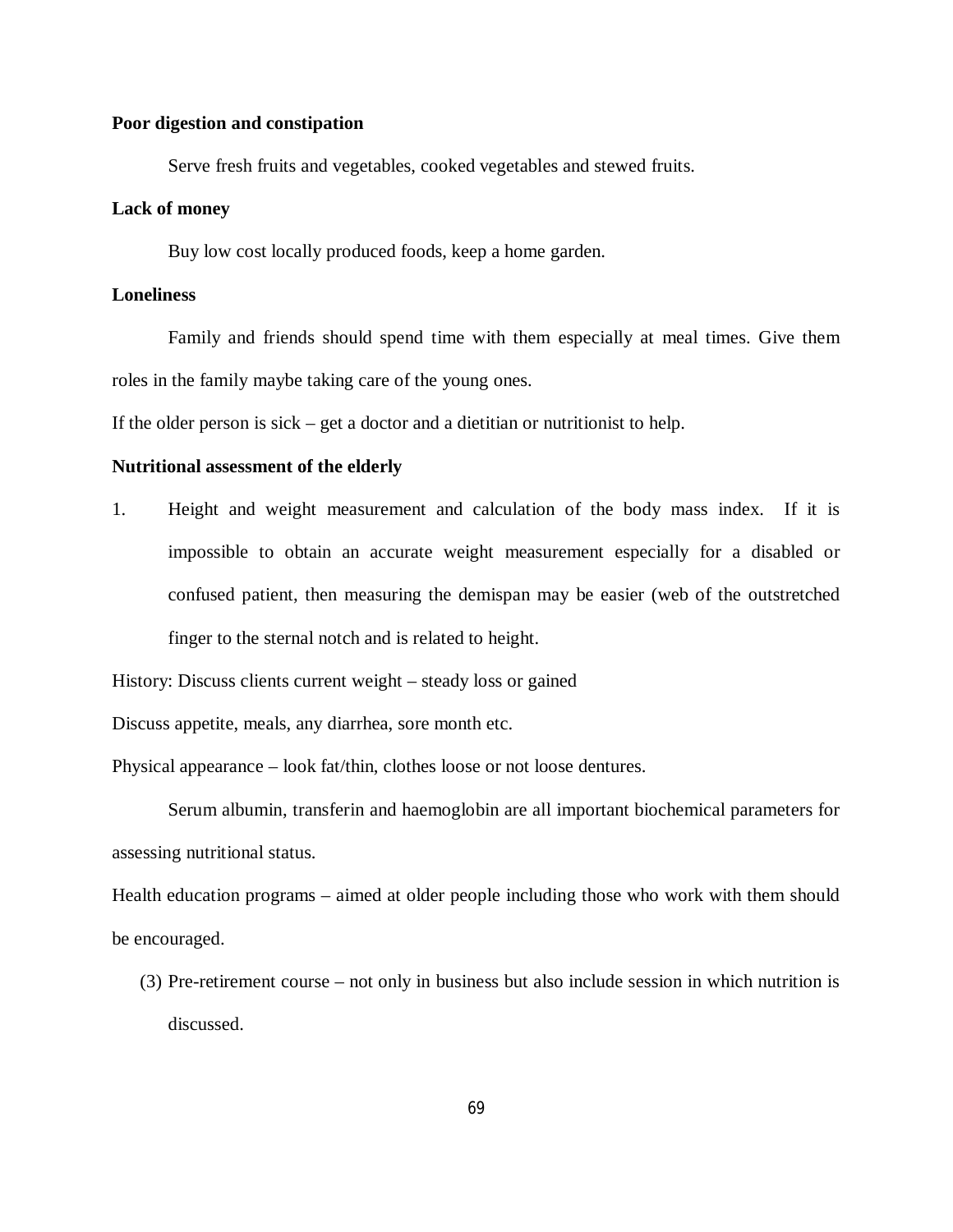## **NUTRITION IN PREGNANCY**

Pregnancy is a normal physiological function and not a pathological one. Once conception has taken place; nutrition is the dominating environmental influence that determines the outcome of pregnancy or prenatal growth. A restricted diet during this period may lead to inadequate weight gain, inter-uterine malnutrition resulting in inter-uterine growth retardation or a shorter gestational period. These may also result in congenital malformations, low birth weight infants, neonatal deaths and still births. If iodine is deficient, may result in cretinism later in life.

During the course of pregnancy the maternal tissue undergoes a remarkable series of physiological adjustments in order to provide for fetal growth and development and at the same time preserve maternal homeostasis.

Women who enter pregnancy in good health with sound fully developed reproductive physiology and who have not suffered ill health or nutritional deprivations in childhood will have bigger and healthier infants than those who do not have such advantages. Inadequate nutrition during pregnancy results in greater harm to the fetus than to the mother. E.g. a mother deficient in vitamin A will give birth to blind child or have xerophthalmia. Also spontaneous abortion (miscarriages) and still births are more common in women who are poorly nourished. Most of them have eclampsia or develop toxemia of pregnancy. Underweight women produce smaller babies. In some cases e.g. if the woman is not consuming adequate calcium she will lose her body's store to the benefit of the fetus.

## **Nutrition needs**

The growth of fetal tissues and bodily changes in the mother necessitates additional requirements for all the nutrients whose daily allowances are known more especially proteins,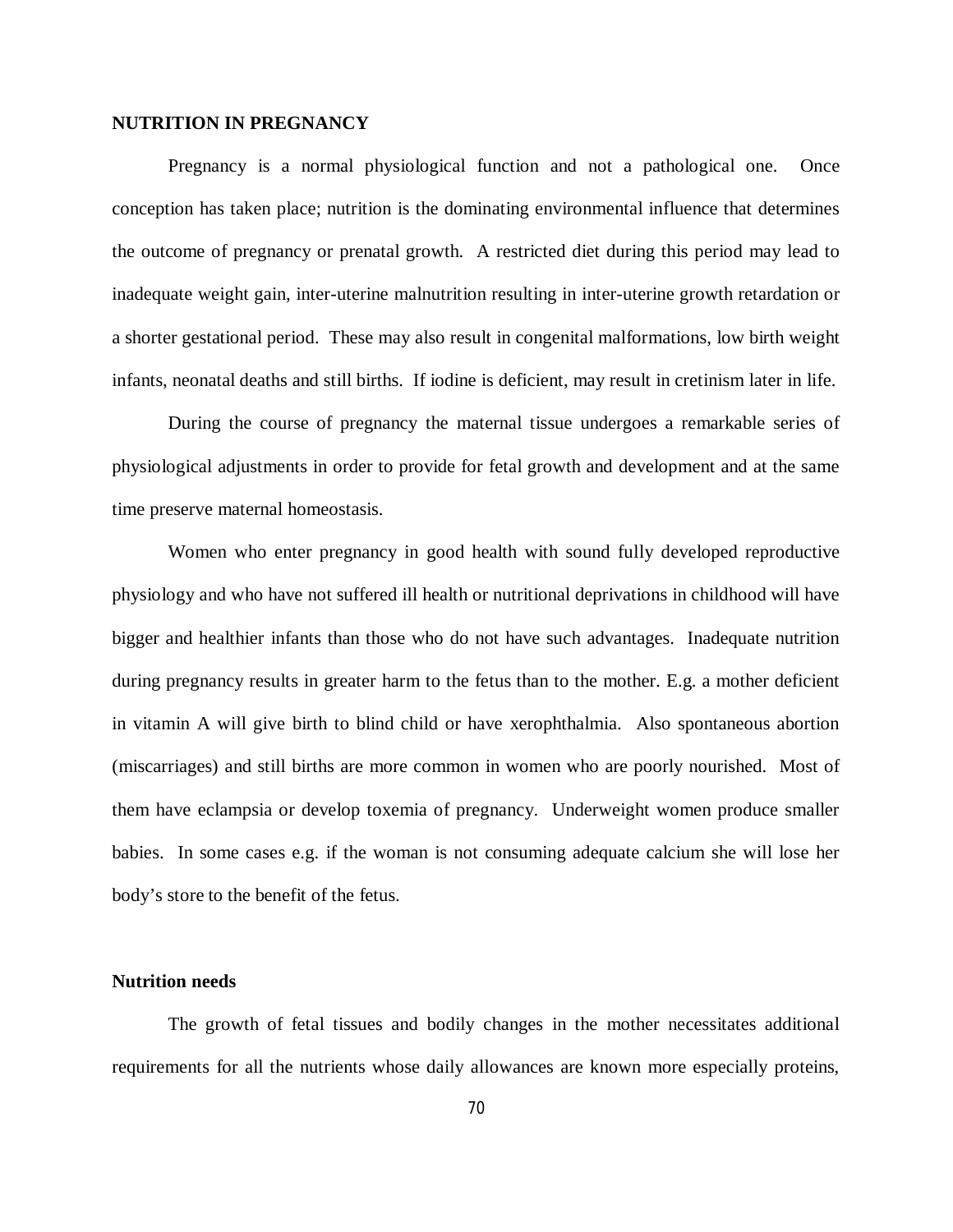vitamin C and A, calcium, iron and folic acid. These allowances are based on the suggested allowances for non-pregnant women with superimposed additional requirements for pregnancy.

# **Energy requirements**

This varies according to age, stage of pregnancy weight, height, activity and ambient temperature. The requirements are greatest during the  $2<sup>nd</sup>$  and  $3<sup>rd</sup>$  trimesters because of the accelerated fetal growth. Additional 46 KCal/kg energy is needed during this period to provide for the growth of the fetus, the development of the placenta, to support a higher metabolic rate and additional body mass of the woman.

Next to water, fat is the biggest component of the body tissue of a developing fetus. It rises from 2% at 6 months gestation to 15% at term. Healthy pregnant women may have very limited need for additional energy which is about 300 KCal/day which can support a steady weight gain of 0.25-0.35 kg/wk to a total of 10-12 kg for the pregnancy period weight gain is greater in young woman than in older ones and greater in primigravidas than others. An inadequate weight gain may precipitate health problems as well as an excess both for the mother and the baby. She does not need to eat for two.

#### **PROTEIN REQUIREMENTS**

Pregnant women need more protein than non pregnant or adult male. Protein requirement is influenced by the quality of proteins, total energy intake and protein status of the woman as she enters pregnancy. Of the essential amino acid leucine is required in greatest quantities by the fetal body. The recommended increase in proteins is from 46g for the adult female to 75g during pregnancy at the rate of 1.01kg/kg body weight. Generally an amount of 1.7g/kg body weight may be required by the pregnant adolescent.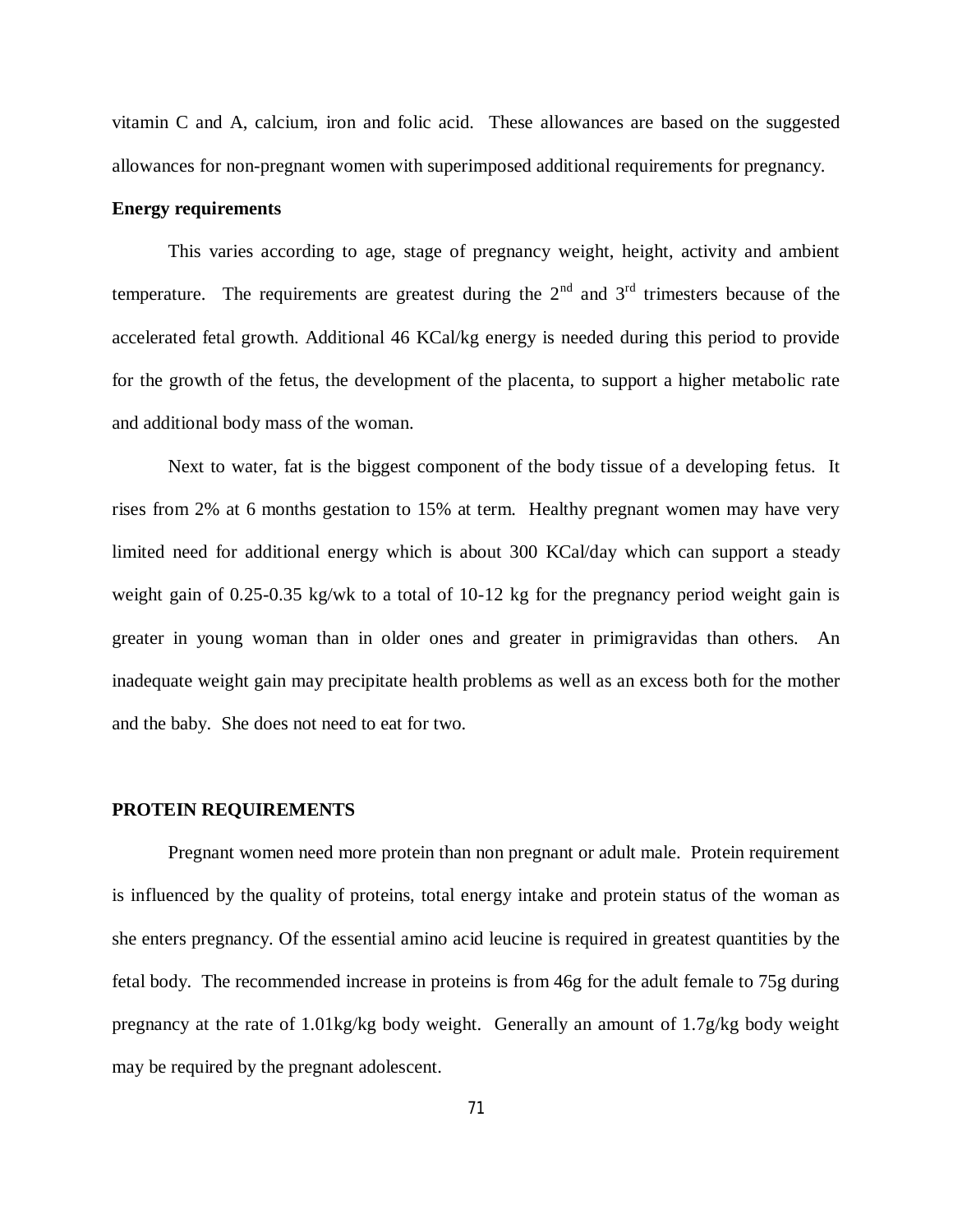$2/3^{rd}$  of this intake must be of a high B.V. coming from such food items as milk, fish, eggs, meats, cheese and legumes. Since good quality proteins generally come with fat, an increase in protein density is often accompanied by an increase in fat density so they are advised to take plant proteins that are low in fat. A low protein intake leads to nutritional edema. Adequate calorie intake spares proteins and ensures that they are not used for energy.

### **VITAMIN REQUIREMENTS**

This needs to be fed during pregnancy although this fed requirement may not be met by a regular Nigerians diet. Actually deficiencies of vitamins are rare if protein intake is adequate.

Vitamin A is increased from 4000 I.U. for adult non pregnant to 5000 I.U. for the pregnant woman. Excess intake of it leads to nausea, headache, dizziness and hair loss. Where vitamin D, E and K are jointly administered with Vitamin A, care should be taken because excess vitamin E and K could increase blood clotting time, excess vitamin D could produce hypecalcaemia, weight loss calcification of bones and soft tissues excess vitamin K could lead to hemolysis and hemolytic aneamia.

Ascorbic acid should be increased from 45 to 60 mg/dl during pregnancy because it is essential for collagen formation which is uptake in rapid growth process. Vitamin C aids absorption of iron in the GIT.

Folic acid is increased from 400mcg to 800mcg in order to prevent macrocytic and megaloblastic anemia. It has a growth promoting factor besides being a hematopoietic factor. Its role in nucleic acid formation which is essential for the rapid cell multiplication in the fetus. Folacin deficiency is not as common as iron deficiency during pregnancy. Folacin is obtained from vegetables but over cooked vegetables have little content.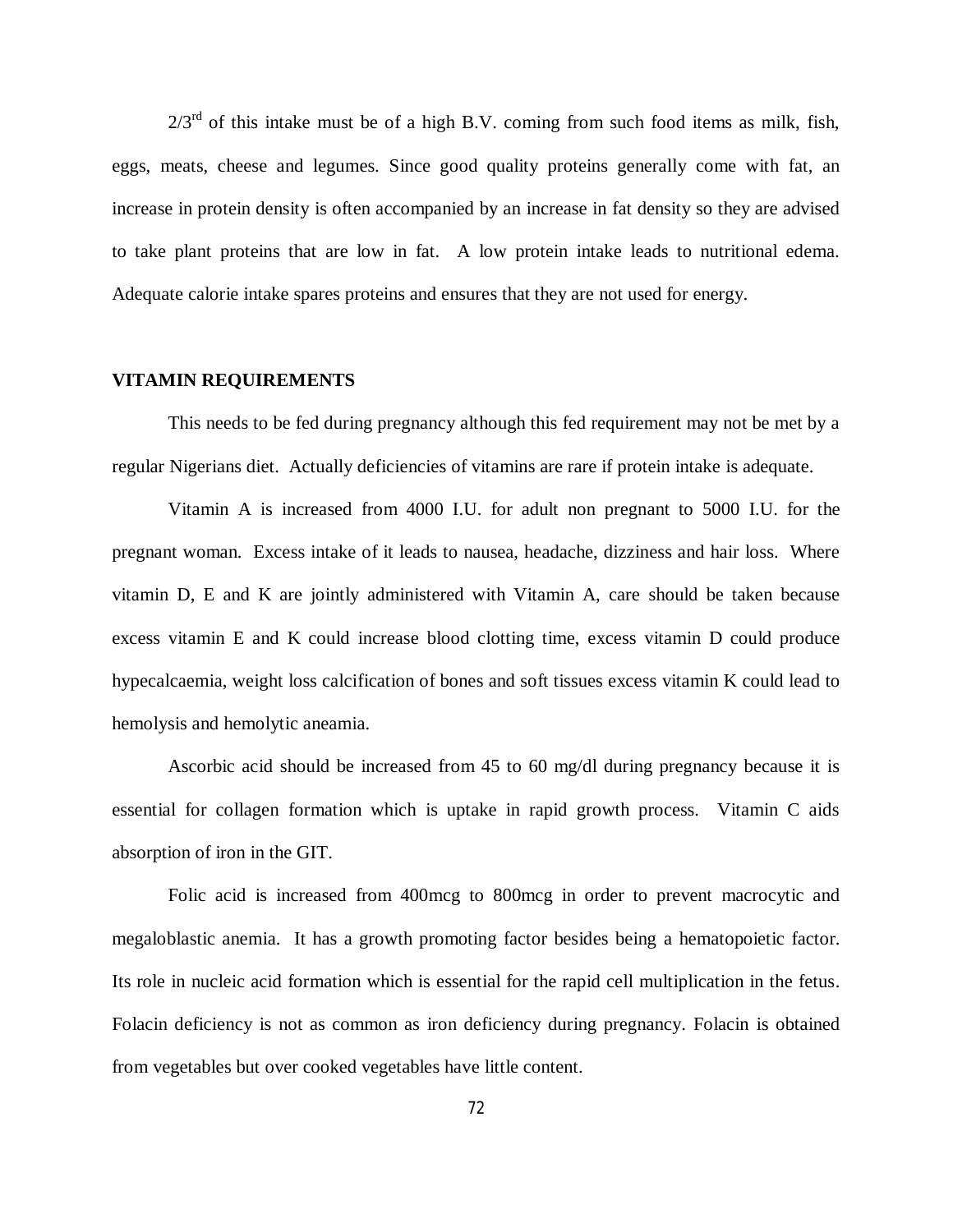Prenatal administration of vitamin K is recommended as a prophylaxis against hemorrhagic disease of the new born.

## **MINERAL REQUIREMENT**

Minerals must be increased in the diet especially during the  $2<sup>nd</sup>$  and  $3<sup>rd</sup>$  trimester

## **IRON REQUIREMENT**

Iron deficiency is one of the most common nutritional deficiencies often considered with folacin since both of them are involved with maternal blood forming system. That notwithstanding the normal full term infant has sufficient stores of iron at birth to meet its requirements for the first 4-6 months.

The total amount of iron needed for the entire pregnancy period is 480-680mg. A pregnancy woman consuming 2400 KCal/day would ingest 12-15 mg/day. The recommended level of supplementation is 30-60mg ferrous iron/day. The unabsorbed iron forms a black colour on the stool, it could also precipitate either constipation or diarrhea. Uptake vitamin C increases iron absorption.

Most of the calcium is utilized in late pregnancy when calcification of the fetal skeleton occurs. The RDA for calcium is 1200mg/day. When protein and calcium requirements are met, it is likely that phosphorus requirement (1200mg/day) will also be met. However, the vitamin D requirement must be met for this to occur. Therefore the vitamin D requirement of 400I.U per day must be met by ingesting vitamin D fortified foods or its supplement.

#### **Nacl Requirements**